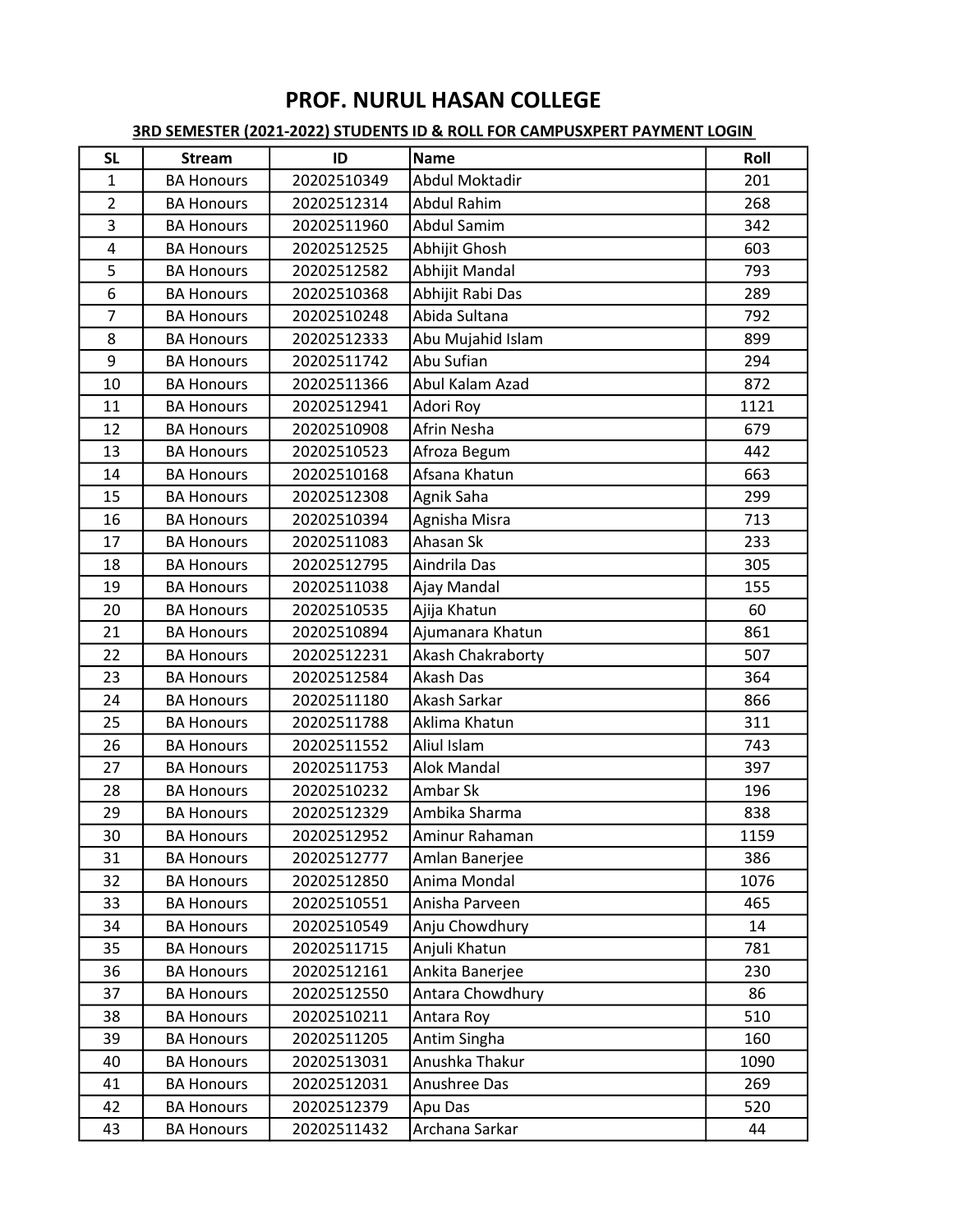| <b>SL</b> | <b>Stream</b>     | ID          | <b>Name</b>               | Roll |
|-----------|-------------------|-------------|---------------------------|------|
| 44        | <b>BA Honours</b> | 20202511486 | Argha Ratna Das           | 478  |
| 45        | <b>BA Honours</b> | 20202512799 | Arifa Khatun              | 276  |
| 46        | <b>BA Honours</b> | 20202512323 | Arindam Das               | 167  |
| 47        | <b>BA Honours</b> | 20202512200 | Arpita Mandal             | 135  |
| 48        | <b>BA Honours</b> | 20202510012 | Arpita Sarkar             | 221  |
| 49        | <b>BA Honours</b> | 20202510757 | Arup Kumar Singha         | 174  |
| 50        | <b>BA Honours</b> | 20202511211 | Arup Mandal               | 71   |
| 51        | <b>BA Honours</b> | 20202511959 | Asif Ikbal                | 385  |
| 52        | <b>BA Honours</b> | 20202511499 | Asim Akram                | 429  |
| 53        | <b>BA Honours</b> | 20202511057 | <b>Asim Mondal</b>        | 274  |
| 54        | <b>BA Honours</b> | 20202511332 | <b>Asit Mandal</b>        | 585  |
| 55        | <b>BA Honours</b> | 20202511086 | Atisha Saha               | 1221 |
| 56        | <b>BA Honours</b> | 20202510386 | <b>Atonu Das</b>          | 576  |
| 57        | <b>BA Honours</b> | 20202511075 | Ayon sikdar               | 223  |
| 58        | <b>BA Honours</b> | 20202512995 | Ayush Rahman              | 1144 |
| 59        | <b>BA Honours</b> | 20202512157 | Azaruddin Sk              | 100  |
| 60        | <b>BA Honours</b> | 20202512096 | Aziza Khatun              | 99   |
| 61        | <b>BA Honours</b> | 20202511198 | <b>Babita Choudhury</b>   | 319  |
| 62        | <b>BA Honours</b> | 20202510898 | <b>Bachchan Mandal</b>    | 354  |
| 63        | <b>BA Honours</b> | 20202510080 | Bapan Ghosh               | 390  |
| 64        | <b>BA Honours</b> | 20202510418 | Barnali Gupta             | 318  |
| 65        | <b>BA Honours</b> | 20202510838 | Behula Dulali Mondal      | 285  |
| 66        | <b>BA Honours</b> | 20202510622 | <b>Bhajan Mandal</b>      | 157  |
| 67        | <b>BA Honours</b> | 20202510522 | <b>Bibhu Pramanik</b>     | 453  |
| 68        | <b>BA Honours</b> | 20202512107 | <b>Bidhan Ch Das</b>      | 735  |
| 69        | <b>BA Honours</b> | 20202511244 | <b>Biki Mandal</b>        | 143  |
| 70        | <b>BA Honours</b> | 20202511257 | <b>Bikram Halder</b>      | 257  |
| 71        | <b>BA Honours</b> | 20202511466 | <b>Bipan Mandal</b>       | 132  |
| 72        | <b>BA Honours</b> | 20202510100 | <b>Biplab Mandal</b>      | 164  |
| 73        | <b>BA Honours</b> | 20202511316 | <b>Biplab Sarkar</b>      | 176  |
| 74        | <b>BA Honours</b> | 20202510005 | <b>Bishal Kumar Ghosh</b> | 703  |
| 75        | <b>BA Honours</b> | 20202510591 | <b>Bishal Roy</b>         | 145  |
| 76        | <b>BA Honours</b> | 20202510652 | <b>Bishal Sarkar</b>      | 79   |
| 77        | <b>BA Honours</b> | 20202510270 | <b>Biswajit Mandal</b>    | 651  |
| 78        | <b>BA Honours</b> | 20202510778 | <b>Biswajit Mandal</b>    | 395  |
| 79        | <b>BA Honours</b> | 20202512408 | <b>Bulet Mandal</b>       | 523  |
| 80        | <b>BA Honours</b> | 20202511856 | Chaitali Mandal           | 457  |
| 81        | <b>BA Honours</b> | 20202511120 | Chandra Shish Pashi       | 649  |
| 82        | <b>BA Honours</b> | 20202511152 | Chayanika Das             | 300  |
| 83        | <b>BA Honours</b> | 20202510007 | Chinmoy Mandal            | 262  |
| 84        | <b>BA Honours</b> | 20202511515 | Chironjit Das             | 350  |
| 85        | <b>BA Honours</b> | 20202511024 | Chumki Mondal             | 250  |
| 86        | <b>BA Honours</b> | 20202510286 | Dalim Sk                  | 73   |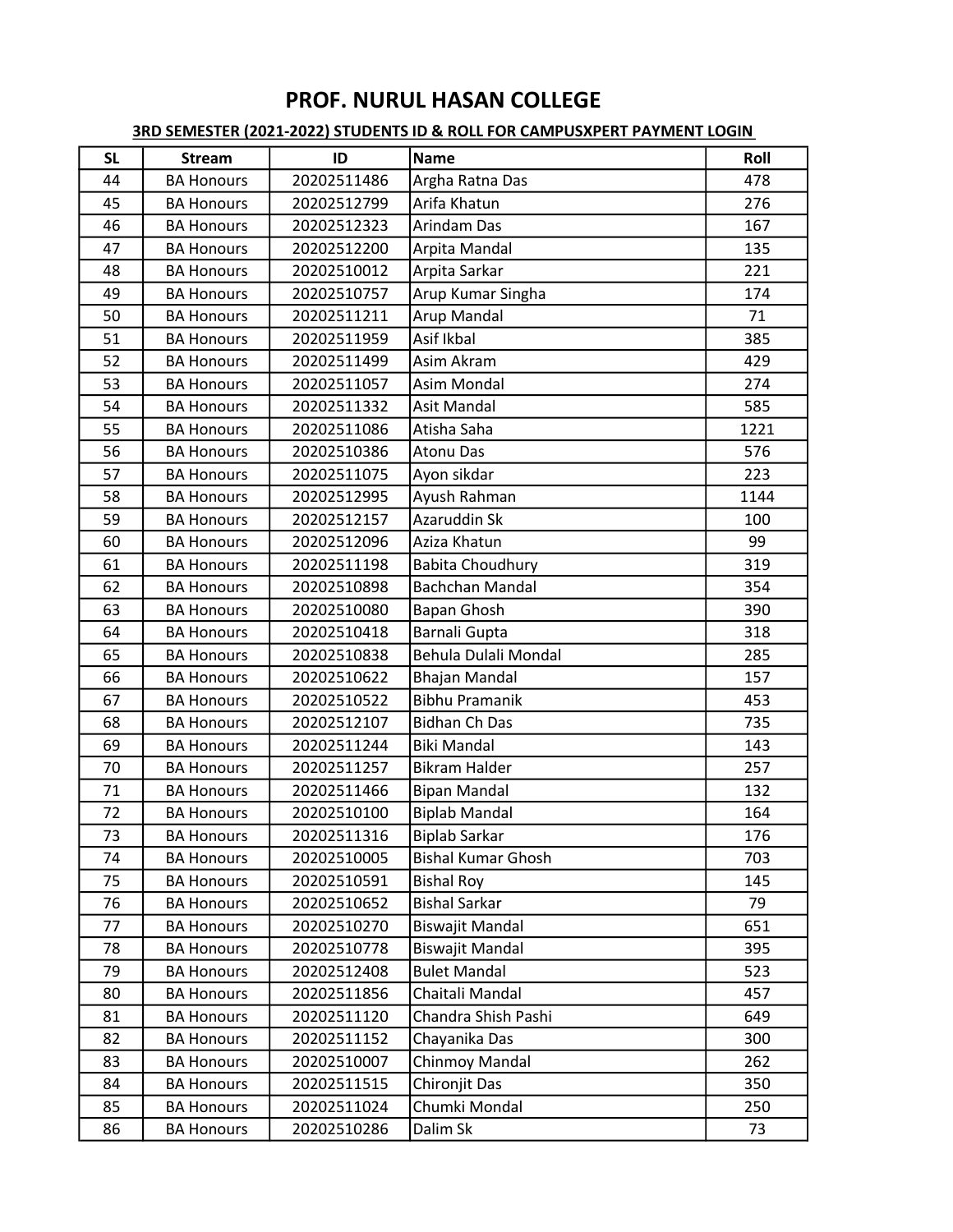| <b>SL</b> | <b>Stream</b>     | ID          | <b>Name</b>          | Roll |
|-----------|-------------------|-------------|----------------------|------|
| 87        | <b>BA Honours</b> | 20202510251 | Debabrata Sarkar     | 587  |
| 88        | <b>BA Honours</b> | 20202512142 | Debashree Sarkar     | 446  |
| 89        | <b>BA Honours</b> | 20202511902 | Debasish Ghosh       | 270  |
| 90        | <b>BA Honours</b> | 20202511327 | Debi Singha          | 90   |
| 91        | <b>BA Honours</b> | 20202511156 | Debjani Pramanik     | 175  |
| 92        | <b>BA Honours</b> | 20202511503 | Debnath Singha       | 146  |
| 93        | <b>BA Honours</b> | 20202510272 | Debobrata Biswas     | 328  |
| 94        | <b>BA Honours</b> | 20202512739 | Debraj Bose          | 323  |
| 95        | <b>BA Honours</b> | 20202512401 | Debsikha Mandal      | 161  |
| 96        | <b>BA Honours</b> | 20202510360 | Deep Saha            | 225  |
| 97        | <b>BA Honours</b> | 20202510792 | Dharmaraj Mandal     | 293  |
| 98        | <b>BA Honours</b> | 20202510324 | <b>Dharmo Mandal</b> | 263  |
| 99        | <b>BA Honours</b> | 20202512300 | Dilroj Afrin         | 326  |
| 100       | <b>BA Honours</b> | 20202510990 | Dilu Saikh           | 410  |
| 101       | <b>BA Honours</b> | 20202511472 | Dipak Ghosh          | 602  |
| 102       | <b>BA Honours</b> | 20202510502 | Dipankar Das         | 207  |
| 103       | <b>BA Honours</b> | 20202511317 | Dipankar Pramanik    | 794  |
| 104       | <b>BA Honours</b> | 20202511564 | Dipanwita Sarkar     | 179  |
| 105       | <b>BA Honours</b> | 20202511739 | Dipti Mandal         | 321  |
| 106       | <b>BA Honours</b> | 20202511721 | Dona Mandal          | 491  |
| 107       | <b>BA Honours</b> | 20202510160 | Doyel Saha           | 1057 |
| 108       | <b>BA Honours</b> | 20202511337 | Dwipayan Saha        | 316  |
| 109       | <b>BA Honours</b> | 20202512152 | <b>Emtiaz Saikh</b>  | 228  |
| 110       | <b>BA Honours</b> | 20202510671 | Farhana Rahman       | 1056 |
| 111       | <b>BA Honours</b> | 20202512840 | Farhana Yesmin       | 1097 |
| 112       | <b>BA Honours</b> | 20202510448 | Firoja Khatun        | 607  |
| 113       | <b>BA Honours</b> | 20202512773 | <b>Golam Ahmmad</b>  | 367  |
| 114       | <b>BA Honours</b> | 20202510343 | Gourab Saha          | 708  |
| 115       | <b>BA Honours</b> | 20202512005 | Gousiya Khatun       | 776  |
| 116       | <b>BA Honours</b> | 20202510098 | Goutam Chowdhury     | 340  |
| 117       | <b>BA Honours</b> | 20202511168 | Goutam Mandal        | 426  |
| 118       | <b>BA Honours</b> | 20202511875 | Habiba Khatun        | 271  |
| 119       | <b>BA Honours</b> | 20202511473 | Haidar Nawaz         | 284  |
| 120       | <b>BA Honours</b> | 20202510009 | Hakimin Momin        | 669  |
| 121       | <b>BA Honours</b> | 20202511401 | Hamida Khatun        | 480  |
| 122       | <b>BA Honours</b> | 20202511413 | Hamidun Nesha        | 213  |
| 123       | <b>BA Honours</b> | 20202511425 | Hasina Parvin        | 832  |
| 124       | <b>BA Honours</b> | 20202511595 | Indrani Mandal       | 98   |
| 125       | <b>BA Honours</b> | 20202512116 | Injamamul Hoque      | 546  |
| 126       | <b>BA Honours</b> | 20202511039 | Irin Sultana         | 38   |
| 127       | <b>BA Honours</b> | 20202511052 | Isha Haldar          | 398  |
| 128       | <b>BA Honours</b> | 20202512975 | Ishahak Sk           | 1170 |
| 129       | <b>BA Honours</b> | 20202511220 | Istiak Sk            | 912  |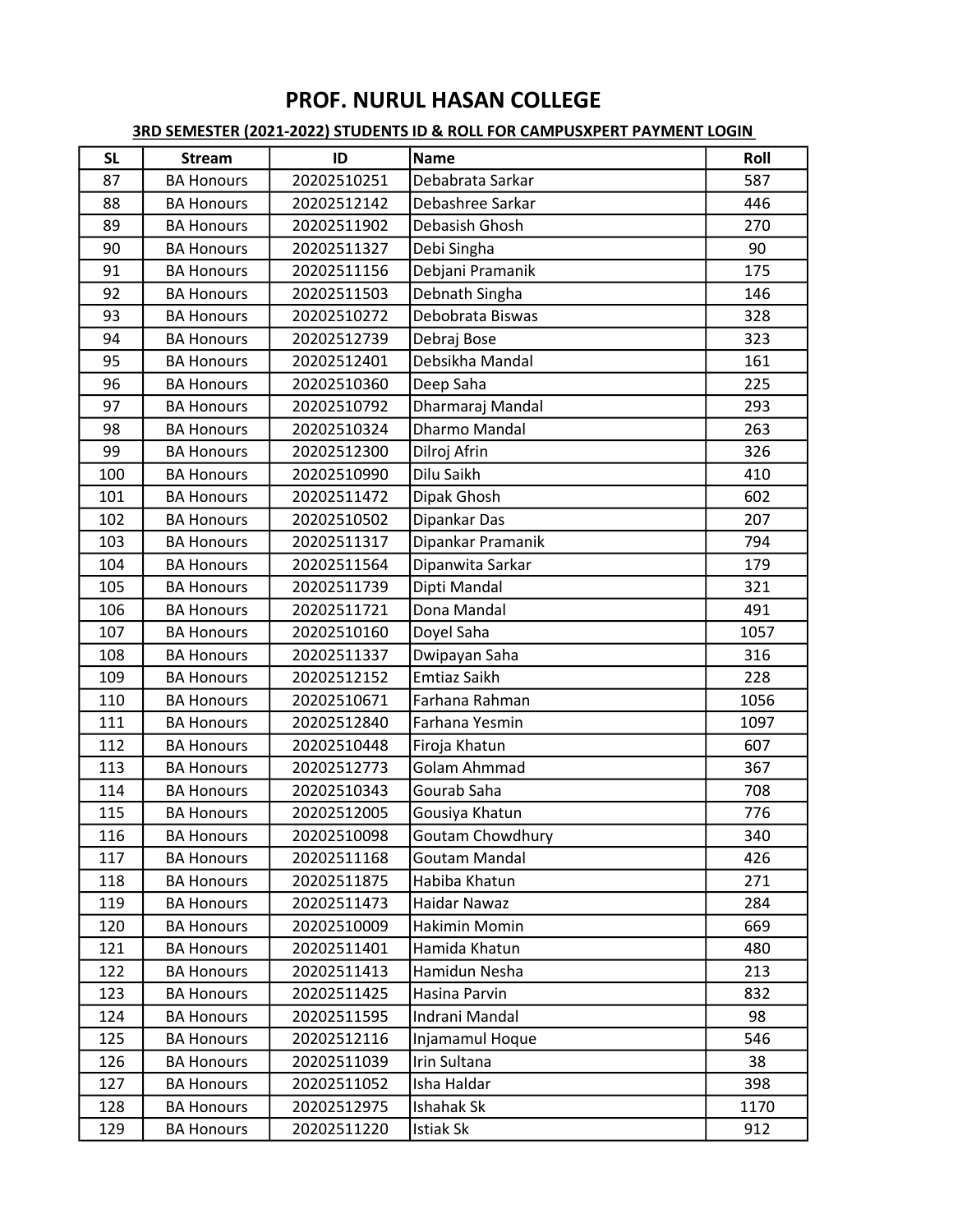| <b>SL</b> | <b>Stream</b>     | ID          | <b>Name</b>            | Roll |
|-----------|-------------------|-------------|------------------------|------|
| 130       | <b>BA Honours</b> | 20202510455 | Jagadishwar Ch Mandal  | 292  |
| 131       | <b>BA Honours</b> | 20202511523 | Jagannath Ghosh        | 393  |
| 132       | <b>BA Honours</b> | 20202510570 | Jahirul Islam          | 392  |
| 133       | <b>BA Honours</b> | 20202510319 | Jaidur Rahaman         | 427  |
| 134       | <b>BA Honours</b> | 20202511880 | Jalaluddin Ahmed       | 567  |
| 135       | <b>BA Honours</b> | 20202512972 | Jamirul Islam          | 1161 |
| 136       | <b>BA Honours</b> | 20202510175 | Jannat Islam           | 563  |
| 137       | <b>BA Honours</b> | 20202512098 | Jasminara Begam        | 1053 |
| 138       | <b>BA Honours</b> | 20202511800 | Jayashree Ghosh        | 1130 |
| 139       | <b>BA Honours</b> | 20202510960 | Jayshree Mandal        | 244  |
| 140       | <b>BA Honours</b> | 20202510973 | Jayshree Mandal        | 238  |
| 141       | <b>BA Honours</b> | 20202511303 | Jharna Ghosh           | 695  |
| 142       | <b>BA Honours</b> | 20202510795 | Jinnatun Nesha         | 597  |
| 143       | <b>BA Honours</b> | 20202510706 | Juhina Parvin          | 242  |
| 144       | <b>BA Honours</b> | 20202512120 | Jui Lala               | 399  |
| 145       | <b>BA Honours</b> | 20202512908 | Julekha Khatun         | 1118 |
| 146       | <b>BA Honours</b> | 20202512338 | Jyotirmay Das          | 592  |
| 147       | <b>BA Honours</b> | 20202512782 | Jyotsna Mandal         | 283  |
| 148       | <b>BA Honours</b> | 20202510384 | Kajal Chowdhury        | 1233 |
| 149       | <b>BA Honours</b> | 20202510172 | Kakali Sarkar          | 885  |
| 150       | <b>BA Honours</b> | 20202512485 | Kamalendu Sarkar       | 509  |
| 151       | <b>BA Honours</b> | 20202511016 | Kamarruzzaman          | 775  |
| 152       | <b>BA Honours</b> | 20202511490 | Keya Ghosh             | 163  |
| 153       | <b>BA Honours</b> | 20202510533 | Keya Singha            | 85   |
| 154       | <b>BA Honours</b> | 20202512792 | Khokon Mandal          | 482  |
| 155       | <b>BA Honours</b> | 20202511001 | Koushik Rajak          | 731  |
| 156       | <b>BA Honours</b> | 20202511872 | Kulsum Khatun          | 479  |
| 157       | <b>BA Honours</b> | 20202510836 | Lakshman Mandal        | 373  |
| 158       | <b>BA Honours</b> | 20202512531 | <b>Lalchand Mandal</b> | 595  |
| 159       | <b>BA Honours</b> | 20202512656 | Lalita Halder          | 92   |
| 160       | <b>BA Honours</b> | 20202510725 | Lina Khatun            | 952  |
| 161       | <b>BA Honours</b> | 20202511465 | Madhabi Halder         | 561  |
| 162       | <b>BA Honours</b> | 20202510863 | Madhushree Das         | 920  |
| 163       | <b>BA Honours</b> | 20202510415 | Magfera Khatun         | 605  |
| 164       | <b>BA Honours</b> | 20202511993 | Mahabub Alam           | 154  |
| 165       | <b>BA Honours</b> | 20202511318 | Mahafija Yeasmin       | 754  |
| 166       | <b>BA Honours</b> | 20202510845 | Mahamuda Khatun        | 235  |
| 167       | <b>BA Honours</b> | 20202511952 | Mahamuda Khatun        | 820  |
| 168       | <b>BA Honours</b> | 20202512324 | Mainak Choudhury       | 641  |
| 169       | <b>BA Honours</b> | 20202510509 | Mallika Ghosh          | 716  |
| 170       | <b>BA Honours</b> | 20202511023 | Mallika Saha           | 468  |
| 171       | <b>BA Honours</b> | 20202512755 | Mamun Sk               | 170  |
| 172       | <b>BA Honours</b> | 20202512072 | Manab Mandal           | 382  |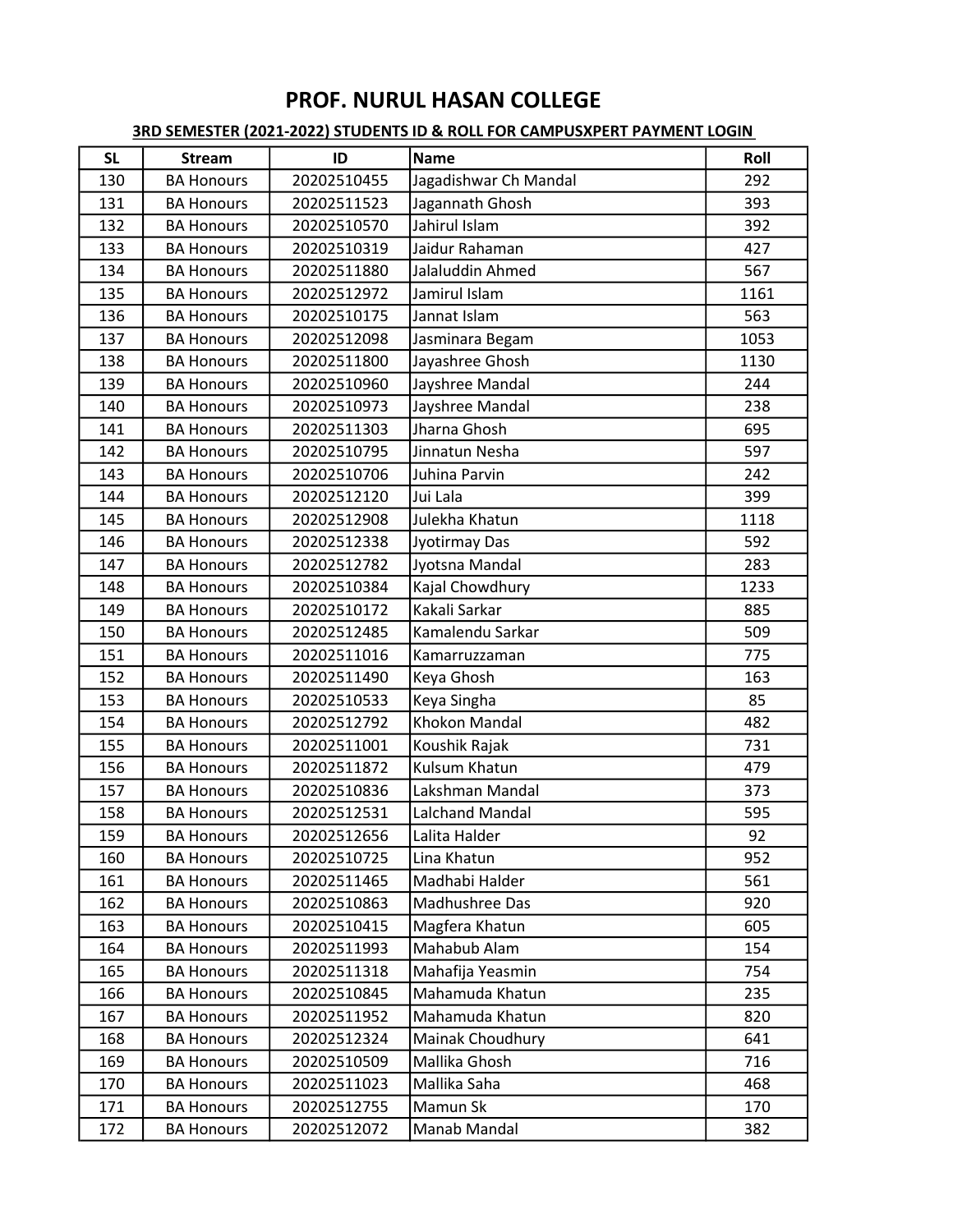| <b>SL</b> | <b>Stream</b>     | ID          | <b>Name</b>                  | Roll |
|-----------|-------------------|-------------|------------------------------|------|
| 173       | <b>BA Honours</b> | 20202512026 | Mandira Sarkar               | 18   |
| 174       | <b>BA Honours</b> | 20202510127 | Manisha Das                  | 768  |
| 175       | <b>BA Honours</b> | 20202511160 | Manowara Begam               | 742  |
| 176       | <b>BA Honours</b> | 20202510974 | Masaul Islam                 | 178  |
| 177       | <b>BA Honours</b> | 20202511272 | Masidur Rahaman              | 325  |
| 178       | <b>BA Honours</b> | 20202512497 | Mastara Khatun               | 55   |
| 179       | <b>BA Honours</b> | 20202510159 | Masud Alam                   | 702  |
| 180       | <b>BA Honours</b> | 20202512065 | Masum Alam                   | 1072 |
| 181       | <b>BA Honours</b> | 20202510797 | Masuma Khatun                | 863  |
| 182       | <b>BA Honours</b> | 20202511093 | Masuma Mustari               | 730  |
| 183       | <b>BA Honours</b> | 20202510233 | Md Abdur Rajjak              | 648  |
| 184       | <b>BA Honours</b> | 20202512529 | Md Abu Bakkar Siddik         | 445  |
| 185       | <b>BA Honours</b> | 20202510224 | Md Akhtar Reja               | 115  |
| 186       | <b>BA Honours</b> | 20202510461 | Md Aminur Islam              | 1234 |
| 187       | <b>BA Honours</b> | 20202511480 | Md Asamuddin                 | 1222 |
| 188       | <b>BA Honours</b> | 20202512018 | Md Asif Ali                  | 409  |
| 189       | <b>BA Honours</b> | 20202510252 | Md Atiqur Rahaman            | 136  |
| 190       | <b>BA Honours</b> | 20202511187 | Md Baidul Islam              | 433  |
| 191       | <b>BA Honours</b> | 20202510212 | Md Faruk Ahamed              | 1105 |
| 192       | <b>BA Honours</b> | 20202510957 | Md Fate Ali                  | 430  |
| 193       | <b>BA Honours</b> | 20202510256 | Md Helaluddin Sk             | 229  |
| 194       | <b>BA Honours</b> | 20202510698 | Md Ismail Sk                 | 744  |
| 195       | <b>BA Honours</b> | 20202512208 | Md Mamud Hossain             | 705  |
| 196       | <b>BA Honours</b> | 20202510914 | Md Minhajul Islam            | 234  |
| 197       | <b>BA Honours</b> | 20202512030 | Md Mukul Rahaman             | 106  |
| 198       | <b>BA Honours</b> | 20202511369 | Md Nashiul Mahaldar          | 347  |
| 199       | <b>BA Honours</b> | 20202510244 | Md Nasim Sk                  | 458  |
| 200       | <b>BA Honours</b> | 20202510855 | Md Nasir Hossain             | 113  |
| 201       | <b>BA Honours</b> | 20202511676 | Md Nasiruddin Sultan Hossain | 782  |
| 202       | <b>BA Honours</b> | 20202511351 | Md Nisbaul Sk                | 640  |
| 203       | <b>BA Honours</b> | 20202511819 | Md Noor Alam Hossain         | 969  |
| 204       | <b>BA Honours</b> | 20202510247 | Md Rabiul Islam              | 23   |
| 205       | <b>BA Honours</b> | 20202511944 | Md Rejwanullaho              | 327  |
| 206       | <b>BA Honours</b> | 20202510501 | Md Riaz Ali                  | 349  |
| 207       | <b>BA Honours</b> | 20202511031 | Md Samiul Sabji              | 411  |
| 208       | <b>BA Honours</b> | 20202510844 | Md Sarjahan Ali              | 346  |
| 209       | <b>BA Honours</b> | 20202511539 | Mehebub Alam                 | 772  |
| 210       | <b>BA Honours</b> | 20202510278 | Mehebub Sk                   | 81   |
| 211       | <b>BA Honours</b> | 20202511151 | Mehedi Hasan                 | 884  |
| 212       | <b>BA Honours</b> | 20202512560 | Mir Mosaraf                  | 402  |
| 213       | <b>BA Honours</b> | 20202510556 | Mitali Sarkar                | 400  |
| 214       | <b>BA Honours</b> | 20202510775 | Monalisa Biswas              | 42   |
| 215       | <b>BA Honours</b> | 20202510303 | Monirul Islam                | 723  |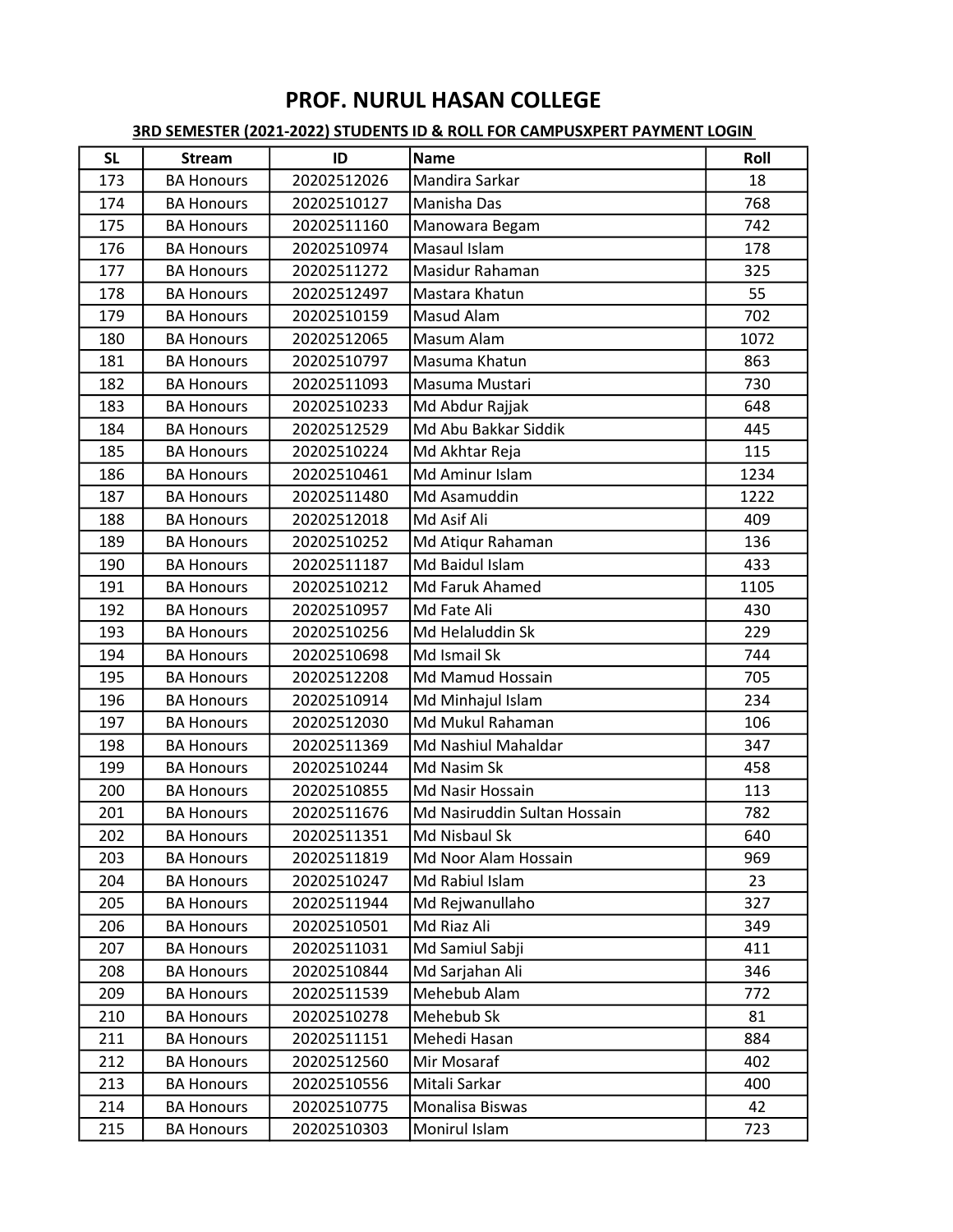| <b>SL</b> | <b>Stream</b>     | ID          | <b>Name</b>          | Roll |
|-----------|-------------------|-------------|----------------------|------|
| 216       | <b>BA Honours</b> | 20202513053 | Mosarraf Islam       | 1171 |
| 217       | <b>BA Honours</b> | 20202510765 | Moslema Khatun       | 655  |
| 218       | <b>BA Honours</b> | 20202512503 | Most Karishma Khatun | 448  |
| 219       | <b>BA Honours</b> | 20202512280 | Most Sumaya          | 431  |
| 220       | <b>BA Honours</b> | 20202511870 | Moumita Ghosh        | 105  |
| 221       | <b>BA Honours</b> | 20202510586 | Moumita Sinha        | 249  |
| 222       | <b>BA Honours</b> | 20202511922 | Mousami Mandal       | 1059 |
| 223       | <b>BA Honours</b> | 20202511329 | Mousomi Sultana      | 753  |
| 224       | <b>BA Honours</b> | 20202512877 | Mousumi Ghosh        | 1139 |
| 225       | <b>BA Honours</b> | 20202510406 | Mousumi Khatun       | 216  |
| 226       | <b>BA Honours</b> | 20202511815 | Mousumi Khatun       | 512  |
| 227       | <b>BA Honours</b> | 20202510767 | Mousumi Yesmin       | 417  |
| 228       | <b>BA Honours</b> | 20202510715 | <b>Mrinmoy Das</b>   | 97   |
| 229       | <b>BA Honours</b> | 20202510034 | Mrinmoy Mandal       | 320  |
| 230       | <b>BA Honours</b> | 20202512268 | Mst Fatema Khatun    | 680  |
| 231       | <b>BA Honours</b> | 20202511157 | Mst Nabira Khatun    | 275  |
| 232       | <b>BA Honours</b> | 20202513000 | Mst Sabera Khatun    | 1149 |
| 233       | <b>BA Honours</b> | 20202511509 | Mst Sahida Khatun    | 822  |
| 234       | <b>BA Honours</b> | 20202512047 | Musahath Sk          | 788  |
| 235       | <b>BA Honours</b> | 20202512993 | Nabab Sirajdulla     | 1065 |
| 236       | <b>BA Honours</b> | 20202512916 | Nadima Khatun        | 1194 |
| 237       | <b>BA Honours</b> | 20202512811 | Naime Aktar          | 856  |
| 238       | <b>BA Honours</b> | 20202512318 | Najima Khatun        | 129  |
| 239       | <b>BA Honours</b> | 20202510866 | Najiya Khatun        | 711  |
| 240       | <b>BA Honours</b> | 20202510209 | Namita Mandal        | 101  |
| 241       | <b>BA Honours</b> | 20202511376 | Nandita Roy          | 119  |
| 242       | <b>BA Honours</b> | 20202511117 | Nargis Jahan         | 63   |
| 243       | <b>BA Honours</b> | 20202511073 | Nargish Parvin       | 247  |
| 244       | <b>BA Honours</b> | 20202512158 | Nashiba Khatun       | 329  |
| 245       | <b>BA Honours</b> | 20202511389 | Nasim Aktar          | 470  |
| 246       | <b>BA Honours</b> | 20202510104 | Nasrin Khatun        | 598  |
| 247       | <b>BA Honours</b> | 20202511877 | Nasrin Khatun        | 144  |
| 248       | <b>BA Honours</b> | 20202511923 | Nasrin Khatun        | 337  |
| 249       | <b>BA Honours</b> | 20202512409 | Nasrin Khatun        | 704  |
| 250       | <b>BA Honours</b> | 20202510938 | Nasrin Sultana       | 281  |
| 251       | <b>BA Honours</b> | 20202512953 | Nayan Biswas         | 1239 |
| 252       | <b>BA Honours</b> | 20202511207 | Nazmeen Nahar        | 460  |
| 253       | <b>BA Honours</b> | 20202510465 | Neha Das             | 137  |
| 254       | <b>BA Honours</b> | 20202511290 | Nibedita Das         | 138  |
| 255       | <b>BA Honours</b> | 20202512021 | Niharika Alam        | 258  |
| 256       | <b>BA Honours</b> | 20202512990 | Nikhat Parvin        | 1081 |
| 257       | <b>BA Honours</b> | 20202513012 | Nikita Mandal        | 1080 |
| 258       | <b>BA Honours</b> | 20202511260 | Nikita Saha          | 810  |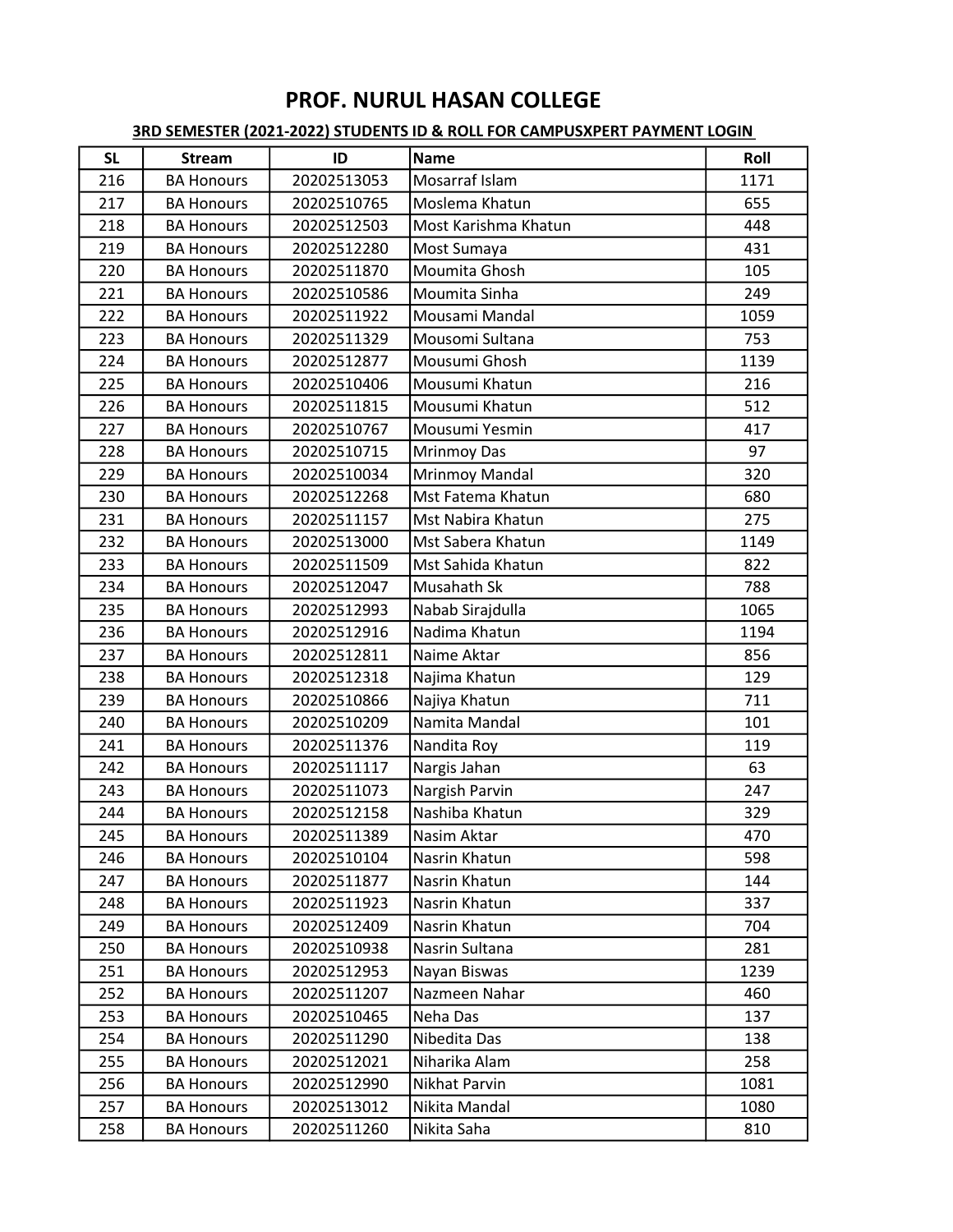| <b>SL</b> | <b>Stream</b>     | ID          | <b>Name</b>           | Roll |
|-----------|-------------------|-------------|-----------------------|------|
| 259       | <b>BA Honours</b> | 20202511060 | Nilanjana Sarkar      | 57   |
| 260       | <b>BA Honours</b> | 20202510788 | Nisha Ahsan           | 389  |
| 261       | <b>BA Honours</b> | 20202510227 | Nivedita Patra        | 107  |
| 262       | <b>BA Honours</b> | 20202510650 | Nobahar Khatun        | 483  |
| 263       | <b>BA Honours</b> | 20202510937 | Noori Parveen         | 158  |
| 264       | <b>BA Honours</b> | 20202511405 | Nun Nahar             | 341  |
| 265       | <b>BA Honours</b> | 20202510401 | <b>Nupur Mondal</b>   | 806  |
| 266       | <b>BA Honours</b> | 20202511899 | Nurjahan Khatun       | 1018 |
| 267       | <b>BA Honours</b> | 20202510290 | Palash Ghosh          | 444  |
| 268       | <b>BA Honours</b> | 20202510084 | Palash Kumar Halder   | 35   |
| 269       | <b>BA Honours</b> | 20202511714 | Pallabi Biswas        | 377  |
| 270       | <b>BA Honours</b> | 20202510883 | Pallabi Ghosh         | 139  |
| 271       | <b>BA Honours</b> | 20202510592 | Pankaj Mandal         | 227  |
| 272       | <b>BA Honours</b> | 20202510372 | Papai Saha            | 438  |
| 273       | <b>BA Honours</b> | 20202510043 | Papiya Haldar         | 56   |
| 274       | <b>BA Honours</b> | 20202510735 | <b>Parimal Mandal</b> | 750  |
| 275       | <b>BA Honours</b> | 20202510893 | Paromita Mandal       | 303  |
| 276       | <b>BA Honours</b> | 20202510171 | Partha Mandal         | 459  |
| 277       | <b>BA Honours</b> | 20202511928 | Partha Saha           | 625  |
| 278       | <b>BA Honours</b> | 20202510554 | Payel Rabidas         | 773  |
| 279       | <b>BA Honours</b> | 20202511763 | Piku Roy              | 108  |
| 280       | <b>BA Honours</b> | 20202512145 | Pradip Mondal         | 302  |
| 281       | <b>BA Honours</b> | 20202510653 | Pradip Robi Das       | 956  |
| 282       | <b>BA Honours</b> | 20202510758 | Prasanta Das          | 415  |
| 283       | <b>BA Honours</b> | 20202510371 | Preeti Saha           | 654  |
| 284       | <b>BA Honours</b> | 20202511085 | Priti Mandal          | 204  |
| 285       | <b>BA Honours</b> | 20202510581 | Prity Saha            | 533  |
| 286       | <b>BA Honours</b> | 20202511631 | Priya Das             | 850  |
| 287       | <b>BA Honours</b> | 20202511958 | Priya Das             | 370  |
| 288       | <b>BA Honours</b> | 20202510119 | Priya Halder          | 191  |
| 289       | <b>BA Honours</b> | 20202511427 | Priya Mandal          | 456  |
| 290       | <b>BA Honours</b> | 20202510886 | Priya Mandal          | 91   |
| 291       | <b>BA Honours</b> | 20202511246 | Priya Pal             | 714  |
| 292       | <b>BA Honours</b> | 20202511233 | Priyanka Mandal       | 559  |
| 293       | <b>BA Honours</b> | 20202512233 | Priyanka Mandal       | 172  |
| 294       | <b>BA Honours</b> | 20202510884 | Priyanka Saha         | 296  |
| 295       | <b>BA Honours</b> | 20202512089 | Puja Chowdhury        | 379  |
| 296       | <b>BA Honours</b> | 20202512991 | Puja Halder           | 1061 |
| 297       | <b>BA Honours</b> | 20202510366 | Puja Mandal           | 699  |
| 298       | <b>BA Honours</b> | 20202510108 | Puja Rajak            | 109  |
| 299       | <b>BA Honours</b> | 20202510587 | Puja Saha             | 27   |
| 300       | <b>BA Honours</b> | 20202510903 | Rabiul Islam          | 388  |
| 301       | <b>BA Honours</b> | 20202511232 | Rahamat Momin         | 807  |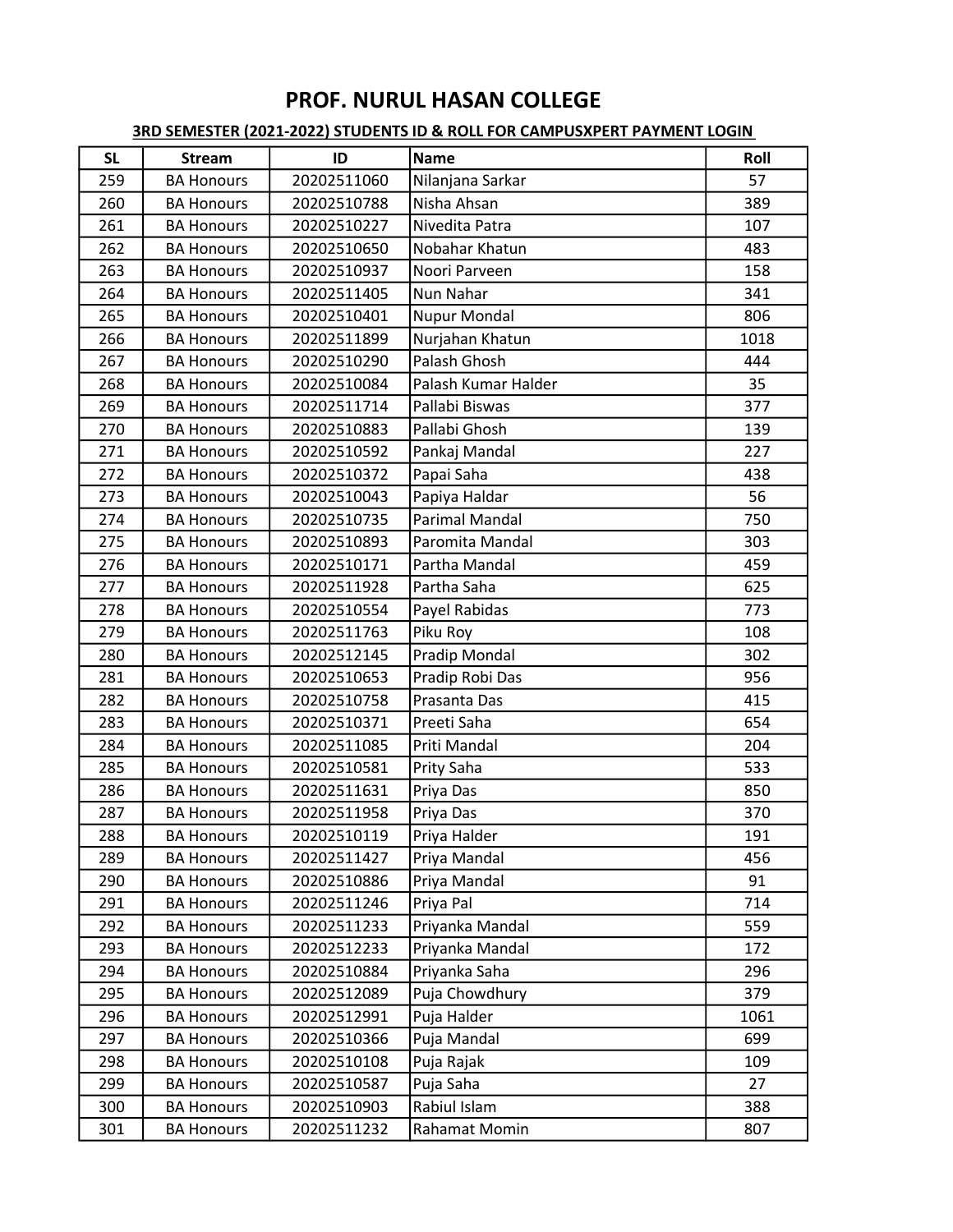| <b>SL</b> | <b>Stream</b>     | ID          | <b>Name</b>              | Roll |
|-----------|-------------------|-------------|--------------------------|------|
| 302       | <b>BA Honours</b> | 20202511210 | Rahul Sk                 | 564  |
| 303       | <b>BA Honours</b> | 20202510658 | Raisuddin Sk             | 197  |
| 304       | <b>BA Honours</b> | 20202510417 | Rama Mandal              | 189  |
| 305       | <b>BA Honours</b> | 20202510050 | Ramjan Ali               | 237  |
| 306       | <b>BA Honours</b> | 20202510640 | Rana Rabi Das            | 1060 |
| 307       | <b>BA Honours</b> | 20202512926 | Rebina Khatun            | 1079 |
| 308       | <b>BA Honours</b> | 20202510024 | Rehena Khatun            | 747  |
| 309       | <b>BA Honours</b> | 20202511512 | Rejaul Karim             | 72   |
| 310       | <b>BA Honours</b> | 20202510426 | Rima Das                 | 215  |
| 311       | <b>BA Honours</b> | 20202512628 | Rimpa Das                | 357  |
| 312       | <b>BA Honours</b> | 20202510889 | Rinki Mandal             | 322  |
| 313       | <b>BA Honours</b> | 20202512852 | Rituparna Mandal         | 1218 |
| 314       | <b>BA Honours</b> | 20202510400 | Riya Chowdhury           | 653  |
| 315       | <b>BA Honours</b> | 20202511191 | Riya Mandal              | 142  |
| 316       | <b>BA Honours</b> | 20202511197 | Rohit Islam              | 224  |
| 317       | <b>BA Honours</b> | 20202510447 | Rojina Khatun            | 800  |
| 318       | <b>BA Honours</b> | 20202511756 | Rokeya Khatun            | 51   |
| 319       | <b>BA Honours</b> | 20202510066 | Rokia Khatun             | 562  |
| 320       | <b>BA Honours</b> | 20202512770 | Rumki Khatun             | 254  |
| 321       | <b>BA Honours</b> | 20202510821 | Rupa Rajak               | 368  |
| 322       | <b>BA Honours</b> | 20202511164 | Rupali Khatun            | 43   |
| 323       | <b>BA Honours</b> | 20202512780 | <b>Rupam Chakraborty</b> | 472  |
| 324       | <b>BA Honours</b> | 20202510810 | Rupsha Mandal            | 674  |
| 325       | <b>BA Honours</b> | 20202511748 | Sabana Yeasmin           | 304  |
| 326       | <b>BA Honours</b> | 20202510205 | Sabir Hossain            | 103  |
| 327       | <b>BA Honours</b> | 20202511267 | Sabnam Khatun            | 575  |
| 328       | <b>BA Honours</b> | 20202511741 | Sabnam Mustari           | 474  |
| 329       | <b>BA Honours</b> | 20202510630 | Sadhan Mandal            | 286  |
| 330       | <b>BA Honours</b> | 20202510537 | Sadhana Mandal           | 391  |
| 331       | <b>BA Honours</b> | 20202510686 | Safik Hossain            | 405  |
| 332       | <b>BA Honours</b> | 20202511540 | Sagar Mandal             | 774  |
| 333       | <b>BA Honours</b> | 20202511467 | Sagnik Das               | 771  |
| 334       | <b>BA Honours</b> | 20202511658 | Sahadat Sk               | 715  |
| 335       | <b>BA Honours</b> | 20202511571 | Sahadev Das              | 560  |
| 336       | <b>BA Honours</b> | 20202510197 | Sahin Akhtar             | 117  |
| 337       | <b>BA Honours</b> | 20202511964 | Sain Kadir               | 701  |
| 338       | <b>BA Honours</b> | 20202511370 | Saira Banu               | 363  |
| 339       | <b>BA Honours</b> | 20202511067 | Sakhina Khatun           | 184  |
| 340       | <b>BA Honours</b> | 20202512715 | Salauddin Sk             | 418  |
| 341       | <b>BA Honours</b> | 20202511291 | Salim Aktar Khan         | 41   |
| 342       | <b>BA Honours</b> | 20202511217 | Salma Siddika            | 301  |
| 343       | <b>BA Honours</b> | 20202510621 | Samim Aktar              | 375  |
| 344       | <b>BA Honours</b> | 20202511912 | Samiul Alim              | 737  |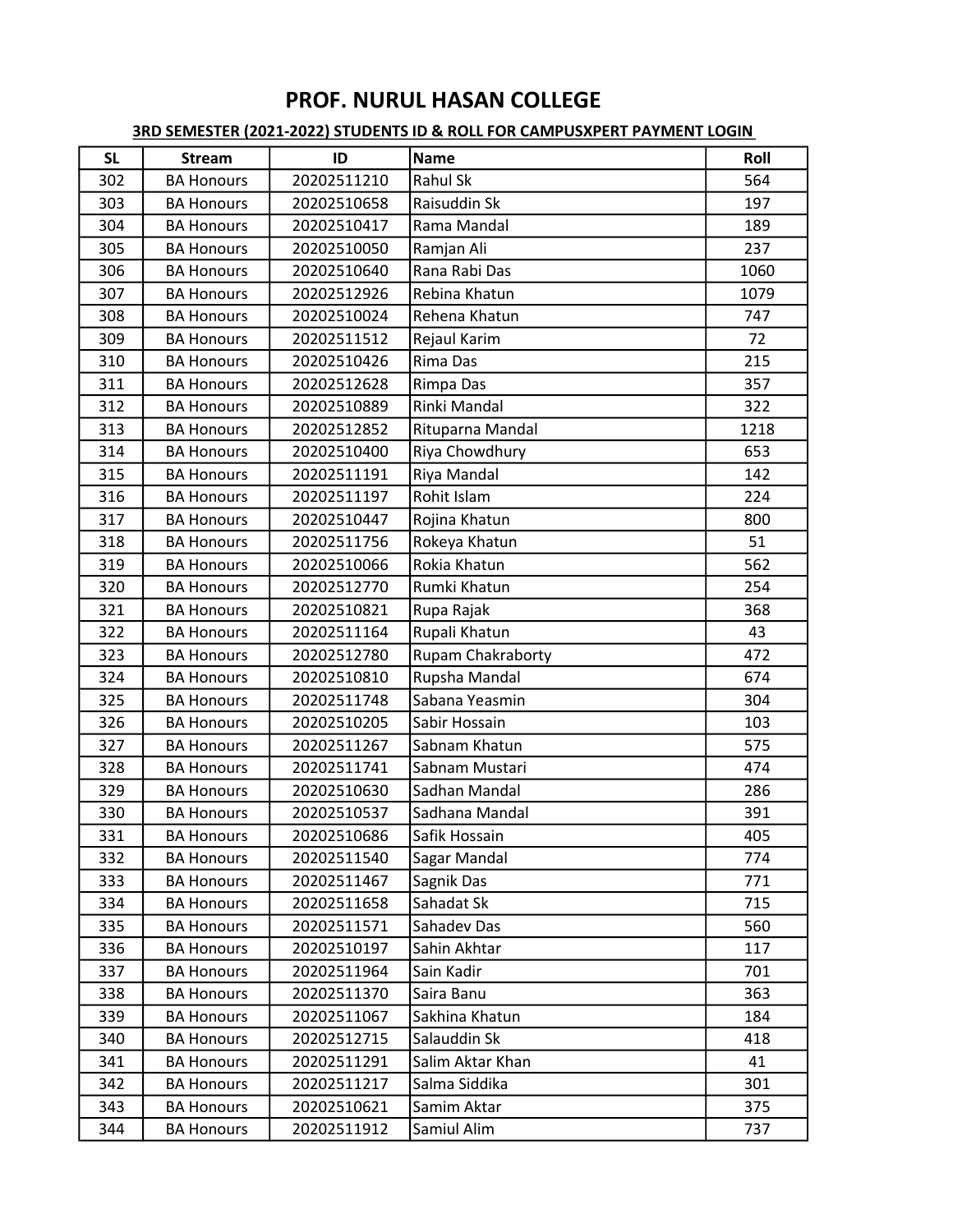| <b>SL</b> | <b>Stream</b>     | ID          | <b>Name</b>            | Roll |
|-----------|-------------------|-------------|------------------------|------|
| 345       | <b>BA Honours</b> | 20202510154 | Sampa Mandal           | 497  |
| 346       | <b>BA Honours</b> | 20202512962 | Samseda Khatun         | 1114 |
| 347       | <b>BA Honours</b> | 20202512857 | Sanaul Sk              | 1119 |
| 348       | <b>BA Honours</b> | 20202511589 | Sanchita Mandal        | 447  |
| 349       | <b>BA Honours</b> | 20202510997 | Sanjena Yeasmin        | 261  |
| 350       | <b>BA Honours</b> | 20202510942 | Sanjib Mandal          | 506  |
| 351       | <b>BA Honours</b> | 20202511702 | Sanket Mandal          | 623  |
| 352       | <b>BA Honours</b> | 20202510222 | Santosh Kumar Mondal   | 256  |
| 353       | <b>BA Honours</b> | 20202511108 | Saranya Biswas         | 547  |
| 354       | <b>BA Honours</b> | 20202510468 | Saraswati Mondal       | 498  |
| 355       | <b>BA Honours</b> | 20202510169 | Sarbai Goswami         | 185  |
| 356       | <b>BA Honours</b> | 20202512253 | Sarmin Khatun          | 219  |
| 357       | <b>BA Honours</b> | 20202510983 | Saswati Mandal         | 78   |
| 358       | <b>BA Honours</b> | 20202511760 | Satabdi Mandal         | 383  |
| 359       | <b>BA Honours</b> | 20202512940 | Sathi Bala             | 1135 |
| 360       | <b>BA Honours</b> | 20202511774 | Sathi Das              | 104  |
| 361       | <b>BA Honours</b> | 20202511213 | Satyajit Mandal        | 102  |
| 362       | <b>BA Honours</b> | 20202512303 | Sayantika Ghosh        | 288  |
| 363       | <b>BA Honours</b> | 20202512821 | Sayem Ali              | 419  |
| 364       | <b>BA Honours</b> | 20202511035 | Selim Aktar            | 297  |
| 365       | <b>BA Honours</b> | 20202510589 | Sentu Gupta            | 463  |
| 366       | <b>BA Honours</b> | 20202512856 | Shamsul Hoque          | 1199 |
| 367       | <b>BA Honours</b> | 20202511144 | Sharmila Halder        | 812  |
| 368       | <b>BA Honours</b> | 20202511659 | Sharmila Mandal        | 277  |
| 369       | <b>BA Honours</b> | 20202511849 | Shashanka Mandal       | 182  |
| 370       | <b>BA Honours</b> | 20202511895 | Shiba Mandal           | 486  |
| 371       | <b>BA Honours</b> | 20202510437 | Shibani Rabidas        | 661  |
| 372       | <b>BA Honours</b> | 20202511298 | Shibnath Das           | 198  |
| 373       | <b>BA Honours</b> | 20202510815 | Shidratun Muntaha      | 335  |
| 374       | <b>BA Honours</b> | 20202510114 | Shilpi Das             | 767  |
| 375       | <b>BA Honours</b> | 20202511137 | Shimantika Chakraborty | 991  |
| 376       | <b>BA Honours</b> | 20202510318 | Shrabani Barman        | 232  |
| 377       | <b>BA Honours</b> | 20202511743 | Shreasee Sarkar        | 645  |
| 378       | <b>BA Honours</b> | 20202512153 | Shreya Das             | 761  |
| 379       | <b>BA Honours</b> | 20202512464 | Shreyan Das            | 770  |
| 380       | <b>BA Honours</b> | 20202511357 | Shubhajit Mandal       | 890  |
| 381       | <b>BA Honours</b> | 20202510826 | Shubhankar Mandal      | 436  |
| 382       | <b>BA Honours</b> | 20202510532 | Siam Hoque             | 152  |
| 383       | <b>BA Honours</b> | 20202510479 | Sima Khatun            | 878  |
| 384       | <b>BA Honours</b> | 20202510597 | Siraj Ahamed           | 384  |
| 385       | <b>BA Honours</b> | 20202511449 | Sk Farhan Ali          | 428  |
| 386       | <b>BA Honours</b> | 20202510899 | Sk Samima              | 639  |
| 387       | <b>BA Honours</b> | 20202510480 | Sneha Das              | 464  |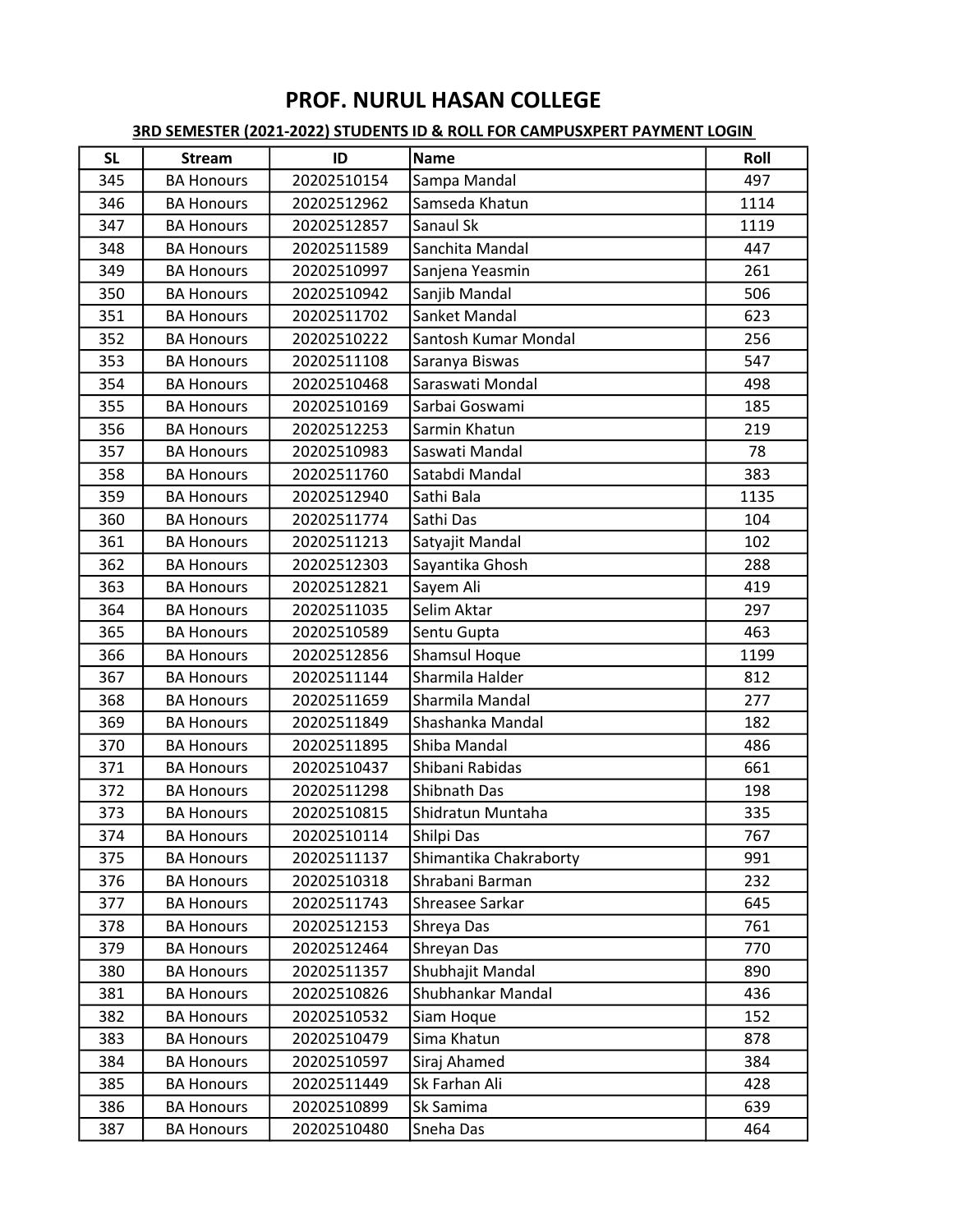| <b>SL</b> | <b>Stream</b>     | ID          | <b>Name</b>             | Roll |
|-----------|-------------------|-------------|-------------------------|------|
| 388       | <b>BA Honours</b> | 20202510718 | Sohel Sk                | 574  |
| 389       | <b>BA Honours</b> | 20202511717 | Sohidul Hoque           | 536  |
| 390       | <b>BA Honours</b> | 20202510088 | Sohoraf Sk              | 239  |
| 391       | <b>BA Honours</b> | 20202510601 | Soma Ghosh              | 48   |
| 392       | <b>BA Honours</b> | 20202511464 | Somnath Mandal          | 600  |
| 393       | <b>BA Honours</b> | 20202511479 | Somnath Saha            | 156  |
| 394       | <b>BA Honours</b> | 20202510308 | Sonali Ghosh            | 372  |
| 395       | <b>BA Honours</b> | 20202511582 | Soumyajit Bhattacharjee | 615  |
| 396       | <b>BA Honours</b> | 20202512813 | Sourav Karmakar         | 475  |
| 397       | <b>BA Honours</b> | 20202511347 | Sourav Mandal           | 339  |
| 398       | <b>BA Honours</b> | 20202512429 | Sourish Saha            | 432  |
| 399       | <b>BA Honours</b> | 20202510309 | Soyeb Akter             | 785  |
| 400       | <b>BA Honours</b> | 20202510138 | Sreya Roy               | 231  |
| 401       | <b>BA Honours</b> | 20202511411 | Sriman Mandal           | 252  |
| 402       | <b>BA Honours</b> | 20202511295 | Subarna Ghosh           | 780  |
| 403       | <b>BA Honours</b> | 20202511179 | Subarna Saha            | 324  |
| 404       | <b>BA Honours</b> | 20202511348 | Subha Mandal            | 359  |
| 405       | <b>BA Honours</b> | 20202510255 | Subhagya Pal            | 664  |
| 406       | <b>BA Honours</b> | 20202511181 | Subham Mandal           | 202  |
| 407       | <b>BA Honours</b> | 20202511494 | Subhankar Chakraborty   | 1240 |
| 408       | <b>BA Honours</b> | 20202512519 | Subhankar Mandal        | 315  |
| 409       | <b>BA Honours</b> | 20202512041 | Subhradeep Das          | 401  |
| 410       | <b>BA Honours</b> | 20202512057 | Subhrajit Das           | 360  |
| 411       | <b>BA Honours</b> | 20202510357 | Subhranil Mishra        | 21   |
| 412       | <b>BA Honours</b> | 20202511051 | <b>Subir Mandal</b>     | 122  |
| 413       | <b>BA Honours</b> | 20202510694 | Subrata Mandal          | 1094 |
| 414       | <b>BA Honours</b> | 20202511968 | Subrota Das             | 734  |
| 415       | <b>BA Honours</b> | 20202510905 | Suchitra Mandal         | 331  |
| 416       | <b>BA Honours</b> | 20202512785 | Sudip Kr Mandal         | 162  |
| 417       | <b>BA Honours</b> | 20202510512 | Sudip Mandal            | 116  |
| 418       | <b>BA Honours</b> | 20202510627 | Sudipta Das             | 621  |
| 419       | <b>BA Honours</b> | 20202511805 | Sudipta Karmakar        | 414  |
| 420       | <b>BA Honours</b> | 20202510464 | Sudipta Sarkar          | 1058 |
| 421       | <b>BA Honours</b> | 20202510230 | Suhana Parvej           | 32   |
| 422       | <b>BA Honours</b> | 20202510355 | Suhana Sultana          | 1148 |
| 423       | <b>BA Honours</b> | 20202510666 | Sujan Halder            | 394  |
| 424       | <b>BA Honours</b> | 20202512796 | Sujan Mandal            | 150  |
| 425       | <b>BA Honours</b> | 20202510850 | Sujata Das              | 362  |
| 426       | <b>BA Honours</b> | 20202511660 | Sujata Ghosh            | 112  |
| 427       | <b>BA Honours</b> | 20202510677 | Sujay Mandal            | 266  |
| 428       | <b>BA Honours</b> | 20202512943 | Sujay Sikdar            | 1066 |
| 429       | <b>BA Honours</b> | 20202512353 | Sujit Mandal            | 352  |
| 430       | <b>BA Honours</b> | 20202512085 | Sukumar Chowdhury       | 450  |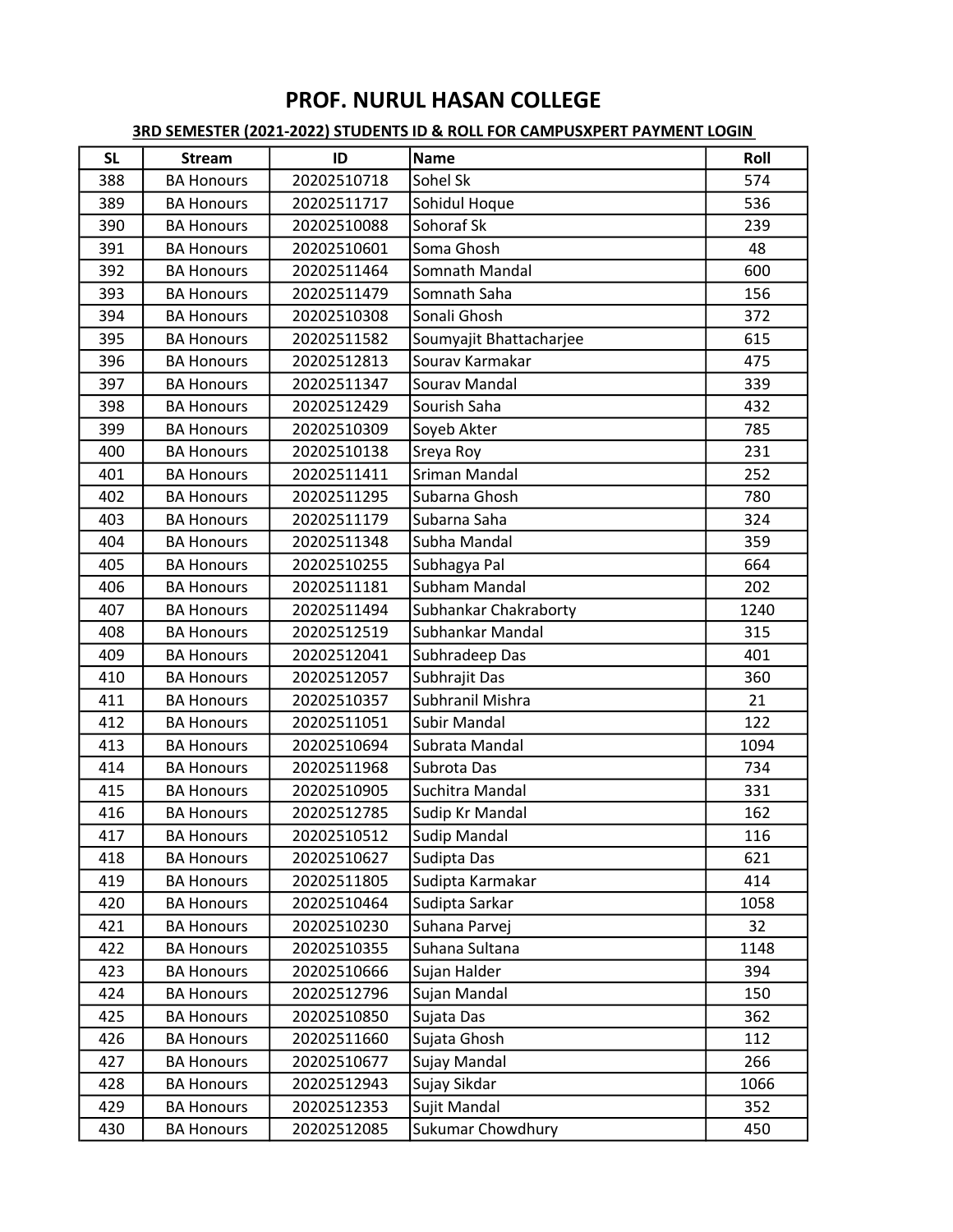| <b>SL</b> | <b>Stream</b>     | ID          | <b>Name</b>         | Roll |
|-----------|-------------------|-------------|---------------------|------|
| 431       | <b>BA Honours</b> | 20202511569 | Sultana Parvin      | 306  |
| 432       | <b>BA Honours</b> | 20202510860 | Sumaiya Yasmin      | 485  |
| 433       | <b>BA Honours</b> | 20202510094 | Suman Mandal        | 361  |
| 434       | <b>BA Honours</b> | 20202510312 | Suman Mandal        | 558  |
| 435       | <b>BA Honours</b> | 20202511147 | Suman Mandal        | 173  |
| 436       | <b>BA Honours</b> | 20202511304 | Suman Mandal        | 682  |
| 437       | <b>BA Honours</b> | 20202512533 | Sumana Mandal       | 449  |
| 438       | <b>BA Honours</b> | 20202511263 | Sunita Das          | 700  |
| 439       | <b>BA Honours</b> | 20202510289 | Surojit Mandal      | 589  |
| 440       | <b>BA Honours</b> | 20202510834 | Sushanta Rajbanshi  | 943  |
| 441       | <b>BA Honours</b> | 20202510101 | Susma Mandal        | 214  |
| 442       | <b>BA Honours</b> | 20202510245 | Susmita Ghosh       | 248  |
| 443       | <b>BA Honours</b> | 20202511305 | Susmita Sarkar      | 226  |
| 444       | <b>BA Honours</b> | 20202511221 | Susmita Thakur      | 683  |
| 445       | <b>BA Honours</b> | 20202511302 | Tabab Suma Afruja   | 282  |
| 446       | <b>BA Honours</b> | 20202512255 | Tahura Khatun       | 749  |
| 447       | <b>BA Honours</b> | 20202510545 | Tamanna Islam       | 593  |
| 448       | <b>BA Honours</b> | 20202512056 | Tanima Haldar       | 88   |
| 449       | <b>BA Honours</b> | 20202510514 | Tanushree Das       | 1015 |
| 450       | <b>BA Honours</b> | 20202511511 | Tanushree Mondal    | 141  |
| 451       | <b>BA Honours</b> | 20202510789 | <b>Tina Mandal</b>  | 435  |
| 452       | <b>BA Honours</b> | 20202512460 | Tithi Saha          | 272  |
| 453       | <b>BA Honours</b> | 20202511018 | Tohidul Islam       | 420  |
| 454       | <b>BA Honours</b> | 20202512866 | Touhida Rousan      | 1210 |
| 455       | <b>BA Honours</b> | 20202510946 | Tousifur Rahaman    | 629  |
| 456       | <b>BA Honours</b> | 20202510293 | <b>Tukesh Sk</b>    | 245  |
| 457       | <b>BA Honours</b> | 20202511916 | Turjaditya Sengupta | 192  |
| 458       | <b>BA Honours</b> | 20202510540 | <b>Tushar Ahmed</b> | 209  |
| 459       | <b>BA Honours</b> | 20202511749 | Tushi Ghosh         | 64   |
| 460       | <b>BA Honours</b> | 20202511548 | Tusi Ghosh          | 168  |
| 461       | <b>BA Honours</b> | 20202510155 | <b>Uday Ghosh</b>   | 462  |
| 462       | <b>BA Honours</b> | 20202510337 | Umme Kulsum         | 697  |
| 463       | <b>BA Honours</b> | 20202512800 | Umme Salma          | 40   |
| 464       | <b>BA Honours</b> | 20202512914 | Umme Salma          | 1142 |
| 465       | <b>BA Honours</b> | 20202510136 | Ushasi Das          | 128  |
| 466       | <b>BA Honours</b> | 20202511025 | Usman Gani          | 1215 |
| 467       | <b>BA Honours</b> | 20202512105 | Uziar Ikbal         | 134  |
| 468       | <b>BA Honours</b> | 20202510900 | Vedanth Lama        | 49   |
| 469       | <b>BA Honours</b> | 20202510332 | Waheeda Khatun      | 632  |
| 470       | <b>BA Honours</b> | 20202510351 | Wahida Parvin       | 591  |
| 471       | <b>BA Honours</b> | 20202510367 | Wahida Rahaman      | 280  |
| 472       | <b>BA Honours</b> | 20202511823 | Wasima Parveen      | 496  |
| 473       | <b>BA Honours</b> | 20202513055 | Zenifar Islam       | 1188 |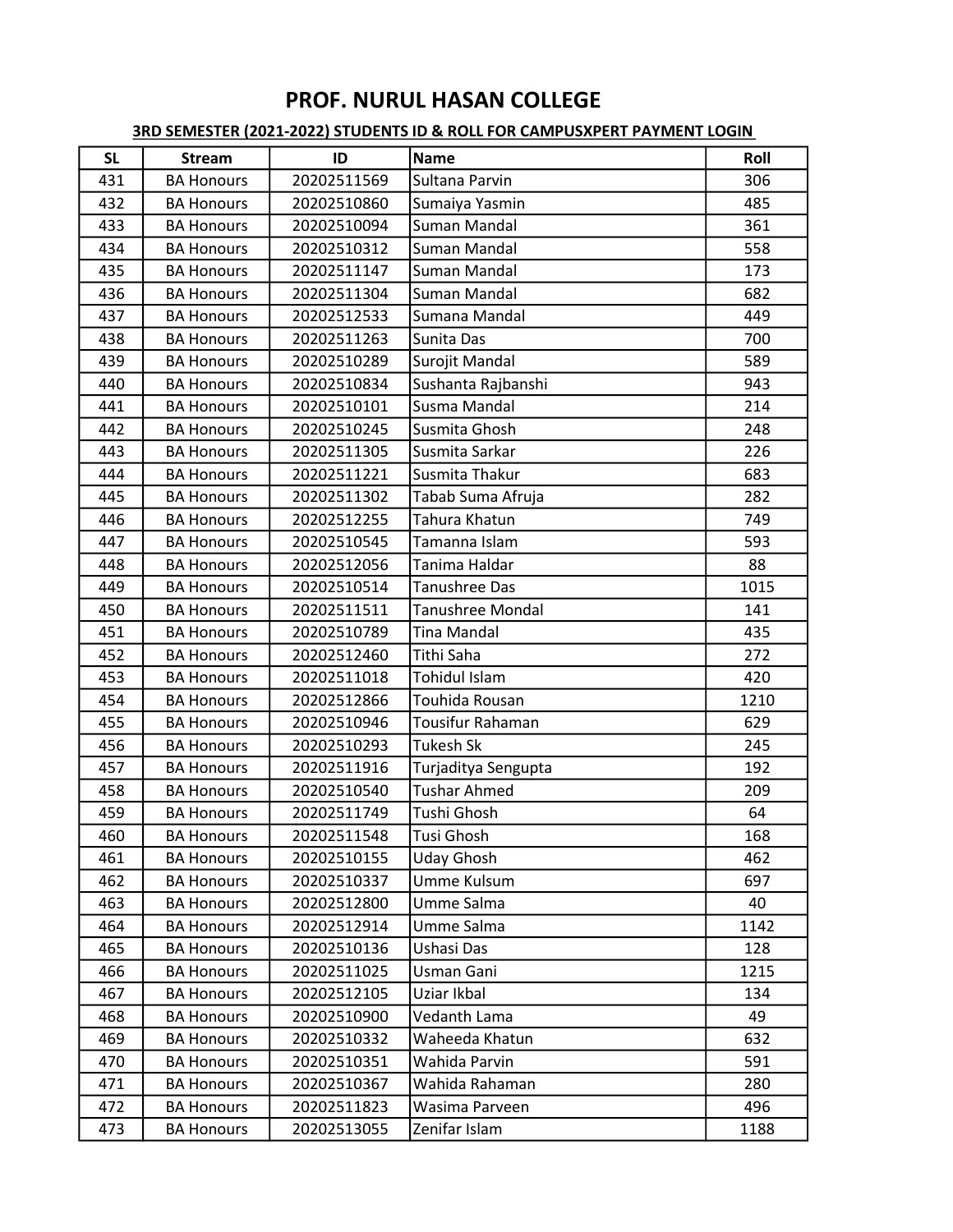| <b>SL</b> | <b>Stream</b>     | ID          | <b>Name</b>         | Roll         |
|-----------|-------------------|-------------|---------------------|--------------|
| 474       | <b>BA Program</b> | 20202513033 | <b>Abdul Ahad</b>   | 1187         |
| 475       | <b>BA Program</b> | 20202510137 | Abdul Hasib Shaikh  | 923          |
| 476       | <b>BA Program</b> | 20202510799 | Abdul Kaiyom        | 917          |
| 477       | <b>BA Program</b> | 20202512442 | <b>Abdul Karim</b>  | 983          |
| 478       | <b>BA Program</b> | 20202512725 | Abdul Karim Ansari  | 1185         |
| 479       | <b>BA Program</b> | 20202510737 | Abdul Karim Sk      | 556          |
| 480       | <b>BA Program</b> | 20202510610 | <b>Abdul Malek</b>  | 469          |
| 481       | <b>BA Program</b> | 20202510588 | Abdul Rakib Sk      | 927          |
| 482       | <b>BA Program</b> | 20202511356 | Abdulla Ansary      | 896          |
| 483       | <b>BA Program</b> | 20202512569 | Abdur Rahaman       | 1012         |
| 484       | <b>BA Program</b> | 20202512559 | Abdus Salam         | 1054         |
| 485       | <b>BA Program</b> | 20202513009 | Abhijit Mahar       | 1147         |
| 486       | <b>BA Program</b> | 20202510239 | <b>Abhinash Das</b> | 977          |
| 487       | <b>BA Program</b> | 20202510982 | Abu Raiyan          | 778          |
| 488       | <b>BA Program</b> | 20202511904 | Achinta Ghosh       | 987          |
| 489       | <b>BA Program</b> | 20202510010 | Aditya Saha         | 619          |
| 490       | <b>BA Program</b> | 20202511282 | Aditya Saha         | 795          |
| 491       | <b>BA Program</b> | 20202512937 | Adori Khatun        | 1169         |
| 492       | <b>BA Program</b> | 20202513101 | Afsari Parvin       | 1235         |
| 493       | <b>BA Program</b> | 20202512868 | <b>Ahad Ahamed</b>  | 1075         |
| 494       | <b>BA Program</b> | 20202510517 | Ajahar Sk           | 147          |
| 495       | <b>BA Program</b> | 20202512966 | Ajahar Sk           | 1203         |
| 496       | <b>BA Program</b> | 20202512099 | Ajfarul Sk          | 11           |
| 497       | <b>BA Program</b> | 20202512506 | Ajij Sk             | 1006         |
| 498       | <b>BA Program</b> | 20202512597 | Ajikul Sk           | 545          |
| 499       | <b>BA Program</b> | 20202512855 | Ajmin Sultana       | 1062         |
| 500       | <b>BA Program</b> | 20202510746 | Akash Mandal        | 528          |
| 501       | <b>BA Program</b> | 20202512594 | Akash Mandal        | 1032         |
| 502       | <b>BA Program</b> | 20202512981 | Akash Mandal        | 1191         |
| 503       | <b>BA Program</b> | 20202512928 | Akash Saha          | 1137         |
| 504       | <b>BA Program</b> | 20202510269 | <b>Akirul Sk</b>    | 893          |
| 505       | <b>BA Program</b> | 20202512629 | Akram Ali           | 1051         |
| 506       | <b>BA Program</b> | 20202512425 | Akram Hossain       | 786          |
| 507       | <b>BA Program</b> | 20202511026 | Alhaz Sk            | 33           |
| 508       | <b>BA Program</b> | 20202512845 | Alija Khatun        | 1151         |
| 509       | <b>BA Program</b> | 20202512891 | Aman Bhakat         | 1209         |
| 510       | <b>BA Program</b> | 20202510675 | Amena Khatun        | 151          |
| 511       | <b>BA Program</b> | 20202510752 | Aminur Islam        | 824          |
| 512       | <b>BA Program</b> | 20202511751 | Amir Sohel          | 945          |
| 513       | <b>BA Program</b> | 20202511454 | Amirul Islam        | $\mathbf{1}$ |
| 514       | <b>BA Program</b> | 20202511041 | Amit Haldar         | 962          |
| 515       | <b>BA Program</b> | 20202511769 | Amit Halder         | 531          |
| 516       | <b>BA Program</b> | 20202511797 | Amit Mandal         | 75           |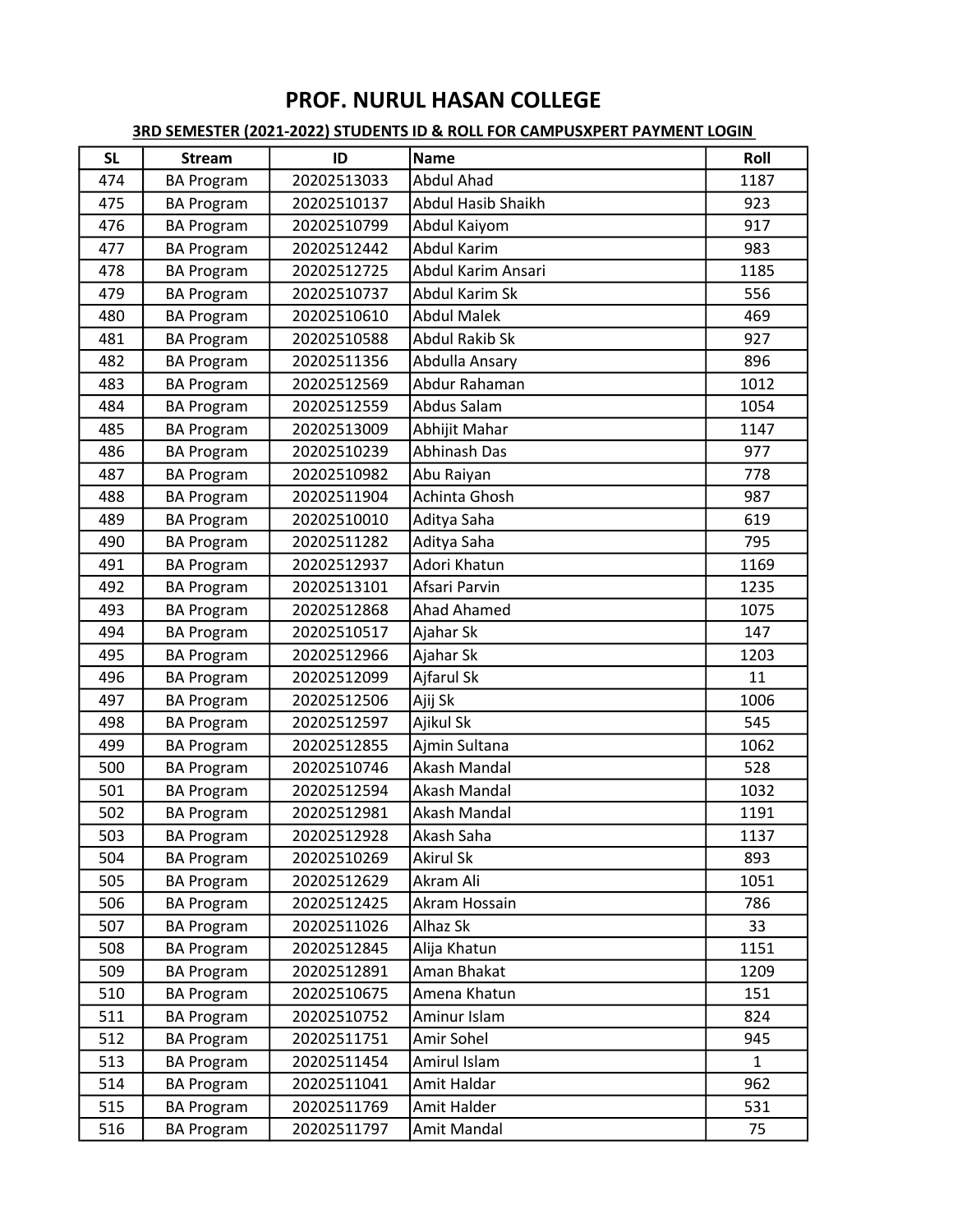| <b>SL</b> | <b>Stream</b>     | ID          | <b>Name</b>          | Roll |
|-----------|-------------------|-------------|----------------------|------|
| 517       | <b>BA Program</b> | 20202510395 | Amiya Saha           | 888  |
| 518       | <b>BA Program</b> | 20202511219 | Ammarin Anjuma Amin  | 439  |
| 519       | <b>BA Program</b> | 20202511605 | Anamika Mandal       | 672  |
| 520       | <b>BA Program</b> | 20202511773 | Anamika Mondal       | 614  |
| 521       | <b>BA Program</b> | 20202510699 | Ananya Saha          | 676  |
| 522       | <b>BA Program</b> | 20202513002 | Angita Mandal        | 1086 |
| 523       | <b>BA Program</b> | 20202512574 | <b>Anikul Sk</b>     | 1248 |
| 524       | <b>BA Program</b> | 20202512356 | Anima Ghosh          | 290  |
| 525       | <b>BA Program</b> | 20202510147 | Anindita Mandal      | 246  |
| 526       | <b>BA Program</b> | 20202512768 | Anisha Khatun        | 986  |
| 527       | <b>BA Program</b> | 20202511319 | Anishwar Sarkar      | 817  |
| 528       | <b>BA Program</b> | 20202510090 | Anita Halder         | 522  |
| 529       | <b>BA Program</b> | 20202512304 | Anjaman Sk           | 819  |
| 530       | <b>BA Program</b> | 20202511694 | Anjan Das            | 413  |
| 531       | <b>BA Program</b> | 20202510139 | Anju Khatun          | 569  |
| 532       | <b>BA Program</b> | 20202512190 | Anjuman Khatun       | 947  |
| 533       | <b>BA Program</b> | 20202513013 | Ankita Saha          | 1122 |
| 534       | <b>BA Program</b> | 20202512169 | Anup Das             | 658  |
| 535       | <b>BA Program</b> | 20202511806 | Anushrita Sarkar     | 844  |
| 536       | <b>BA Program</b> | 20202511925 | Arif Abbas           | 499  |
| 537       | <b>BA Program</b> | 20202510048 | Arindam Das          | 61   |
| 538       | <b>BA Program</b> | 20202510299 | <b>Asadul Sk</b>     | 826  |
| 539       | <b>BA Program</b> | 20202511124 | Ashanur Sk           | 31   |
| 540       | <b>BA Program</b> | 20202511178 | Ashifa Khatun        | 804  |
| 541       | <b>BA Program</b> | 20202512893 | Asif Ikbal           | 1208 |
| 542       | <b>BA Program</b> | 20202510173 | Asif Sk              | 944  |
| 543       | <b>BA Program</b> | 20202510979 | <b>Asikul Sk</b>     | 915  |
| 544       | <b>BA Program</b> | 20202512080 | <b>Asim Mandal</b>   | 1037 |
| 545       | <b>BA Program</b> | 20202513109 | Asir Sk              | 1250 |
| 546       | <b>BA Program</b> | 20202512346 | Asma Parvin          | 979  |
| 547       | <b>BA Program</b> | 20202512334 | Asmaul Sk            | 818  |
| 548       | <b>BA Program</b> | 20202511633 | Asnara Khatun        | 813  |
| 549       | <b>BA Program</b> | 20202510062 | Astami Ghosh         | 551  |
| 550       | <b>BA Program</b> | 20202510458 | Ataur Rahaman        | 521  |
| 551       | <b>BA Program</b> | 20202510035 | Atul Sarkar          | 68   |
| 552       | <b>BA Program</b> | 20202511644 | Awal Hossain         | 953  |
| 553       | <b>BA Program</b> | 20202512010 | Ayasin Hossain       | 183  |
| 554       | <b>BA Program</b> | 20202511869 | Ayatunnesha Khatun   | 897  |
| 555       | <b>BA Program</b> | 20202510178 | Babli Khatun         | 949  |
| 556       | <b>BA Program</b> | 20202512579 | <b>Babuia Mandal</b> | 1014 |
| 557       | <b>BA Program</b> | 20202512789 | <b>Babul Sk</b>      | 1042 |
| 558       | <b>BA Program</b> | 20202510307 | Banashree Mandal     | 527  |
| 559       | <b>BA Program</b> | 20202512071 | <b>Banty Ghosh</b>   | 1182 |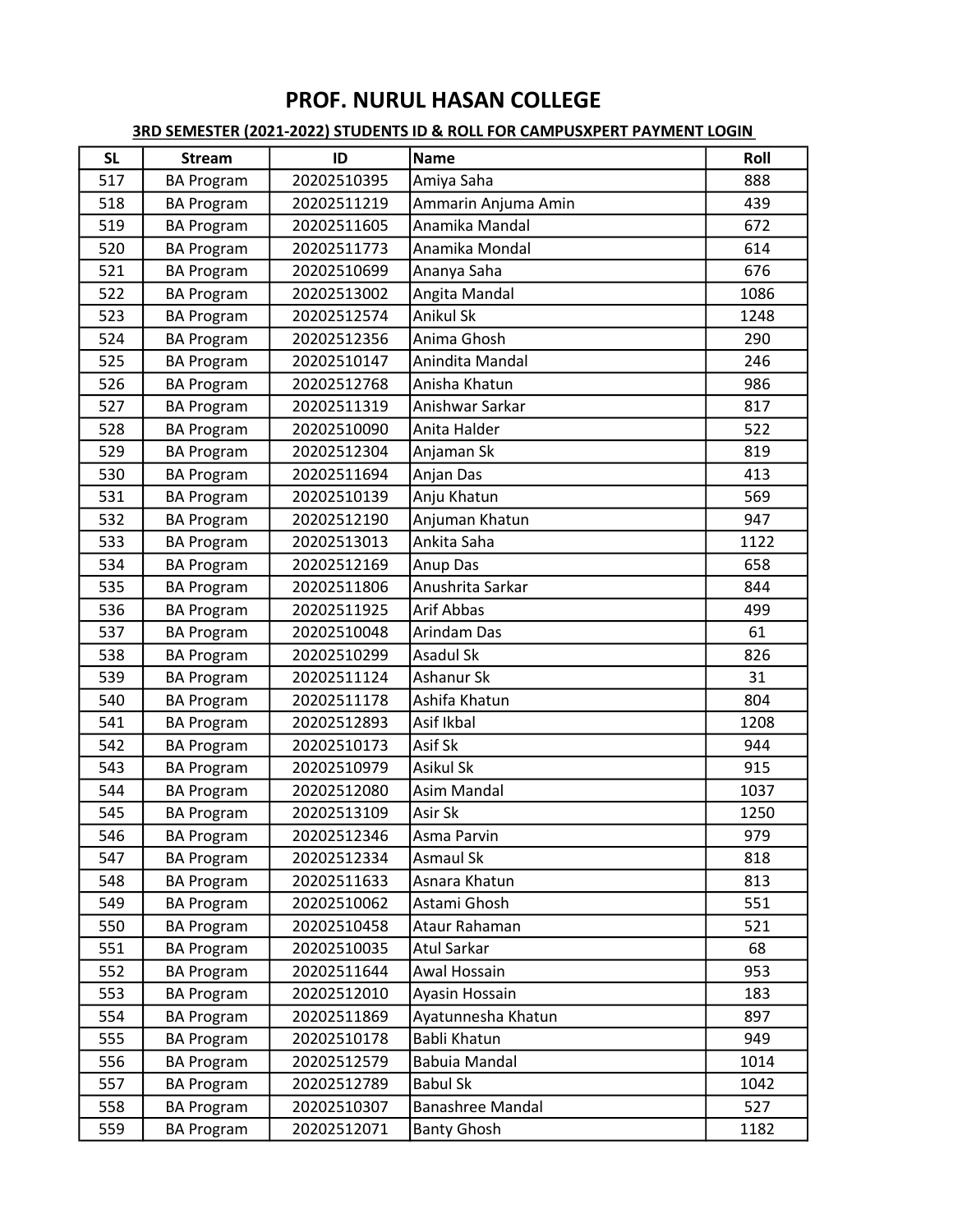| <b>SL</b> | <b>Stream</b>     | ID          | <b>Name</b>             | Roll |
|-----------|-------------------|-------------|-------------------------|------|
| 560       | <b>BA Program</b> | 20202511002 | <b>Bapan Pal</b>        | 473  |
| 561       | <b>BA Program</b> | 20202511326 | <b>Bapi Pramanik</b>    | 1044 |
| 562       | <b>BA Program</b> | 20202510837 | <b>Basira Khatun</b>    | 571  |
| 563       | <b>BA Program</b> | 20202512707 | <b>Basudeb Basak</b>    | 647  |
| 564       | <b>BA Program</b> | 20202511000 | Beauti Chowdhury        | 87   |
| 565       | <b>BA Program</b> | 20202510236 | <b>Beauty Das</b>       | 159  |
| 566       | <b>BA Program</b> | 20202510161 | <b>Beauty Khatun</b>    | 555  |
| 567       | <b>BA Program</b> | 20202510258 | <b>Bely Das</b>         | 166  |
| 568       | <b>BA Program</b> | 20202510560 | <b>Bharati Sarkar</b>   | 821  |
| 569       | <b>BA Program</b> | 20202512585 | Bibekananda Ghosh       | 1030 |
| 570       | <b>BA Program</b> | 20202510668 | <b>Bikash Sarkar</b>    | 273  |
| 571       | <b>BA Program</b> | 20202511258 | <b>Biki Haldar</b>      | 796  |
| 572       | <b>BA Program</b> | 20202512955 | <b>Biki Mandal</b>      | 1084 |
| 573       | <b>BA Program</b> | 20202512732 | <b>Biki Pramanik</b>    | 330  |
| 574       | <b>BA Program</b> | 20202511740 | <b>Biki Sardar</b>      | 403  |
| 575       | <b>BA Program</b> | 20202510420 | <b>Bikram Barik</b>     | 946  |
| 576       | <b>BA Program</b> | 20202512069 | <b>Bikram Mandal</b>    | 1165 |
| 577       | <b>BA Program</b> | 20202512798 | <b>Bikram Mondal</b>    | 902  |
| 578       | <b>BA Program</b> | 20202510892 | Bina Pani Mandal        | 1163 |
| 579       | <b>BA Program</b> | 20202510295 | <b>Bipul Bhaskar</b>    | 1011 |
| 580       | <b>BA Program</b> | 20202510730 | <b>Biruddha Mandal</b>  | 964  |
| 581       | <b>BA Program</b> | 20202512349 | <b>Bishal Das</b>       | 870  |
| 582       | <b>BA Program</b> | 20202511725 | <b>Bishal Ghosh</b>     | 853  |
| 583       | <b>BA Program</b> | 20202513064 | <b>Bishal Ghosh</b>     | 1123 |
| 584       | <b>BA Program</b> | 20202512704 | <b>Bishal Hembrom</b>   | 348  |
| 585       | <b>BA Program</b> | 20202512077 | <b>Bishal Mondal</b>    | 857  |
| 586       | <b>BA Program</b> | 20202512668 | <b>Bishal Sarkar</b>    | 825  |
| 587       | <b>BA Program</b> | 20202510306 | <b>Biswajit Mandal</b>  | 336  |
| 588       | <b>BA Program</b> | 20202510708 | <b>Biswajit Mandal</b>  | 859  |
| 589       | <b>BA Program</b> | 20202511951 | Biswajit Roy            | 934  |
| 590       | <b>BA Program</b> | 20202510242 | <b>Biswarup Hazra</b>   | 898  |
| 591       | <b>BA Program</b> | 20202511814 | Brindaban Ghosh         | 212  |
| 592       | <b>BA Program</b> | 20202511349 | Bubai Majumdar          | 665  |
| 593       | <b>BA Program</b> | 20202510194 | <b>Budheswar Sarkar</b> | 6    |
| 594       | <b>BA Program</b> | 20202511440 | <b>Bulti Chowdhury</b>  | 133  |
| 595       | <b>BA Program</b> | 20202510217 | Chameli Haldar          | 515  |
| 596       | <b>BA Program</b> | 20202511776 | Chandni Roy             | 970  |
| 597       | <b>BA Program</b> | 20202510748 | Chhabi Khatun           | 963  |
| 598       | <b>BA Program</b> | 20202511457 | Chhoton Mandal          | 492  |
| 599       | <b>BA Program</b> | 20202511518 | Chiranjit Saha          | 681  |
| 600       | <b>BA Program</b> | 20202512305 | Chittaranjan Murmu      | 601  |
| 601       | <b>BA Program</b> | 20202510616 | Chumki Ghosh            | 957  |
| 602       | <b>BA Program</b> | 20202511796 | Chumki Mandal           | 855  |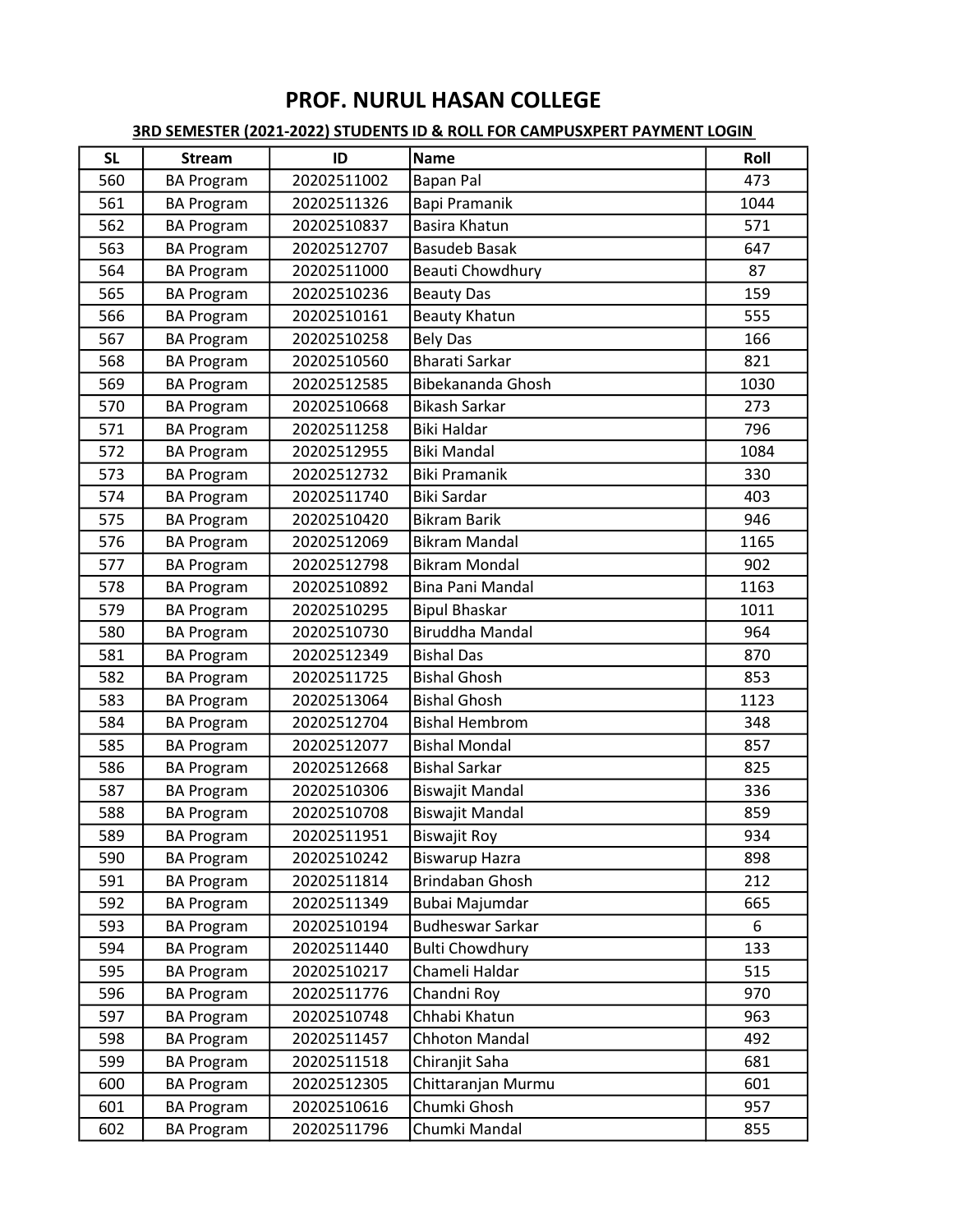| <b>SL</b> | <b>Stream</b>     | ID          | <b>Name</b>             | Roll |
|-----------|-------------------|-------------|-------------------------|------|
| 603       | <b>BA Program</b> | 20202512967 | Chumki Mandal           | 1067 |
| 604       | <b>BA Program</b> | 20202510165 | Chumki Mondal           | 153  |
| 605       | <b>BA Program</b> | 20202510733 | Daud Ebrahim            | 488  |
| 606       | <b>BA Program</b> | 20202511654 | Debabrata Mandal        | 1021 |
| 607       | <b>BA Program</b> | 20202512150 | Debashis Roy            | 972  |
| 608       | <b>BA Program</b> | 20202510044 | Debashish Mandal        | 1212 |
| 609       | <b>BA Program</b> | 20202513046 | Debashish Mandal        | 1174 |
| 610       | <b>BA Program</b> | 20202511036 | Debashish Mondal        | 580  |
| 611       | <b>BA Program</b> | 20202511949 | Debashish Murmu         | 876  |
| 612       | <b>BA Program</b> | 20202510228 | Debi Halder             | 517  |
| 613       | <b>BA Program</b> | 20202510082 | Debjyoti Mandal         | 529  |
| 614       | <b>BA Program</b> | 20202511056 | Debnath Haldar          | 526  |
| 615       | <b>BA Program</b> | 20202510756 | Debu Rajak              | 617  |
| 616       | <b>BA Program</b> | 20202511443 | Deep Roy                | 710  |
| 617       | <b>BA Program</b> | 20202510096 | Dhananjay Ghosh         | 466  |
| 618       | <b>BA Program</b> | 20202510822 | Dharmik Mandal          | 260  |
| 619       | <b>BA Program</b> | 20202511911 | Dibakar Das             | 577  |
| 620       | <b>BA Program</b> | 20202512335 | Dibakar Mandal          | 1176 |
| 621       | <b>BA Program</b> | 20202513054 | Dibakar Mandal          | 1125 |
| 622       | <b>BA Program</b> | 20202510716 | Dipak Mandal            | 860  |
| 623       | <b>BA Program</b> | 20202512151 | Dipankar Chowdhury      | 973  |
| 624       | <b>BA Program</b> | 20202510220 | Dipankar Ghosh          | 404  |
| 625       | <b>BA Program</b> | 20202510962 | Dipankar Ghosh          | 243  |
| 626       | <b>BA Program</b> | 20202512013 | Dipankar Ghosh          | 264  |
| 627       | <b>BA Program</b> | 20202512240 | Dipekiran Bhattyacharya | 799  |
| 628       | <b>BA Program</b> | 20202511847 | Dipti Pramanik          | 999  |
| 629       | <b>BA Program</b> | 20202510013 | Doli Ghosh              | 366  |
| 630       | <b>BA Program</b> | 20202512849 | Doli Pal                | 1179 |
| 631       | <b>BA Program</b> | 20202510827 | <b>Dulal Mandal</b>     | 241  |
| 632       | <b>BA Program</b> | 20202513065 | Dulaly Khatun           | 1189 |
| 633       | <b>BA Program</b> | 20202510327 | Dulari Mandal           | 110  |
| 634       | <b>BA Program</b> | 20202512935 | Dustu Ghosh             | 1082 |
| 635       | <b>BA Program</b> | 20202510503 | Dwipjal Mandal          | 77   |
| 636       | <b>BA Program</b> | 20202513052 | Ejaj Ahmed              | 1087 |
| 637       | <b>BA Program</b> | 20202511434 | Ejaj Sk                 | 1022 |
| 638       | <b>BA Program</b> | 20202511516 | Elina Khatun            | 740  |
| 639       | <b>BA Program</b> | 20202511860 | Eliza Parvin            | 313  |
| 640       | <b>BA Program</b> | 20202511469 | <b>Emanual Murmu</b>    | 495  |
| 641       | <b>BA Program</b> | 20202510075 | Esika Saha              | 550  |
| 642       | <b>BA Program</b> | 20202511989 | Esob Sk                 | 1043 |
| 643       | <b>BA Program</b> | 20202512481 | Eti Sarkar              | 868  |
| 644       | <b>BA Program</b> | 20202510722 | Fardin Khan             | 557  |
| 645       | <b>BA Program</b> | 20202511909 | Farhana Khatun          | 875  |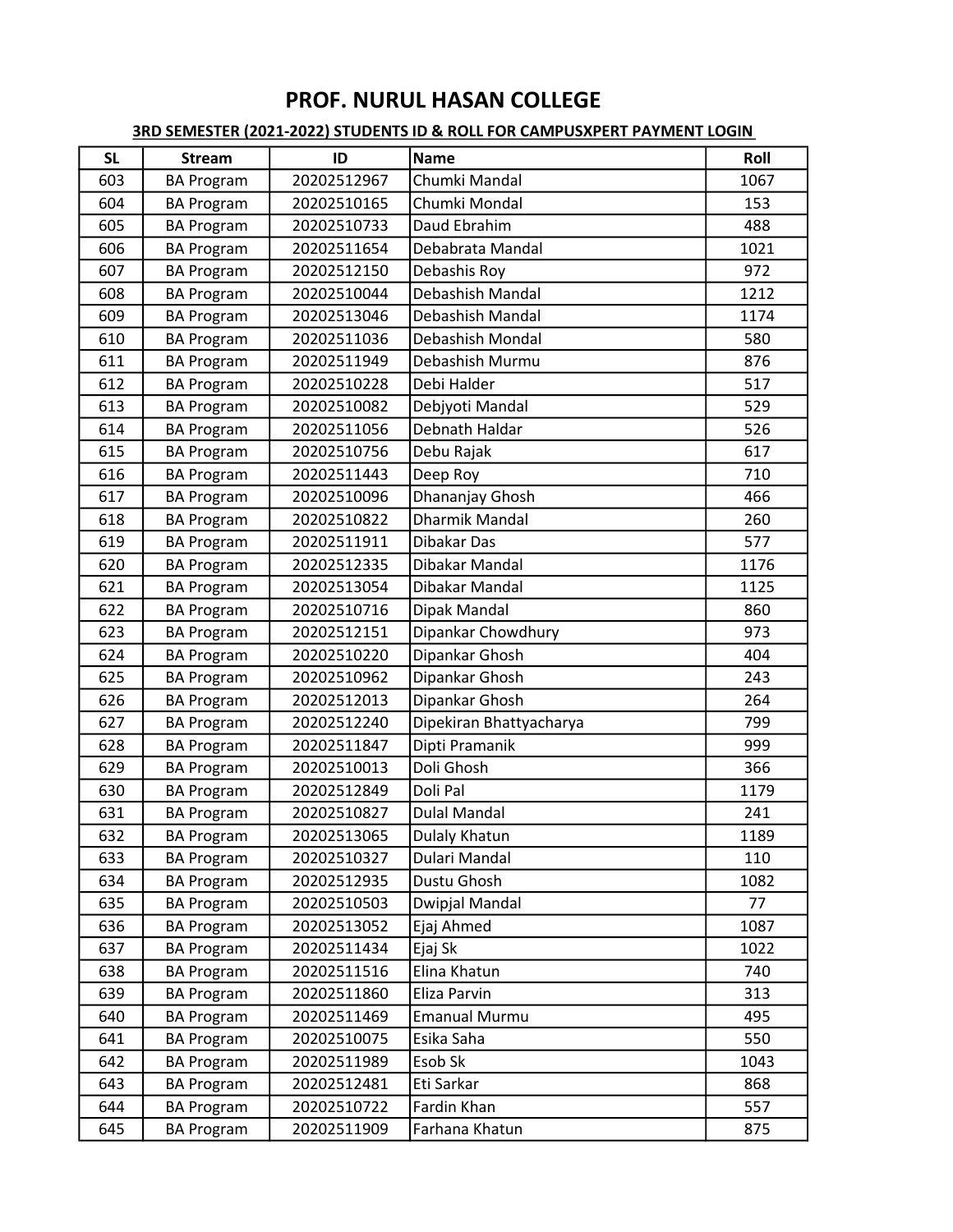| <b>SL</b> | <b>Stream</b>     | ID          | <b>Name</b>           | Roll |
|-----------|-------------------|-------------|-----------------------|------|
| 646       | <b>BA Program</b> | 20202512486 | Farida Khatun         | 877  |
| 647       | <b>BA Program</b> | 20202510443 | Farika Khatun         | 441  |
| 648       | <b>BA Program</b> | 20202511106 | Fatema Johora Khatun  | 13   |
| 649       | <b>BA Program</b> | 20202510577 | Fatema Khatun         | 1238 |
| 650       | <b>BA Program</b> | 20202511176 | Fatema Khatun         | 54   |
| 651       | <b>BA Program</b> | 20202512196 | <b>Fulchand Ghosh</b> | 1029 |
| 652       | <b>BA Program</b> | 20202510848 | <b>Fultusi Khatun</b> | 650  |
| 653       | <b>BA Program</b> | 20202511535 | Fultusi Mandal        | 1033 |
| 654       | <b>BA Program</b> | 20202512270 | Gaffar Momin          | 1049 |
| 655       | <b>BA Program</b> | 20202512923 | Golam Esdani          | 1156 |
| 656       | <b>BA Program</b> | 20202513095 | Golam Sarfaraj Nawaj  | 1237 |
| 657       | <b>BA Program</b> | 20202511632 | Golapsara Khatun      | 936  |
| 658       | <b>BA Program</b> | 20202511399 | Gourab Bala           | 67   |
| 659       | <b>BA Program</b> | 20202511830 | Gourab Haldar         | 829  |
| 660       | <b>BA Program</b> | 20202510120 | Gulamdan Nesha        | 736  |
| 661       | <b>BA Program</b> | 20202512921 | Habibur Rahman        | 1157 |
| 662       | <b>BA Program</b> | 20202511107 | Hajikul Sk            | 34   |
| 663       | <b>BA Program</b> | 20202510800 | Halima Khatun         | 45   |
| 664       | <b>BA Program</b> | 20202512944 | Hanif Mahaldar        | 1196 |
| 665       | <b>BA Program</b> | 20202510427 | Harun Rasid           | 358  |
| 666       | <b>BA Program</b> | 20202513063 | Hasanujjaman          | 1162 |
| 667       | <b>BA Program</b> | 20202512381 | Hasib Sk              | 1048 |
| 668       | <b>BA Program</b> | 20202510959 | Hasina Begam          | 950  |
| 669       | <b>BA Program</b> | 20202510507 | Hasina Khatun         | 422  |
| 670       | <b>BA Program</b> | 20202511533 | Hasina Khatun         | 255  |
| 671       | <b>BA Program</b> | 20202512488 | Hasina Khatun         | 802  |
| 672       | <b>BA Program</b> | 20202512876 | Hasina Khatun         | 1070 |
| 673       | <b>BA Program</b> | 20202511020 | Hasnara Khatun        | 908  |
| 674       | <b>BA Program</b> | 20202511953 | Hemanta Baskey        | 765  |
| 675       | <b>BA Program</b> | 20202511530 | Hrithika Sarkar       | 199  |
| 676       | <b>BA Program</b> | 20202510569 | Ibrahim Sk            | 779  |
| 677       | <b>BA Program</b> | 20202510454 | Imran Hossain         | 514  |
| 678       | <b>BA Program</b> | 20202511279 | Imran Sk              | 880  |
| 679       | <b>BA Program</b> | 20202512331 | Indu Mandal           | 993  |
| 680       | <b>BA Program</b> | 20202510642 | Intekhab Alam         | 608  |
| 681       | <b>BA Program</b> | 20202513096 | Intekhab Alam         | 1246 |
| 682       | <b>BA Program</b> | 20202511029 | Intihan Sk            | 381  |
| 683       | <b>BA Program</b> | 20202511613 | Intija Parvin         | 1213 |
| 684       | <b>BA Program</b> | 20202511570 | <b>Ismail Momin</b>   | 541  |
| 685       | <b>BA Program</b> | 20202511820 | <b>Ismail Sk</b>      | 867  |
| 686       | <b>BA Program</b> | 20202510790 | Jabid Aktar           | 1055 |
| 687       | <b>BA Program</b> | 20202513001 | Jahajeb Alam          | 1228 |
| 688       | <b>BA Program</b> | 20202510011 | Jainob Khatun         | 907  |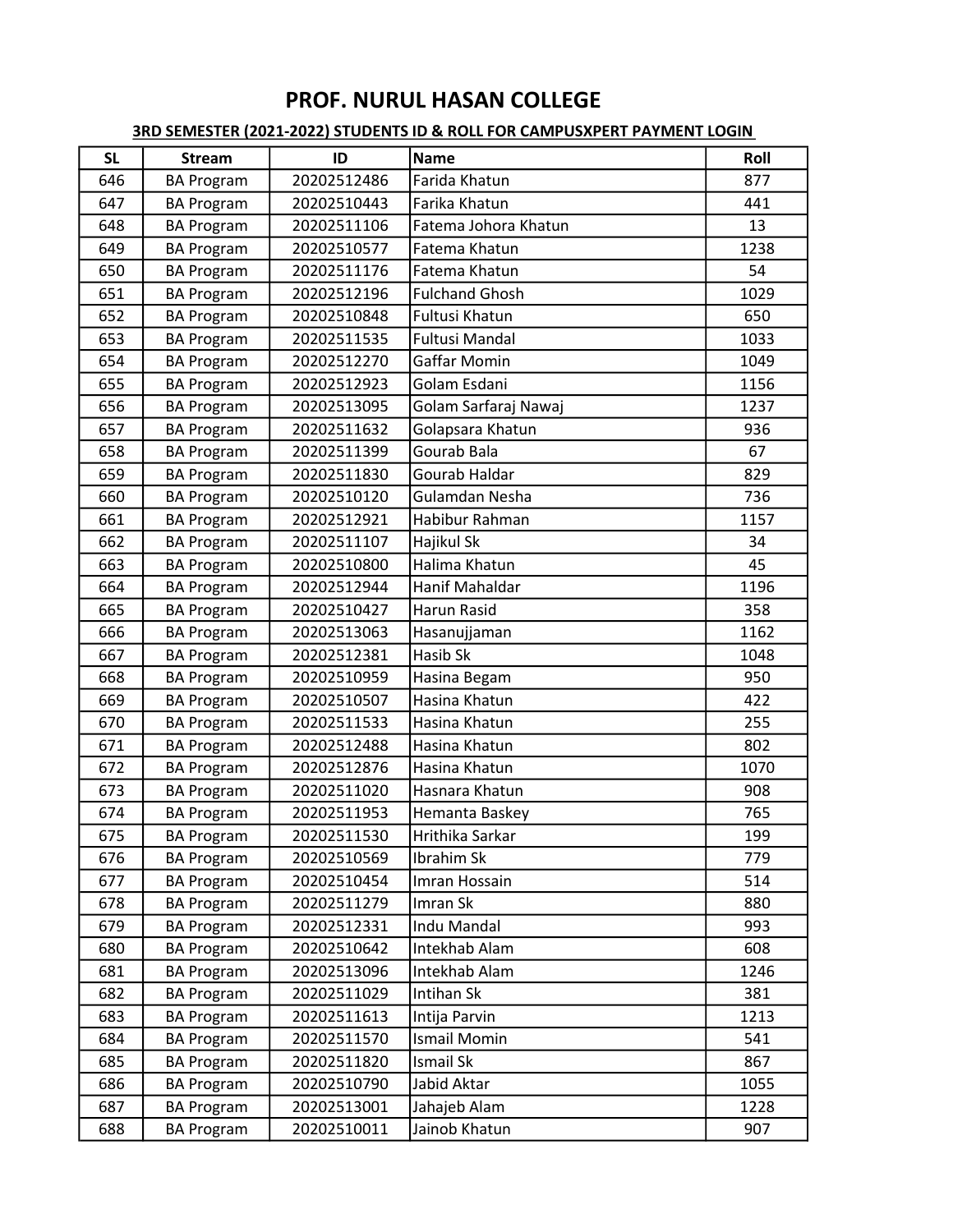| <b>SL</b> | <b>Stream</b>     | ID          | <b>Name</b>          | Roll |
|-----------|-------------------|-------------|----------------------|------|
| 689       | <b>BA Program</b> | 20202511558 | Jakaria Sk           | 52   |
| 690       | <b>BA Program</b> | 20202510086 | Jannatun Firdousi    | 837  |
| 691       | <b>BA Program</b> | 20202510399 | <b>JASIMUL ISLAM</b> | 217  |
| 692       | <b>BA Program</b> | 20202510110 | Jasmin Khatun        | 171  |
| 693       | <b>BA Program</b> | 20202512664 | Jasmira Khatun       | 538  |
| 694       | <b>BA Program</b> | 20202511999 | Jayanti Ghosh        | 719  |
| 695       | <b>BA Program</b> | 20202513004 | Jeba Ambiya Khatun   | 1227 |
| 696       | <b>BA Program</b> | 20202512964 | Jeba Nasrin          | 1214 |
| 697       | <b>BA Program</b> | 20202510192 | Jharna Khatun        | 741  |
| 698       | <b>BA Program</b> | 20202510460 | Jhuma Mandal         | 662  |
| 699       | <b>BA Program</b> | 20202511768 | Jhuma Mandal         | 854  |
| 700       | <b>BA Program</b> | 20202510996 | Jhumki Halder        | 131  |
| 701       | <b>BA Program</b> | 20202513049 | Jiban Rajak          | 1184 |
| 702       | <b>BA Program</b> | 20202510967 | Jinnatun Firdoushi   | 940  |
| 703       | <b>BA Program</b> | 20202511946 | Joydeb Mardi         | 766  |
| 704       | <b>BA Program</b> | 20202511844 | Joykrishna Mandal    | 416  |
| 705       | <b>BA Program</b> | 20202511642 | Joynal Sk            | 494  |
| 706       | <b>BA Program</b> | 20202512957 | Joyshree Mandal      | 1085 |
| 707       | <b>BA Program</b> | 20202510056 | Joyshree Mondal      | 666  |
| 708       | <b>BA Program</b> | 20202511346 | Juhina Khatun        | 978  |
| 709       | <b>BA Program</b> | 20202510779 | Juhina Parvin        | 864  |
| 710       | <b>BA Program</b> | 20202512524 | Julekha Khatun       | 980  |
| 711       | <b>BA Program</b> | 20202510496 | Juli Khatun          | 310  |
| 712       | <b>BA Program</b> | 20202511926 | Juli Khatun          | 582  |
| 713       | <b>BA Program</b> | 20202511531 | <b>Junior Das</b>    | 646  |
| 714       | <b>BA Program</b> | 20202510579 | Kajal Pramanik       | 455  |
| 715       | <b>BA Program</b> | 20202510430 | Kakoli Mandal        | 724  |
| 716       | <b>BA Program</b> | 20202512774 | Karima Khatun        | 309  |
| 717       | <b>BA Program</b> | 20202512696 | Kartik Saha          | 188  |
| 718       | <b>BA Program</b> | 20202510723 | Kasinuj Alam         | 489  |
| 719       | <b>BA Program</b> | 20202513056 | Kausar Ali           | 1154 |
| 720       | <b>BA Program</b> | 20202512014 | Kawsar Ali           | 1193 |
| 721       | <b>BA Program</b> | 20202513084 | Kazi Mosharaf Ali    | 1131 |
| 722       | <b>BA Program</b> | 20202511474 | Khairuj Jamman       | 356  |
| 723       | <b>BA Program</b> | 20202510283 | <b>Khalek Sk</b>     | 344  |
| 724       | <b>BA Program</b> | 20202510040 | Khotija Khatun       | 187  |
| 725       | <b>BA Program</b> | 20202511252 | Kishan Das           | 544  |
| 726       | <b>BA Program</b> | 20202512608 | <b>Kismat Sk</b>     | 1247 |
| 727       | <b>BA Program</b> | 20202510151 | Koushik Mandal       | 935  |
| 728       | <b>BA Program</b> | 20202512958 | Koyel Singha         | 1106 |
| 729       | <b>BA Program</b> | 20202510187 | Kunal Singha         | 4    |
| 730       | <b>BA Program</b> | 20202510862 | Kurban Ali           | 873  |
| 731       | <b>BA Program</b> | 20202510060 | Labani Mandal        | 609  |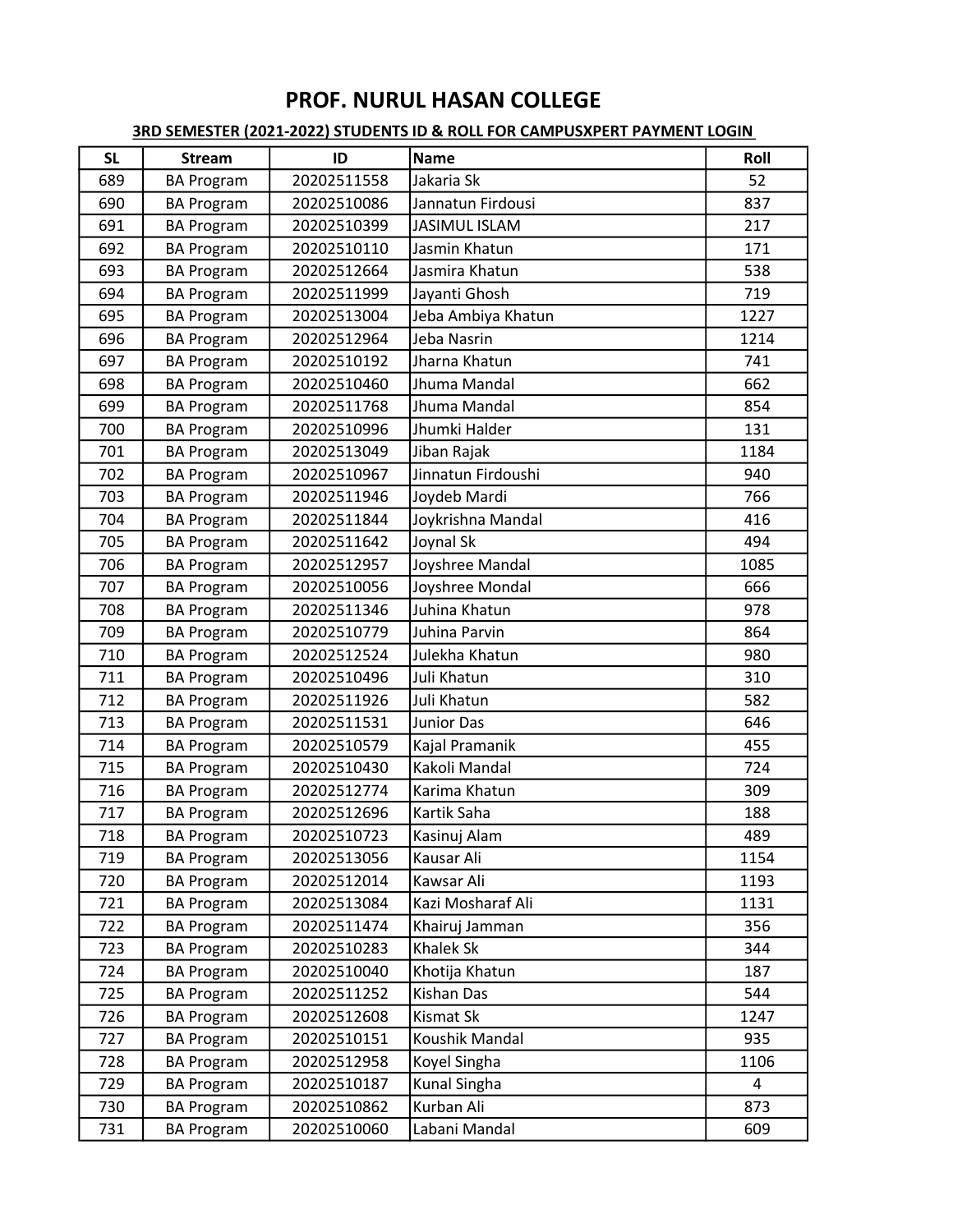| <b>SL</b> | <b>Stream</b>     | ID          | <b>Name</b>           | Roll           |
|-----------|-------------------|-------------|-----------------------|----------------|
| 732       | <b>BA Program</b> | 20202511445 | Labony Mandal         | 685            |
| 733       | <b>BA Program</b> | 20202510830 | Lipsa Khatun          | 722            |
| 734       | <b>BA Program</b> | 20202512035 | Lisu Murmu            | 1003           |
| 735       | <b>BA Program</b> | 20202513020 | Liton Sk              | 1150           |
| 736       | <b>BA Program</b> | 20202511777 | Lovely Khatun         | 253            |
| 737       | <b>BA Program</b> | 20202511241 | Lovely Mandal         | 371            |
| 738       | <b>BA Program</b> | 20202511579 | Lutfun Nesha          | 905            |
| 739       | <b>BA Program</b> | 20202510210 | Madhumita Chakraborty | 570            |
| 740       | <b>BA Program</b> | 20202511784 | Madhumita Mandal      | 847            |
| 741       | <b>BA Program</b> | 20202511150 | Madina Khatun         | 997            |
| 742       | <b>BA Program</b> | 20202510865 | Magfura Khatun        | 279            |
| 743       | <b>BA Program</b> | 20202511387 | Magfura Khatun        | 728            |
| 744       | <b>BA Program</b> | 20202512567 | Magfura Khatun        | 70             |
| 745       | <b>BA Program</b> | 20202511735 | Mahabub Alam          | 712            |
| 746       | <b>BA Program</b> | 20202512860 | Mahabuba Khatun       | 1102           |
| 747       | <b>BA Program</b> | 20202512988 | Mahadeb Basak         | 1202           |
| 748       | <b>BA Program</b> | 20202511390 | Mahafuja Khatun       | 984            |
| 749       | <b>BA Program</b> | 20202512680 | Mahil Sk              | 125            |
| 750       | <b>BA Program</b> | 20202511854 | Maksuda Khatun        | 314            |
| 751       | <b>BA Program</b> | 20202510238 | Mala Halder           | 525            |
| 752       | <b>BA Program</b> | 20202510877 | Mallika Das           | 454            |
| 753       | <b>BA Program</b> | 20202511931 | Mamoni Bhaskar        | 738            |
| 754       | <b>BA Program</b> | 20202510655 | Mamoni Ghsoh          | 1031           |
| 755       | <b>BA Program</b> | 20202512874 | Mamoni Mondal         | 1099           |
| 756       | <b>BA Program</b> | 20202511666 | Mampi Bhaskar         | 616            |
| 757       | <b>BA Program</b> | 20202510493 | Mampi Roy             | 787            |
| 758       | <b>BA Program</b> | 20202511088 | Mamun Sk              | $\overline{7}$ |
| 759       | <b>BA Program</b> | 20202513019 | Mandira Mandal        | 1095           |
| 760       | <b>BA Program</b> | 20202511594 | Mandira Robidas       | 578            |
| 761       | <b>BA Program</b> | 20202510121 | Mandira Sardar        | 508            |
| 762       | <b>BA Program</b> | 20202511325 | Manti Mandal          | 80             |
| 763       | <b>BA Program</b> | 20202510113 | Marsida Khatun        | 380            |
| 764       | <b>BA Program</b> | 20202512523 | Martina Murmu         | 1001           |
| 765       | <b>BA Program</b> | 20202510105 | Masidul Islam         | $\overline{2}$ |
| 766       | <b>BA Program</b> | 20202510811 | Masiur Rahaman        | 501            |
| 767       | <b>BA Program</b> | 20202512132 | Maskura Khatun        | 941            |
| 768       | <b>BA Program</b> | 20202510446 | Mastura Khatun        | 1005           |
| 769       | <b>BA Program</b> | 20202510335 | Masud Rahman          | 25             |
| 770       | <b>BA Program</b> | 20202510313 | Masud Rana            | 434            |
| 771       | <b>BA Program</b> | 20202512064 | Md Abdur Rouf Samim   | 1002           |
| 772       | <b>BA Program</b> | 20202510133 | Md Ahid Sk            | 642            |
| 773       | <b>BA Program</b> | 20202510064 | Md Ashim Ahammad      | 836            |
| 774       | <b>BA Program</b> | 20202510361 | Md Ayub Sk            | 909            |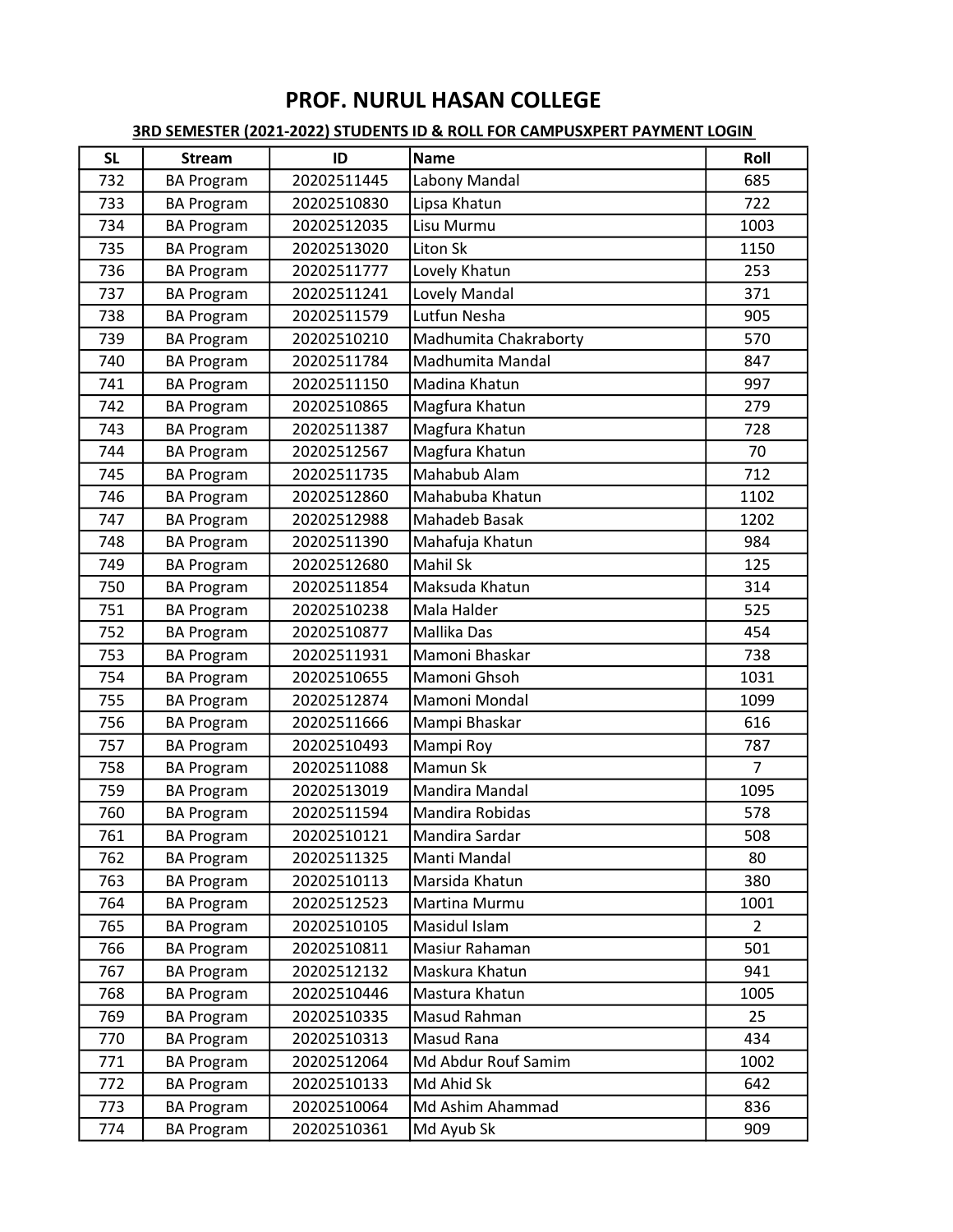| <b>SL</b> | <b>Stream</b>     | ID          | <b>Name</b>        | Roll |
|-----------|-------------------|-------------|--------------------|------|
| 775       | <b>BA Program</b> | 20202512457 | Md Enjamul Hoque   | 1008 |
| 776       | <b>BA Program</b> | 20202510288 | Md Firdous Ali     | 387  |
| 777       | <b>BA Program</b> | 20202512261 | Md Gafi            | 929  |
| 778       | <b>BA Program</b> | 20202510721 | Md Hasibur Rahaman | 503  |
| 779       | <b>BA Program</b> | 20202512996 | Md Hedaitul Islam  | 1225 |
| 780       | <b>BA Program</b> | 20202512007 | Md Imtiyaz Hossain | 938  |
| 781       | <b>BA Program</b> | 20202512165 | Md Ismail          | 581  |
| 782       | <b>BA Program</b> | 20202511355 | Md Johorul Momin   | 976  |
| 783       | <b>BA Program</b> | 20202512859 | Md Khaled Hassan   | 1155 |
| 784       | <b>BA Program</b> | 20202512939 | Md Mabud Sk        | 1207 |
| 785       | <b>BA Program</b> | 20202512922 | Md Masidur Alam    | 1117 |
| 786       | <b>BA Program</b> | 20202510008 | MD MOKITUR REJA    | 939  |
| 787       | <b>BA Program</b> | 20202511428 | Md Motakabber      | 114  |
| 788       | <b>BA Program</b> | 20202512367 | Md Mustakem Haque  | 193  |
| 789       | <b>BA Program</b> | 20202512036 | Md Nasib Sk        | 895  |
| 790       | <b>BA Program</b> | 20202511603 | Md Nazrul Islam    | 746  |
| 791       | <b>BA Program</b> | 20202512245 | Md Nutraj Jaman    | 797  |
| 792       | <b>BA Program</b> | 20202510925 | Md Rafik Chowdhury | 624  |
| 793       | <b>BA Program</b> | 20202512046 | Md Rahim Sk        | 892  |
| 794       | <b>BA Program</b> | 20202512049 | Md Rubel Ansary    | 887  |
| 795       | <b>BA Program</b> | 20202510017 | Md Saeed           | 37   |
| 796       | <b>BA Program</b> | 20202510380 | Md Safatullah      | 351  |
| 797       | <b>BA Program</b> | 20202512870 | Md Samiul Sk       | 1077 |
| 798       | <b>BA Program</b> | 20202511825 | Md Sarif Sk        | 190  |
| 799       | <b>BA Program</b> | 20202510776 | Md Selim Ali       | 777  |
| 800       | <b>BA Program</b> | 20202510079 | Md Sohidul Sk      | 1041 |
| 801       | <b>BA Program</b> | 20202511561 | Md Weliam          | 971  |
| 802       | <b>BA Program</b> | 20202510408 | Mehedi Hasan       | 675  |
| 803       | <b>BA Program</b> | 20202512678 | Mehedi Hasan       | 759  |
| 804       | <b>BA Program</b> | 20202513034 | Mehedi Hasan       | 1197 |
| 805       | <b>BA Program</b> | 20202511414 | Mehedina Parvin    | 210  |
| 806       | <b>BA Program</b> | 20202510618 | Mejaur Rahaman     | 467  |
| 807       | <b>BA Program</b> | 20202511105 | Merina Khatun      | 1000 |
| 808       | <b>BA Program</b> | 20202511638 | Mijanur Khatun     | 814  |
| 809       | <b>BA Program</b> | 20202512927 | Mimmatun Khatun    | 1064 |
| 810       | <b>BA Program</b> | 20202511822 | Mita Sarkar        | 845  |
| 811       | <b>BA Program</b> | 20202513040 | Mobarak Sk         | 1092 |
| 812       | <b>BA Program</b> | 20202510246 | Mohima Chowdhury   | 542  |
| 813       | <b>BA Program</b> | 20202512862 | Momtaj Begom       | 1201 |
| 814       | <b>BA Program</b> | 20202512575 | Monirul Islam      | 620  |
| 815       | <b>BA Program</b> | 20202512633 | Monisha Halder     | 762  |
| 816       | <b>BA Program</b> | 20202513051 | Monojit Ghosh      | 1168 |
| 817       | <b>BA Program</b> | 20202512571 | Monoranjan Mandal  | 1013 |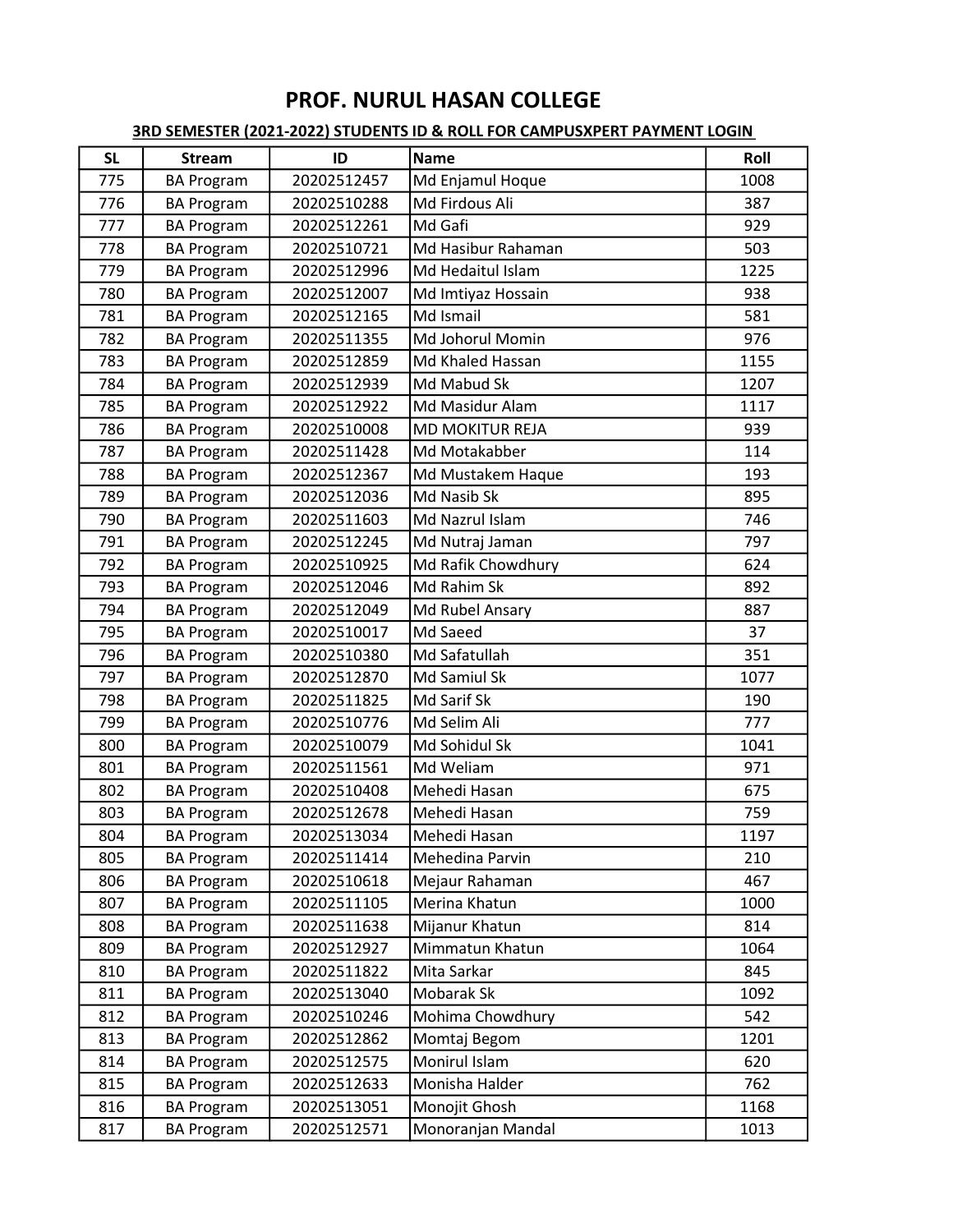| <b>SL</b> | <b>Stream</b>     | ID          | <b>Name</b>            | Roll |
|-----------|-------------------|-------------|------------------------|------|
| 818       | <b>BA Program</b> | 20202510907 | Morsalim Sk            | 1045 |
| 819       | <b>BA Program</b> | 20202510201 | Mosammed Suhagi Khatun | 689  |
| 820       | <b>BA Program</b> | 20202513094 | Mosfida Khatun         | 1232 |
| 821       | <b>BA Program</b> | 20202512295 | Mosiuddin Ahmed        | 1019 |
| 822       | <b>BA Program</b> | 20202512436 | Moslema Khatun         | 537  |
| 823       | <b>BA Program</b> | 20202513042 | Moslema Khatun         | 1120 |
| 824       | <b>BA Program</b> | 20202510363 | Motajul Islam          | 291  |
| 825       | <b>BA Program</b> | 20202512709 | Moumita Das            | 732  |
| 826       | <b>BA Program</b> | 20202510434 | Moumita Mondal         | 376  |
| 827       | <b>BA Program</b> | 20202511505 | Moumita Sarkar         | 203  |
| 828       | <b>BA Program</b> | 20202513104 | Moumita Sarkar         | 1241 |
| 829       | <b>BA Program</b> | 20202510869 | Mousumi Halder         | 130  |
| 830       | <b>BA Program</b> | 20202510876 | Mousumi Khatun         | 208  |
| 831       | <b>BA Program</b> | 20202510966 | Mousumi Khatun         | 29   |
| 832       | <b>BA Program</b> | 20202512430 | Mousumi Khatun         | 539  |
| 833       | <b>BA Program</b> | 20202511901 | Mousumi Mandal         | 848  |
| 834       | <b>BA Program</b> | 20202513010 | Mousumi Mandal         | 1103 |
| 835       | <b>BA Program</b> | 20202512017 | <b>Mrinal Haldar</b>   | 961  |
| 836       | <b>BA Program</b> | 20202510700 | Mrinal Kanti Mandal    | 236  |
| 837       | <b>BA Program</b> | 20202513100 | Mst Fahamida Khatun    | 1236 |
| 838       | <b>BA Program</b> | 20202510188 | Munmun Das             | 790  |
| 839       | <b>BA Program</b> | 20202512950 | Munmun Khatun          | 1160 |
| 840       | <b>BA Program</b> | 20202511652 | Musfika Khatun         | 631  |
| 841       | <b>BA Program</b> | 20202512636 | Nabab Sk               | 954  |
| 842       | <b>BA Program</b> | 20202511110 | Nabanita Sarkar        | 84   |
| 843       | <b>BA Program</b> | 20202510336 | Nadira Khatun          | 308  |
| 844       | <b>BA Program</b> | 20202511761 | Nafish Ahamed          | 942  |
| 845       | <b>BA Program</b> | 20202510813 | Najesha Farha Khan     | 120  |
| 846       | <b>BA Program</b> | 20202510340 | Najimuddin             | 831  |
| 847       | <b>BA Program</b> | 20202512362 | Nasfa Khatun           | 194  |
| 848       | <b>BA Program</b> | 20202510429 | Nasim Akhtar           | 524  |
| 849       | <b>BA Program</b> | 20202510342 | Nasima Khatun          | 307  |
| 850       | <b>BA Program</b> | 20202510670 | Nasima Khatun          | 613  |
| 851       | <b>BA Program</b> | 20202511507 | Nasira Khatun          | 739  |
| 852       | <b>BA Program</b> | 20202510310 | Nasrat Khatun          | 65   |
| 853       | <b>BA Program</b> | 20202510055 | Nasrin Parveen         | 123  |
| 854       | <b>BA Program</b> | 20202510593 | Nasrina Parvin         | 1216 |
| 855       | <b>BA Program</b> | 20202511810 | Nayan Halder           | 552  |
| 856       | <b>BA Program</b> | 20202511832 | Nayan Mandal           | 543  |
| 857       | <b>BA Program</b> | 20202512204 | Nayema Khatun          | 948  |
| 858       | <b>BA Program</b> | 20202511532 | Neeha Khatun           | 628  |
| 859       | <b>BA Program</b> | 20202512968 | Nefaur Rahaman         | 1134 |
| 860       | <b>BA Program</b> | 20202510612 | Nesmauddin Sk          | 840  |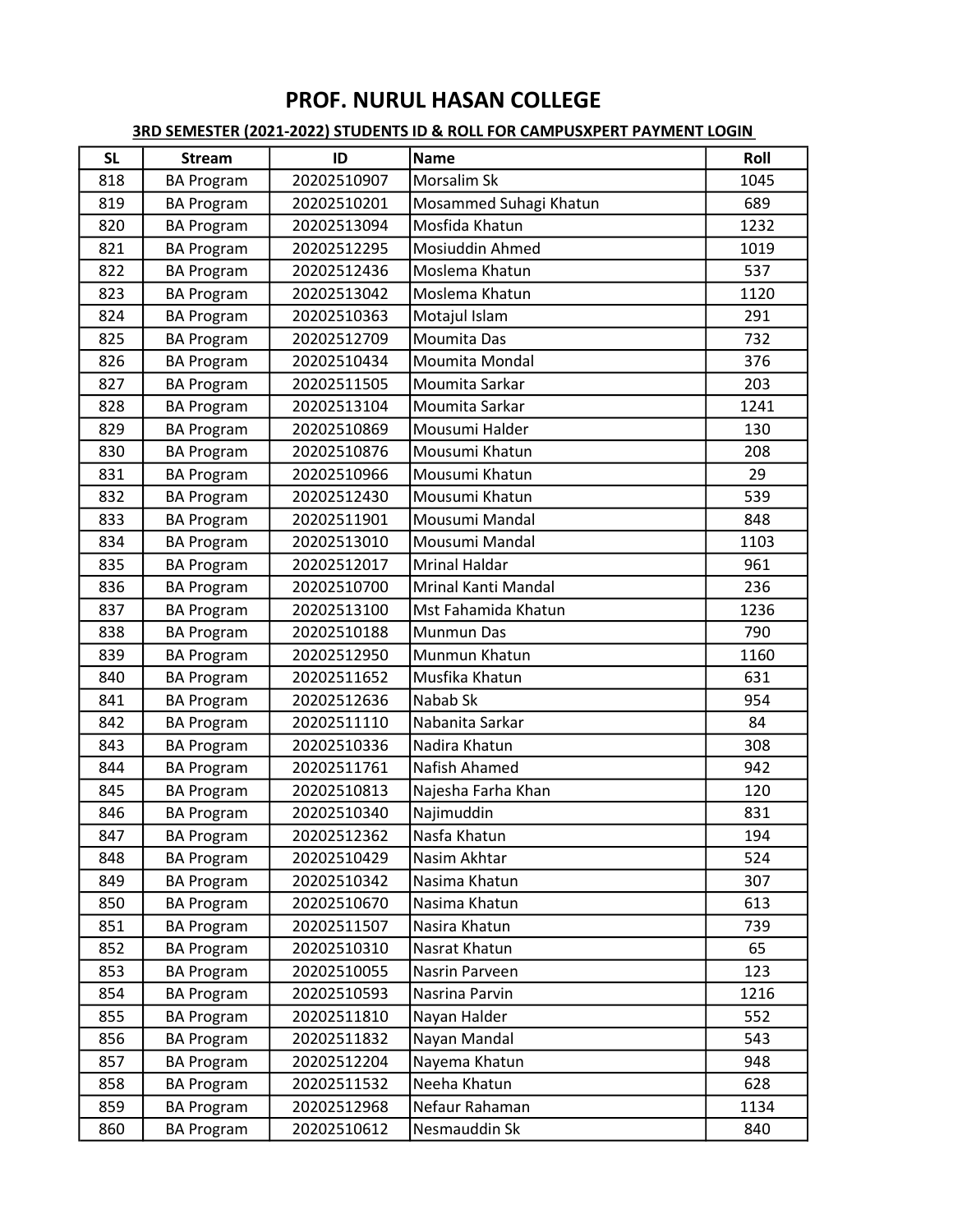| <b>SL</b> | <b>Stream</b>     | ID          | <b>Name</b>         | Roll |
|-----------|-------------------|-------------|---------------------|------|
| 861       | <b>BA Program</b> | 20202512624 | Nikita Chowdhury    | 165  |
| 862       | <b>BA Program</b> | 20202511706 | Nilimesh Mandal     | 535  |
| 863       | <b>BA Program</b> | 20202511884 | Nimai Halder        | 493  |
| 864       | <b>BA Program</b> | 20202510691 | Nipa Khatun         | 149  |
| 865       | <b>BA Program</b> | 20202511966 | Nipel Sk            | 1242 |
| 866       | <b>BA Program</b> | 20202510021 | Nisha Mandal        | 374  |
| 867       | <b>BA Program</b> | 20202511439 | Nisha Mandal        | 684  |
| 868       | <b>BA Program</b> | 20202511929 | Nitai Murmu         | 505  |
| 869       | <b>BA Program</b> | 20202512306 | Nitish Mondal       | 990  |
| 870       | <b>BA Program</b> | 20202511587 | Niva Khatun         | 8    |
| 871       | <b>BA Program</b> | 20202512177 | <b>NIYAJ SK</b>     | 594  |
| 872       | <b>BA Program</b> | 20202512918 | Nur Ahamed          | 1158 |
| 873       | <b>BA Program</b> | 20202511619 | Nure Asrafi         | 606  |
| 874       | <b>BA Program</b> | 20202510972 | Nuresha Khatun      | 16   |
| 875       | <b>BA Program</b> | 20202512424 | Nurjahan Khatun     | 540  |
| 876       | <b>BA Program</b> | 20202512865 | Nurnesha Khan       | 1074 |
| 877       | <b>BA Program</b> | 20202510915 | Nusrat Jahan Khatun | 30   |
| 878       | <b>BA Program</b> | 20202511973 | Palash Sarkar       | 635  |
| 879       | <b>BA Program</b> | 20202510150 | Pammy Das           | 757  |
| 880       | <b>BA Program</b> | 20202510413 | Panchami Saha       | 656  |
| 881       | <b>BA Program</b> | 20202510292 | Papan Singha        | 1039 |
| 882       | <b>BA Program</b> | 20202510249 | Parbati Jamadar     | 169  |
| 883       | <b>BA Program</b> | 20202512402 | Partha Karmakar     | 636  |
| 884       | <b>BA Program</b> | 20202510014 | Parvej Alam         | 1038 |
| 885       | <b>BA Program</b> | 20202512223 | Parvej Alam         | 583  |
| 886       | <b>BA Program</b> | 20202511189 | Parvin Khatun       | 721  |
| 887       | <b>BA Program</b> | 20202513041 | Parvin Khatun       | 1129 |
| 888       | <b>BA Program</b> | 20202511855 | Parvin Sultana      | 919  |
| 889       | <b>BA Program</b> | 20202510444 | Payel Haldar        | 568  |
| 890       | <b>BA Program</b> | 20202510203 | Payel Mallik        | 343  |
| 891       | <b>BA Program</b> | 20202511771 | Payel Mandal        | 200  |
| 892       | <b>BA Program</b> | 20202512422 | Payel Mandal        | 900  |
| 893       | <b>BA Program</b> | 20202511300 | Payel Pal           | 1195 |
| 894       | <b>BA Program</b> | 20202511004 | Payel Roy           | 584  |
| 895       | <b>BA Program</b> | 20202511238 | Peuti Khatun        | 995  |
| 896       | <b>BA Program</b> | 20202512456 | Pijush Halder       | 3    |
| 897       | <b>BA Program</b> | 20202511080 | Pijush Mandal       | 471  |
| 898       | <b>BA Program</b> | 20202512321 | Pinki Khatun        | 9    |
| 899       | <b>BA Program</b> | 20202510317 | Pinki Mandal        | 111  |
| 900       | <b>BA Program</b> | 20202512907 | Pinky Pal           | 1145 |
| 901       | <b>BA Program</b> | 20202512847 | Piya Singha         | 1223 |
| 902       | <b>BA Program</b> | 20202510405 | Pouravi Ghosh       | 911  |
| 903       | <b>BA Program</b> | 20202512403 | Prakash Mallik      | 921  |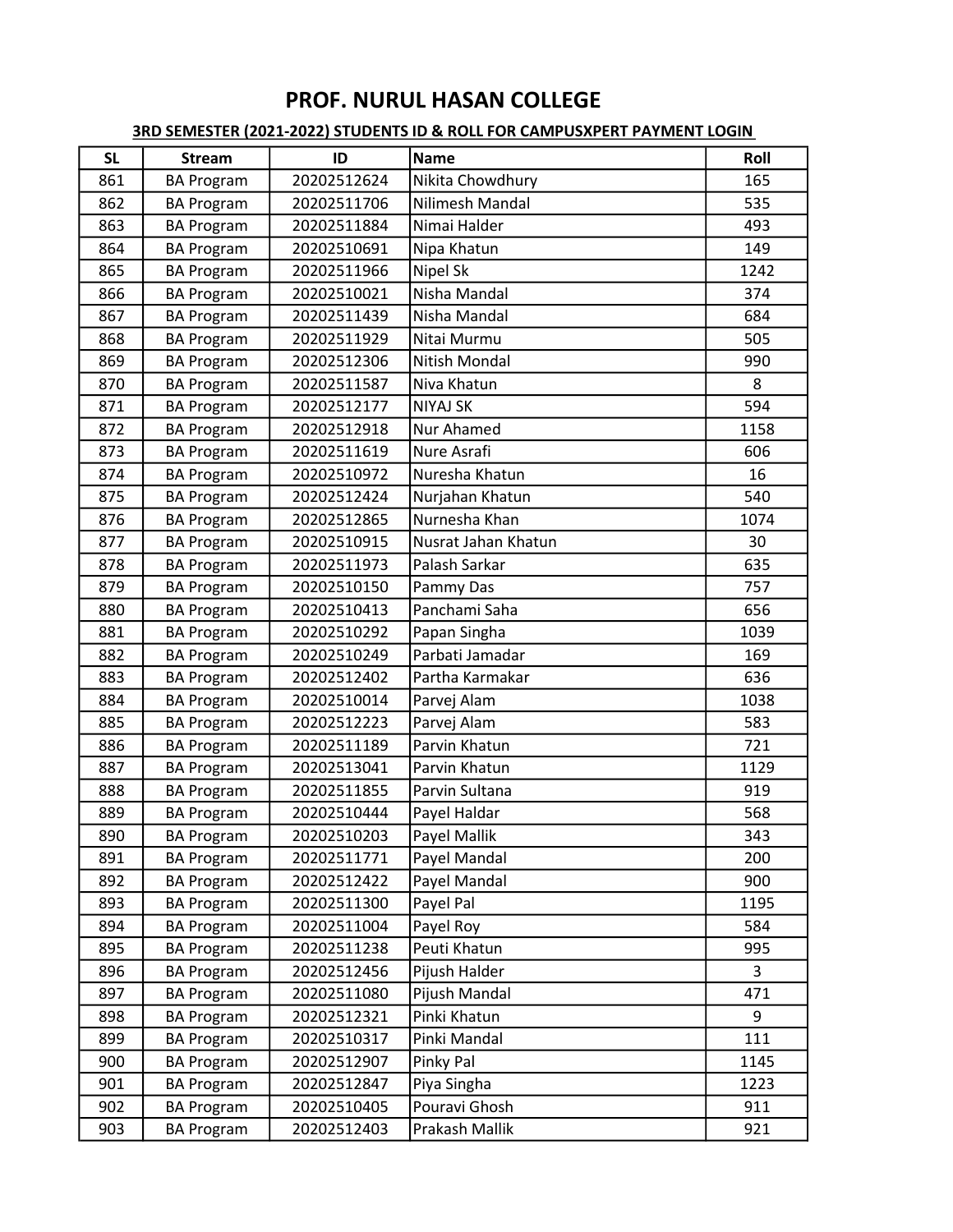| <b>SL</b> | <b>Stream</b>     | ID          | <b>Name</b>       | Roll |
|-----------|-------------------|-------------|-------------------|------|
| 904       | <b>BA Program</b> | 20202513047 | Prakash Sarkar    | 1183 |
| 905       | <b>BA Program</b> | 20202510742 | Prasenjit Pal     | 518  |
| 906       | <b>BA Program</b> | 20202512771 | Prem Kumar Halder | 994  |
| 907       | <b>BA Program</b> | 20202512244 | Pritam Halder     | 5    |
| 908       | <b>BA Program</b> | 20202512913 | Priti Ghosh       | 1127 |
| 909       | <b>BA Program</b> | 20202513080 | Priti Rabidas     | 1152 |
| 910       | <b>BA Program</b> | 20202512437 | Pritilata Saha    | 50   |
| 911       | <b>BA Program</b> | 20202510864 | Prity Halder      | 127  |
| 912       | <b>BA Program</b> | 20202510206 | Prity Khatun      | 1026 |
| 913       | <b>BA Program</b> | 20202511123 | Priya Haldar      | 671  |
| 914       | <b>BA Program</b> | 20202512961 | Priya Mandal      | 1115 |
| 915       | <b>BA Program</b> | 20202512023 | Priya Mondal      | 717  |
| 916       | <b>BA Program</b> | 20202512909 | Priyanka Adhikari | 1180 |
| 917       | <b>BA Program</b> | 20202511525 | Priyanka Das      | 627  |
| 918       | <b>BA Program</b> | 20202510322 | Priyanka Khatun   | 630  |
| 919       | <b>BA Program</b> | 20202512383 | Priyanka Mandal   | 879  |
| 920       | <b>BA Program</b> | 20202513021 | Priyanka Mandal   | 1088 |
| 921       | <b>BA Program</b> | 20202510134 | Priyanka Mondal   | 573  |
| 922       | <b>BA Program</b> | 20202510840 | Promit Rajbanshi  | 815  |
| 923       | <b>BA Program</b> | 20202510268 | Pronab Singha     | 951  |
| 924       | <b>BA Program</b> | 20202510683 | Proshanta Ghosh   | 643  |
| 925       | <b>BA Program</b> | 20202512888 | Provash Pramanik  | 1164 |
| 926       | <b>BA Program</b> | 20202510142 | Puja Mandal       | 596  |
| 927       | <b>BA Program</b> | 20202512410 | Puja Saha         | 842  |
| 928       | <b>BA Program</b> | 20202511245 | Rahaman Sk        | 841  |
| 929       | <b>BA Program</b> | 20202511341 | Rahul Ghosh       | 206  |
| 930       | <b>BA Program</b> | 20202512235 | Raj Ghosh         | 798  |
| 931       | <b>BA Program</b> | 20202510705 | Raj Sk            | 693  |
| 932       | <b>BA Program</b> | 20202512227 | Raja Haldar       | 913  |
| 933       | <b>BA Program</b> | 20202511141 | Rajdeep Mondal    | 858  |
| 934       | <b>BA Program</b> | 20202510350 | Rajesh Majumdar   | 476  |
| 935       | <b>BA Program</b> | 20202513088 | Rajesh Sk         | 1136 |
| 936       | <b>BA Program</b> | 20202511397 | Rajia Parvin      | 985  |
| 937       | <b>BA Program</b> | 20202510786 | Rajia Sultana     | 565  |
| 938       | <b>BA Program</b> | 20202511576 | Rajia Sultana     | 312  |
| 939       | <b>BA Program</b> | 20202512887 | Rajia Sultana     | 1096 |
| 940       | <b>BA Program</b> | 20202511827 | Rajib Rajak       | 222  |
| 941       | <b>BA Program</b> | 20202510033 | Rajib Singha      | 834  |
| 942       | <b>BA Program</b> | 20202510032 | Rajib Sk          | 769  |
| 943       | <b>BA Program</b> | 20202510575 | Raju Ghosh        | 566  |
| 944       | <b>BA Program</b> | 20202513015 | Raju Swarnakar    | 1140 |
| 945       | <b>BA Program</b> | 20202512989 | Rakesh Pramanik   | 1211 |
| 946       | <b>BA Program</b> | 20202512428 | Rakhi Mandal      | 901  |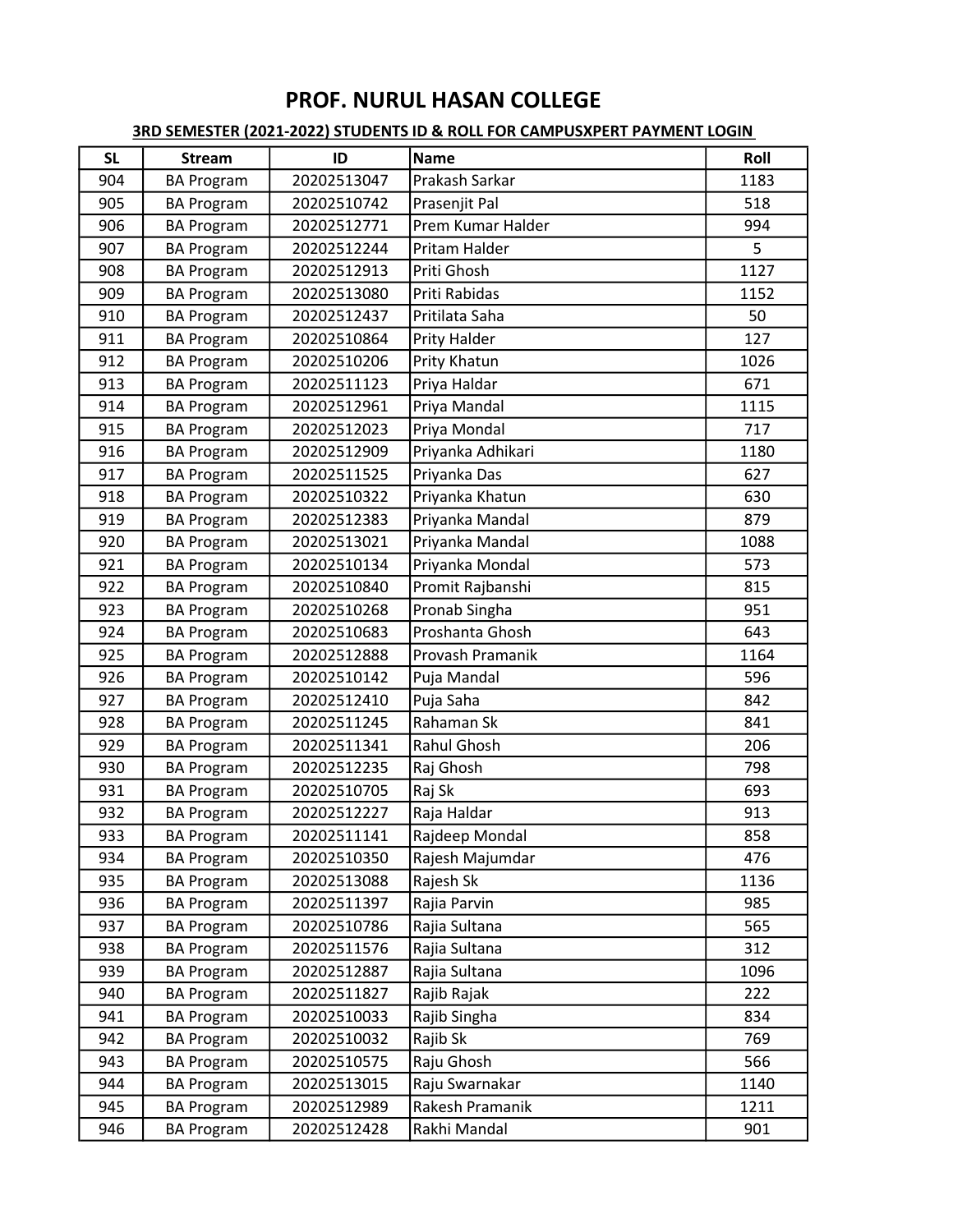| <b>SL</b> | <b>Stream</b>     | ID          | <b>Name</b>            | Roll |
|-----------|-------------------|-------------|------------------------|------|
| 947       | <b>BA Program</b> | 20202512871 | Rakib Hoque            | 1173 |
| 948       | <b>BA Program</b> | 20202510969 | Rakib Shaikh           | 811  |
| 949       | <b>BA Program</b> | 20202512858 | Rakiba Khatun          | 1069 |
| 950       | <b>BA Program</b> | 20202510065 | Rakim Sk               | 764  |
| 951       | <b>BA Program</b> | 20202510397 | Raksinda Khatun        | 926  |
| 952       | <b>BA Program</b> | 20202511334 | Raky Mandal            | 955  |
| 953       | <b>BA Program</b> | 20202510300 | Ramen Singha           | 922  |
| 954       | <b>BA Program</b> | 20202512337 | Ramjan Sk              | 904  |
| 955       | <b>BA Program</b> | 20202510042 | Ranadeb Saha           | 851  |
| 956       | <b>BA Program</b> | 20202510381 | Ranjit Mandal          | 332  |
| 957       | <b>BA Program</b> | 20202510912 | Rashida Khatun         | 15   |
| 958       | <b>BA Program</b> | 20202510961 | Rejaul Sk              | 334  |
| 959       | <b>BA Program</b> | 20202510359 | Reshma Khatun          | 548  |
| 960       | <b>BA Program</b> | 20202513097 | Rima Khatun            | 1231 |
| 961       | <b>BA Program</b> | 20202510202 | Rimi Halder            | 511  |
| 962       | <b>BA Program</b> | 20202511470 | Rimi Khatun            | 760  |
| 963       | <b>BA Program</b> | 20202513082 | <b>Rinku Biswas</b>    | 1217 |
| 964       | <b>BA Program</b> | 20202510989 | Rinku Sk               | 959  |
| 965       | <b>BA Program</b> | 20202510814 | Risba Khatun           | 46   |
| 966       | <b>BA Program</b> | 20202510057 | <b>Ritesh Prosad</b>   | 670  |
| 967       | <b>BA Program</b> | 20202512910 | <b>Ritwik Pramanik</b> | 1073 |
| 968       | <b>BA Program</b> | 20202512911 | Riyaz Sk               | 1101 |
| 969       | <b>BA Program</b> | 20202512015 | Rocky Chowdhury        | 891  |
| 970       | <b>BA Program</b> | 20202510385 | Rocky Ghosh            | 634  |
| 971       | <b>BA Program</b> | 20202510977 | Rofi Sk                | 1010 |
| 972       | <b>BA Program</b> | 20202510851 | Rohan Roy              | 638  |
| 973       | <b>BA Program</b> | 20202510478 | Rohit Roy              | 789  |
| 974       | <b>BA Program</b> | 20202513061 | Rohit Singh            | 1224 |
| 975       | <b>BA Program</b> | 20202510952 | Rojima Khatun          | 22   |
| 976       | <b>BA Program</b> | 20202512994 | Rojina Aktar           | 1219 |
| 977       | <b>BA Program</b> | 20202510928 | Rokiya Khatun          | 17   |
| 978       | <b>BA Program</b> | 20202510393 | Romisha Khatun         | 906  |
| 979       | <b>BA Program</b> | 20202510491 | Rosnara Khatun         | 461  |
| 980       | <b>BA Program</b> | 20202512649 | Rosni Khatun           | 883  |
| 981       | <b>BA Program</b> | 20202511718 | Rubel Ansari           | 177  |
| 982       | <b>BA Program</b> | 20202511990 | Rubina Khatun          | 988  |
| 983       | <b>BA Program</b> | 20202513092 | Ruksa Khatun           | 1113 |
| 984       | <b>BA Program</b> | 20202510387 | Ruksara Khatun         | 678  |
| 985       | <b>BA Program</b> | 20202510398 | Ruma Khatun            | 481  |
| 986       | <b>BA Program</b> | 20202512883 | Ruma Khatun            | 1098 |
| 987       | <b>BA Program</b> | 20202512355 | Rumpa Mandal           | 287  |
| 988       | <b>BA Program</b> | 20202510273 | Runa Khatun            | 611  |
| 989       | <b>BA Program</b> | 20202510807 | Runa Khatun            | 424  |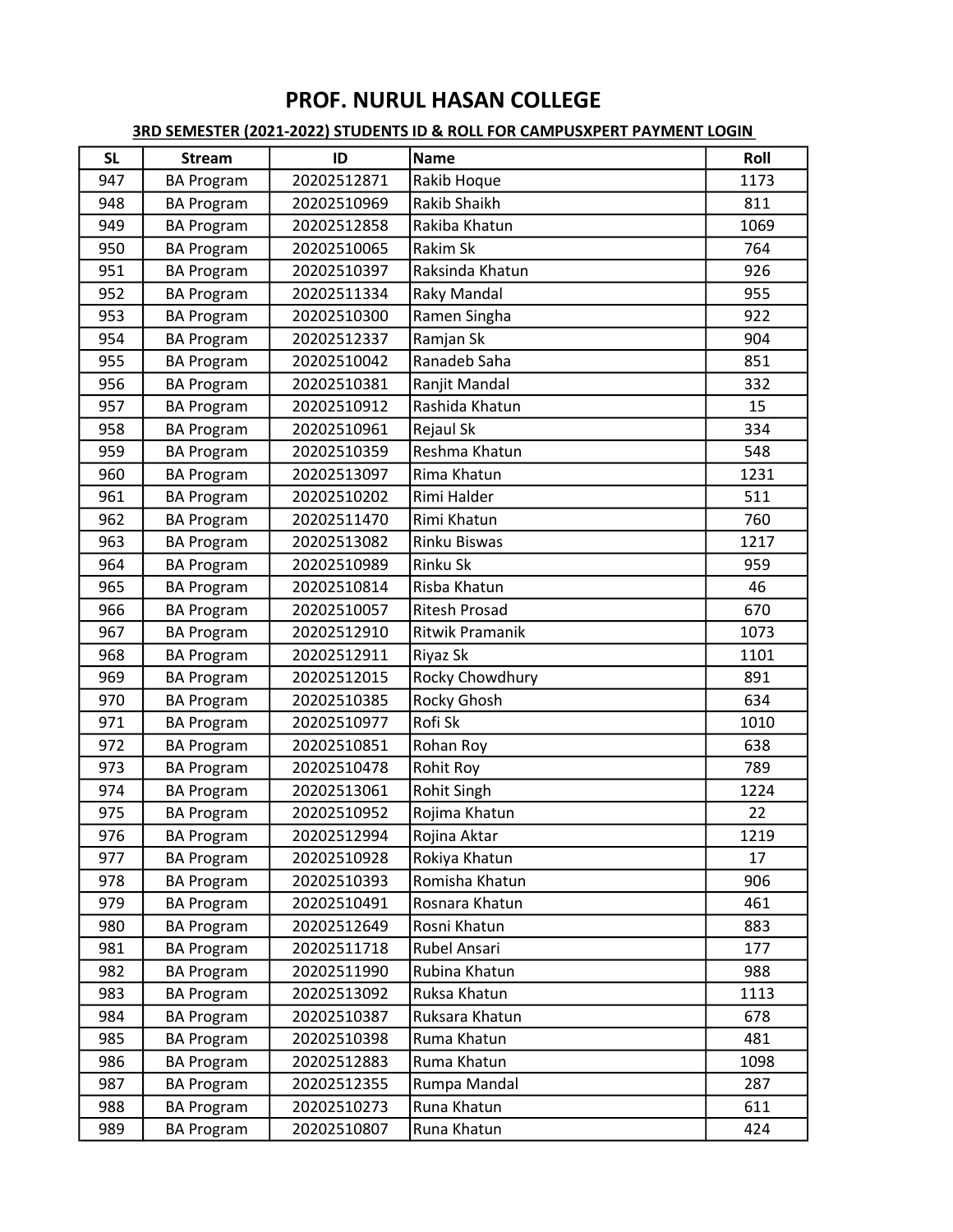| <b>SL</b> | <b>Stream</b>     | ID          | <b>Name</b>          | Roll |
|-----------|-------------------|-------------|----------------------|------|
| 990       | <b>BA Program</b> | 20202512451 | Runa Khatun          | 1050 |
| 991       | <b>BA Program</b> | 20202510510 | Rupa Biswas          | 76   |
| 992       | <b>BA Program</b> | 20202513098 | Rupali Khatun        | 1243 |
| 993       | <b>BA Program</b> | 20202510696 | Rupasi Mandal        | 89   |
| 994       | <b>BA Program</b> | 20202511462 | Sabana Khatun        | 996  |
| 995       | <b>BA Program</b> | 20202511618 | Sabana Khatun        | 886  |
| 996       | <b>BA Program</b> | 20202512128 | Sabana Khatun        | 918  |
| 997       | <b>BA Program</b> | 20202510688 | Sabana Parvin        | 612  |
| 998       | <b>BA Program</b> | 20202510221 | Sabana Yeasmin       | 692  |
| 999       | <b>BA Program</b> | 20202511306 | Sabina Bilkis Khatun | 751  |
| 1000      | <b>BA Program</b> | 20202511627 | Sabina Khatun        | 914  |
| 1001      | <b>BA Program</b> | 20202510103 | Sabir Ahamed         | 745  |
| 1002      | <b>BA Program</b> | 20202510445 | Sabita Mandal        | 726  |
| 1003      | <b>BA Program</b> | 20202513071 | Sabitri Das          | 1192 |
| 1004      | <b>BA Program</b> | 20202510947 | Sabnam Parvin        | 28   |
| 1005      | <b>BA Program</b> | 20202511857 | Sabnur Sultana       | 317  |
| 1006      | <b>BA Program</b> | 20202511615 | Sabrina Khatun       | 140  |
| 1007      | <b>BA Program</b> | 20202511353 | Safikul Islam        | 975  |
| 1008      | <b>BA Program</b> | 20202512984 | Sagar Kumar Ghosh    | 1146 |
| 1009      | <b>BA Program</b> | 20202511136 | Sagar Saha           | 865  |
| 1010      | <b>BA Program</b> | 20202512259 | Sagira Khatun        | 19   |
| 1011      | <b>BA Program</b> | 20202512029 | Sagori Mondal        | 590  |
| 1012      | <b>BA Program</b> | 20202510644 | Sagufa Khatun        | 82   |
| 1013      | <b>BA Program</b> | 20202511876 | Sahanaj Begam        | 725  |
| 1014      | <b>BA Program</b> | 20202511090 | Sahanaj Khatun       | 599  |
| 1015      | <b>BA Program</b> | 20202512185 | Saharun Sabi         | 205  |
| 1016      | <b>BA Program</b> | 20202513017 | Saheeda Khatun       | 1126 |
| 1017      | <b>BA Program</b> | 20202512881 | Sahid Anwar          | 1190 |
| 1018      | <b>BA Program</b> | 20202510476 | Sahid Iquebal        | 924  |
| 1019      | <b>BA Program</b> | 20202511383 | Sahida Khatun        | 698  |
| 1020      | <b>BA Program</b> | 20202511541 | Sahida Khatun        | 1036 |
| 1021      | <b>BA Program</b> | 20202510190 | Sahil Aktar          | 871  |
| 1022      | <b>BA Program</b> | 20202512243 | Sahil Alam           | 809  |
| 1023      | <b>BA Program</b> | 20202511781 | Sahin Sk             | 74   |
| 1024      | <b>BA Program</b> | 20202512095 | Sahin Sk             | 823  |
| 1025      | <b>BA Program</b> | 20202510745 | Sahina Khatun        | 968  |
| 1026      | <b>BA Program</b> | 20202513075 | Sahun Mia            | 1093 |
| 1027      | <b>BA Program</b> | 20202512210 | Sainara Khatun       | 843  |
| 1028      | <b>BA Program</b> | 20202512884 | Sakil Anur           | 1205 |
| 1029      | <b>BA Program</b> | 20202511047 | Sakila Khatun        | 604  |
| 1030      | <b>BA Program</b> | 20202510595 | Sambia Aktar         | 96   |
| 1031      | <b>BA Program</b> | 20202510047 | Sambiya Aktar        | 12   |
| 1032      | <b>BA Program</b> | 20202510713 | Samim Sk             | 487  |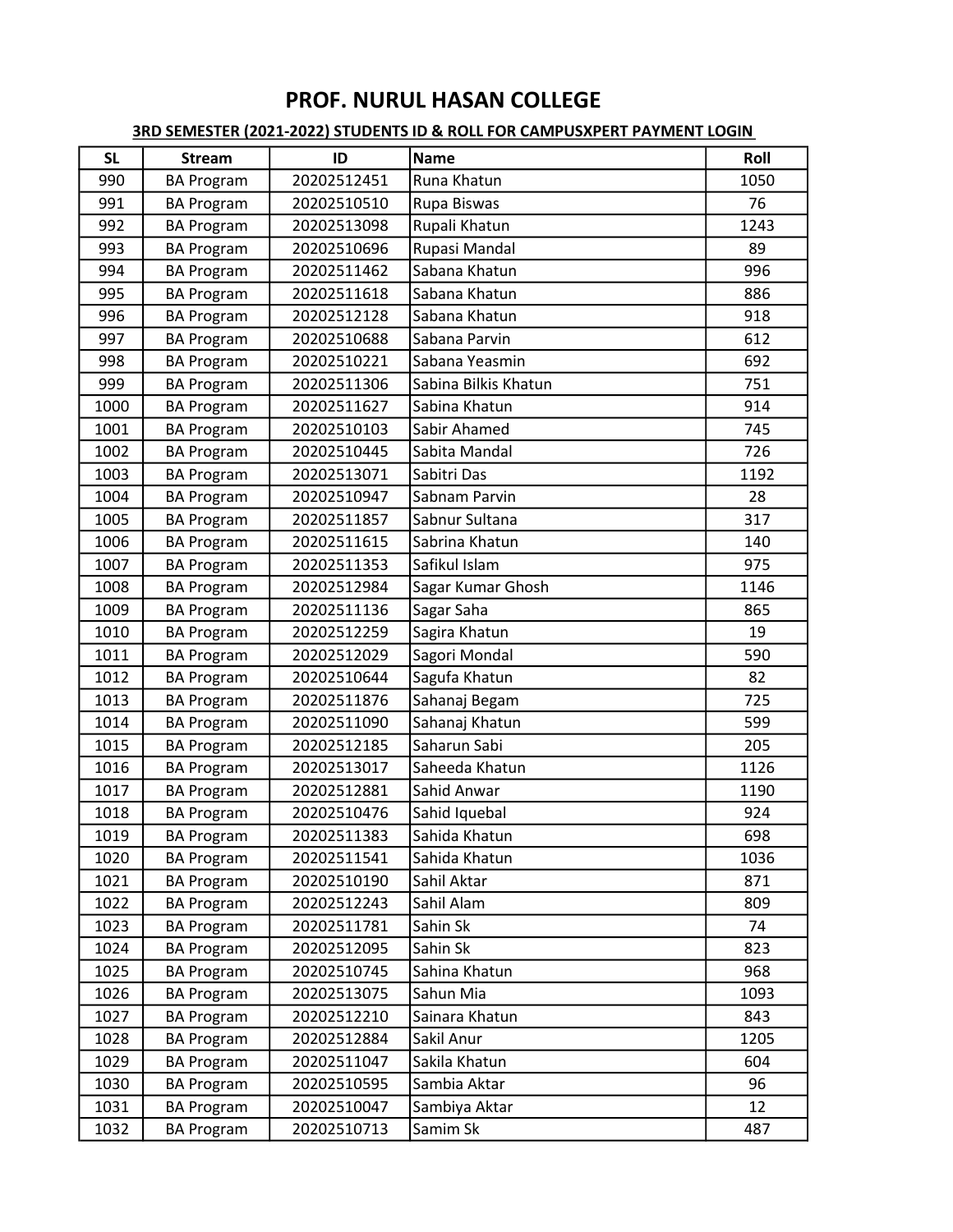| <b>SL</b> | <b>Stream</b>     | ID          | <b>Name</b>        | Roll |
|-----------|-------------------|-------------|--------------------|------|
| 1033      | <b>BA Program</b> | 20202510609 | Samima Aktar       | 95   |
| 1034      | <b>BA Program</b> | 20202511309 | Samima Khatun      | 755  |
| 1035      | <b>BA Program</b> | 20202512997 | Samima Khatun      | 1229 |
| 1036      | <b>BA Program</b> | 20202512156 | Samir Mandal       | 974  |
| 1037      | <b>BA Program</b> | 20202512632 | Samiul Islam       | 1009 |
| 1038      | <b>BA Program</b> | 20202510215 | Sampa Ghosh        | 791  |
| 1039      | <b>BA Program</b> | 20202510039 | Sampa Mandal       | 553  |
| 1040      | <b>BA Program</b> | 20202512969 | Samrat Haldar      | 1178 |
| 1041      | <b>BA Program</b> | 20202510125 | Samseda Khatun     | 588  |
| 1042      | <b>BA Program</b> | 20202512896 | Samsun Nahar       | 1111 |
| 1043      | <b>BA Program</b> | 20202512345 | Sanchita Ghosh     | 1027 |
| 1044      | <b>BA Program</b> | 20202510663 | Sandip Rajak       | 355  |
| 1045      | <b>BA Program</b> | 20202512959 | Sangita Singha     | 1116 |
| 1046      | <b>BA Program</b> | 20202512001 | Sanjit Ghosh       | 688  |
| 1047      | <b>BA Program</b> | 20202511794 | Sanju Ghosh        | 530  |
| 1048      | <b>BA Program</b> | 20202512648 | Sankar Mondal      | 1046 |
| 1049      | <b>BA Program</b> | 20202512718 | Santoshi Haldar    | 931  |
| 1050      | <b>BA Program</b> | 20202510488 | Saptam Karmakar    | 53   |
| 1051      | <b>BA Program</b> | 20202510002 | Saptami Ghosh      | 365  |
| 1052      | <b>BA Program</b> | 20202511927 | Saptami Mondal     | 748  |
| 1053      | <b>BA Program</b> | 20202510071 | Sarfaraj Ahmed     | 827  |
| 1054      | <b>BA Program</b> | 20202512181 | Sarfaraj Akhtar    | 981  |
| 1055      | <b>BA Program</b> | 20202512885 | Sarfaraj Sk        | 1204 |
| 1056      | <b>BA Program</b> | 20202510424 | Sarifa Khatun      | 443  |
| 1057      | <b>BA Program</b> | 20202510934 | Sarjina Khatun     | 958  |
| 1058      | <b>BA Program</b> | 20202510768 | Sarmin Nesha       | 862  |
| 1059      | <b>BA Program</b> | 20202510679 | Sathi Ghosh        | 1034 |
| 1060      | <b>BA Program</b> | 20202510615 | Satyajit Halder    | 637  |
| 1061      | <b>BA Program</b> | 20202511402 | Sayan Das          | 835  |
| 1062      | <b>BA Program</b> | 20202512494 | Sayed Anuwar       | 1007 |
| 1063      | <b>BA Program</b> | 20202512915 | Sayeed Ahamed      | 1089 |
| 1064      | <b>BA Program</b> | 20202511138 | Sayema Khatun      | 874  |
| 1065      | <b>BA Program</b> | 20202510373 | Sebina Khatun      | 440  |
| 1066      | <b>BA Program</b> | 20202510832 | Sebina Khatun      | 118  |
| 1067      | <b>BA Program</b> | 20202511385 | Sehena Khatun      | 1023 |
| 1068      | <b>BA Program</b> | 20202512273 | Sehena Khatun      | 801  |
| 1069      | <b>BA Program</b> | 20202511517 | Sehnaj Khatun      | 626  |
| 1070      | <b>BA Program</b> | 20202510518 | Selina Khatun      | 423  |
| 1071      | <b>BA Program</b> | 20202512492 | Selina Khatun      | 148  |
| 1072      | <b>BA Program</b> | 20202510819 | Serina Khatun      | 47   |
| 1073      | <b>BA Program</b> | 20202513022 | Shampa Sarkar      | 1068 |
| 1074      | <b>BA Program</b> | 20202512264 | Shantanu Kumar Das | 1035 |
| 1075      | <b>BA Program</b> | 20202510978 | Shefali Khatun     | 26   |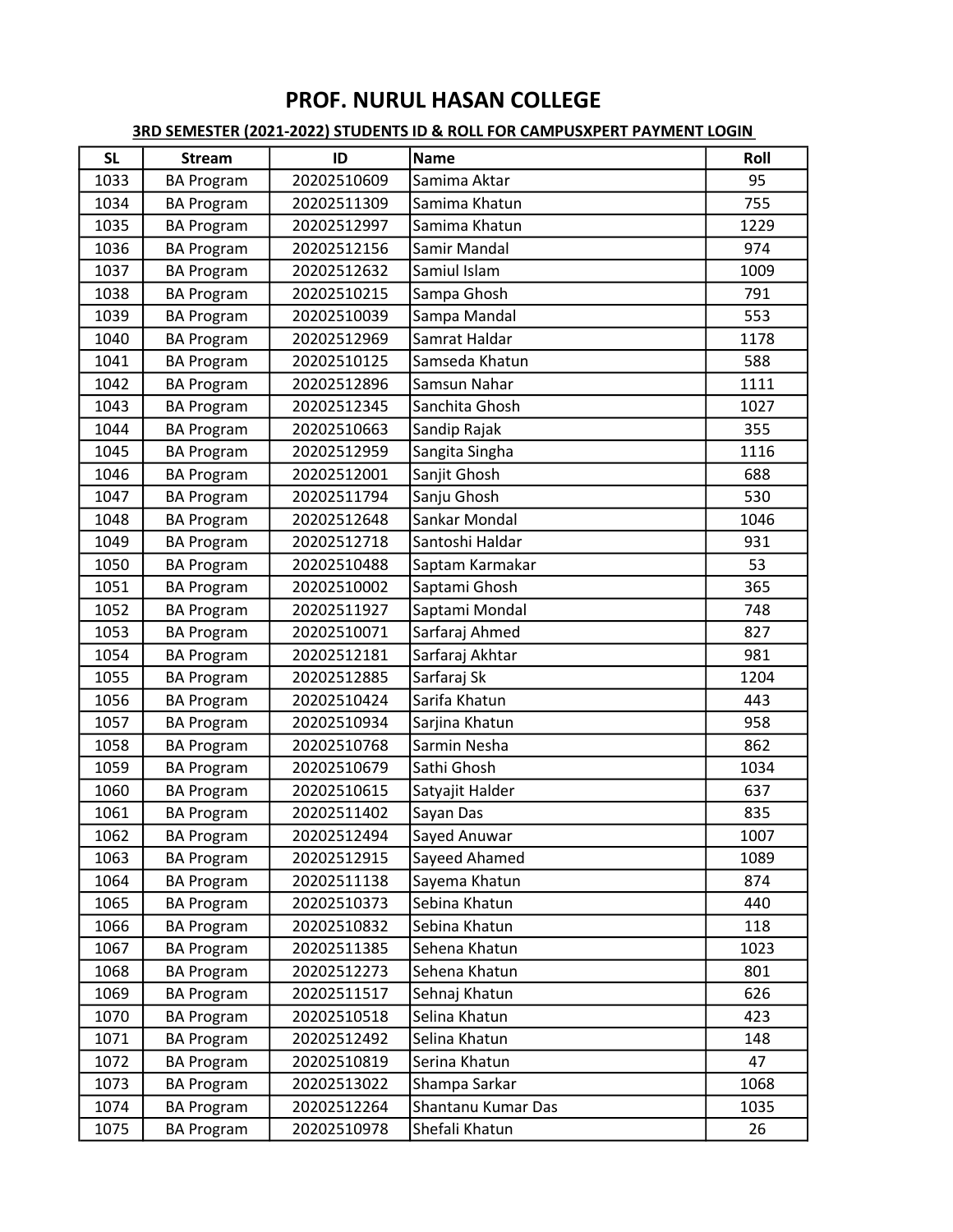| <b>SL</b> | <b>Stream</b>     | ID          | <b>Name</b>            | Roll |
|-----------|-------------------|-------------|------------------------|------|
| 1076      | <b>BA Program</b> | 20202510712 | Shekhar Kumar Upadhyay | 727  |
| 1077      | <b>BA Program</b> | 20202510078 | Sheli Ghosh            | 803  |
| 1078      | <b>BA Program</b> | 20202510744 | Shib Shib Saha         | 618  |
| 1079      | <b>BA Program</b> | 20202511778 | Shiba Halder           | 532  |
| 1080      | <b>BA Program</b> | 20202510856 | Shikha Mandal          | 504  |
| 1081      | <b>BA Program</b> | 20202512930 | Shikha Mandal          | 1083 |
| 1082      | <b>BA Program</b> | 20202510208 | Shila Halder           | 513  |
| 1083      | <b>BA Program</b> | 20202511453 | Shilpa Mandal          | 126  |
| 1084      | <b>BA Program</b> | 20202511143 | Shilpi Chowdhury       | 657  |
| 1085      | <b>BA Program</b> | 20202512350 | Shilpi Haldar          | 1128 |
| 1086      | <b>BA Program</b> | 20202512978 | Shipra Ghosh           | 1091 |
| 1087      | <b>BA Program</b> | 20202510809 | Shishu Roy             | 659  |
| 1088      | <b>BA Program</b> | 20202512277 | Shuity Khatun          | 846  |
| 1089      | <b>BA Program</b> | 20202512395 | Shuvankar Halder       | 691  |
| 1090      | <b>BA Program</b> | 20202512462 | Shyamal Das            | 121  |
| 1091      | <b>BA Program</b> | 20202511893 | Shyamal Saha           | 408  |
| 1092      | <b>BA Program</b> | 20202510602 | Shyamchand Haldar      | 610  |
| 1093      | <b>BA Program</b> | 20202512905 | Siddhartha Mandal      | 1071 |
| 1094      | <b>BA Program</b> | 20202511037 | Sima Ghosh             | 83   |
| 1095      | <b>BA Program</b> | 20202510419 | Sima Khatun            | 519  |
| 1096      | <b>BA Program</b> | 20202510515 | Sima Khatun            | 211  |
| 1097      | <b>BA Program</b> | 20202512198 | Sima Khatun            | 1025 |
| 1098      | <b>BA Program</b> | 20202512612 | Sima Khatun            | 694  |
| 1099      | <b>BA Program</b> | 20202510702 | Sima Mandal            | 93   |
| 1100      | <b>BA Program</b> | 20202510958 | Simran Khatun          | 633  |
| 1101      | <b>BA Program</b> | 20202510051 | Siraj Hossain          | 763  |
| 1102      | <b>BA Program</b> | 20202513067 | Siuty Khatun           | 1181 |
| 1103      | <b>BA Program</b> | 20202511096 | Sohel Akhtar           | 894  |
| 1104      | <b>BA Program</b> | 20202510026 | Sohel Aktar            | 1040 |
| 1105      | <b>BA Program</b> | 20202512484 | Sohel Aktar            | 928  |
| 1106      | <b>BA Program</b> | 20202510484 | Sohel Parvej           | 502  |
| 1107      | <b>BA Program</b> | 20202510184 | Sohel Sk               | 579  |
| 1108      | <b>BA Program</b> | 20202510944 | Sohel Sk               | 10   |
| 1109      | <b>BA Program</b> | 20202510438 | Soleman Sk             | 516  |
| 1110      | <b>BA Program</b> | 20202511055 | Soma Mondal            | 534  |
| 1111      | <b>BA Program</b> | 20202510031 | Somnath Ghosh          | 396  |
| 1112      | <b>BA Program</b> | 20202511527 | Somnath Mandal         | 338  |
| 1113      | <b>BA Program</b> | 20202510701 | Somnath Saha           | 644  |
| 1114      | <b>BA Program</b> | 20202510920 | Sonali Das             | 451  |
| 1115      | <b>BA Program</b> | 20202512317 | Sonam Mondal           | 992  |
| 1116      | <b>BA Program</b> | 20202512136 | Sonatan Rajak          | 677  |
| 1117      | <b>BA Program</b> | 20202511142 | Sonia Khatun           | 1110 |
| 1118      | <b>BA Program</b> | 20202511165 | Sonima Khatun          | 720  |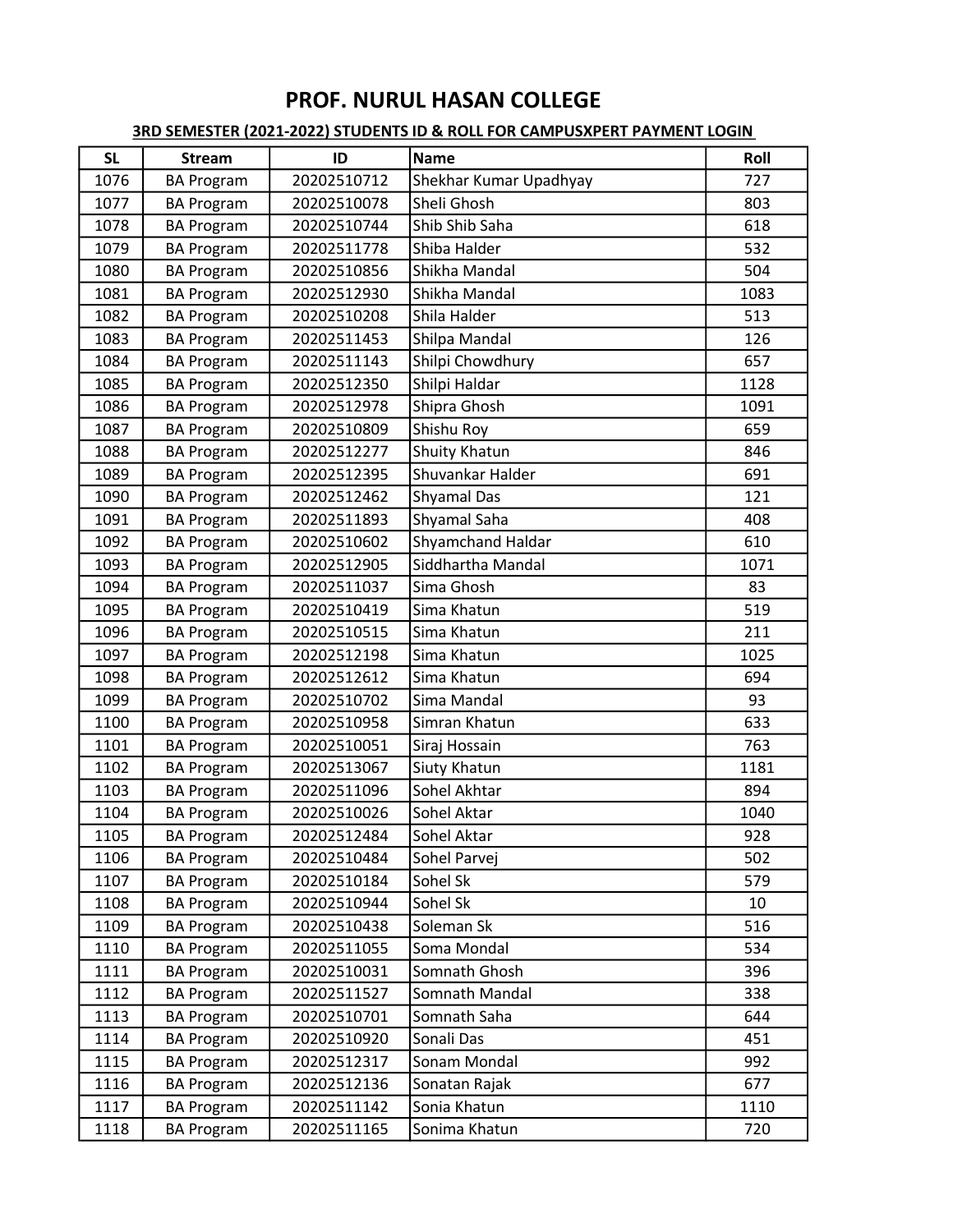| <b>SL</b> | <b>Stream</b>     | ID          | <b>Name</b>           | Roll |
|-----------|-------------------|-------------|-----------------------|------|
| 1119      | <b>BA Program</b> | 20202512148 | Sontosh Kumar Saha    | 1016 |
| 1120      | <b>BA Program</b> | 20202510195 | Sonup Chowdhury       | 490  |
| 1121      | <b>BA Program</b> | 20202510647 | Sougat Haldar         | 756  |
| 1122      | <b>BA Program</b> | 20202510036 | Soumyadip Saha        | 989  |
| 1123      | <b>BA Program</b> | 20202512869 | Sourav Mandal         | 1245 |
| 1124      | <b>BA Program</b> | 20202510783 | Soyeb Akhtar          | 240  |
| 1125      | <b>BA Program</b> | 20202512925 | Soyeb Aktar           | 1078 |
| 1126      | <b>BA Program</b> | 20202512469 | Soyeda Khatun         | 407  |
| 1127      | <b>BA Program</b> | 20202511394 | Soyel Sk              | 425  |
| 1128      | <b>BA Program</b> | 20202512723 | Sraboni Haldar        | 933  |
| 1129      | <b>BA Program</b> | 20202510085 | Sreya Ghosh           | 784  |
| 1130      | <b>BA Program</b> | 20202512705 | Sribash Mandal        | 965  |
| 1131      | <b>BA Program</b> | 20202512982 | Srimanto Ghosh        | 1198 |
| 1132      | <b>BA Program</b> | 20202511330 | Subhadip Ghosh        | 966  |
| 1133      | <b>BA Program</b> | 20202512901 | Subhadwip Ghosh       | 1132 |
| 1134      | <b>BA Program</b> | 20202510058 | Subhankar Das         | 982  |
| 1135      | <b>BA Program</b> | 20202511448 | Subhankar Roy         | 758  |
| 1136      | <b>BA Program</b> | 20202511459 | Subhodeep Chakraborty | 549  |
| 1137      | <b>BA Program</b> | 20202510500 | Subhojit Saha         | 828  |
| 1138      | <b>BA Program</b> | 20202513107 | Subir Ghosh           | 1244 |
| 1139      | <b>BA Program</b> | 20202512970 | Subrata Ghosh         | 1230 |
| 1140      | <b>BA Program</b> | 20202510541 | Subrata Mandal        | 889  |
| 1141      | <b>BA Program</b> | 20202512197 | Subrata Sarkar        | 1024 |
| 1142      | <b>BA Program</b> | 20202510456 | Suchitra Singha       | 668  |
| 1143      | <b>BA Program</b> | 20202510183 | Sudam Halder          | 195  |
| 1144      | <b>BA Program</b> | 20202510185 | Sudarshan Malakar     | 36   |
| 1145      | <b>BA Program</b> | 20202510817 | Sufal Sk              | 1047 |
| 1146      | <b>BA Program</b> | 20202512102 | Sufian Sk             | 706  |
| 1147      | <b>BA Program</b> | 20202512960 | Suhel Aali            | 1143 |
| 1148      | <b>BA Program</b> | 20202510685 | Sujan Ghosh           | 660  |
| 1149      | <b>BA Program</b> | 20202511017 | Sujan Mandal          | 830  |
| 1150      | <b>BA Program</b> | 20202511400 | Sujan Sardar          | 484  |
| 1151      | <b>BA Program</b> | 20202511046 | Sujata Mondal         | 94   |
| 1152      | <b>BA Program</b> | 20202512267 | Sujay Sarkar          | 181  |
| 1153      | <b>BA Program</b> | 20202510635 | Sujon Rabidas         | 839  |
| 1154      | <b>BA Program</b> | 20202513050 | Sujoy Saha            | 1167 |
| 1155      | <b>BA Program</b> | 20202513008 | Sultan Sk             | 1138 |
| 1156      | <b>BA Program</b> | 20202510641 | Sultana Rajia Begum   | 652  |
| 1157      | <b>BA Program</b> | 20202511127 | Suma Khatun           | 998  |
| 1158      | <b>BA Program</b> | 20202511626 | Suman Mandal          | 554  |
| 1159      | <b>BA Program</b> | 20202512441 | Suman Mandal          | 903  |
| 1160      | <b>BA Program</b> | 20202510234 | Suman Mondal          | 687  |
| 1161      | <b>BA Program</b> | 20202512230 | Suman Roy             | 816  |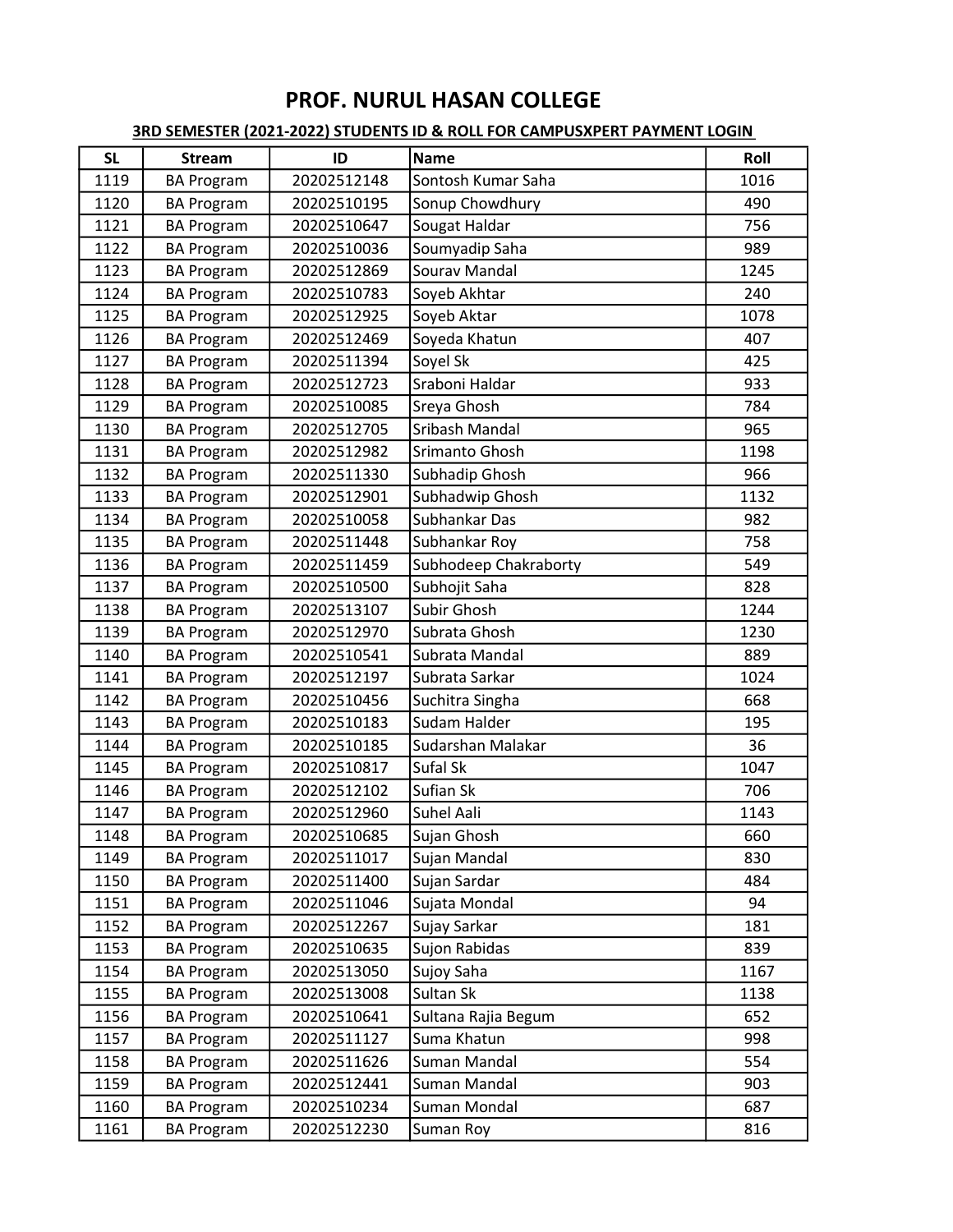| <b>SL</b> | <b>Stream</b>     | ID          | <b>Name</b>             | Roll |
|-----------|-------------------|-------------|-------------------------|------|
| 1162      | <b>BA Program</b> | 20202510097 | Sumi Mandal             | 251  |
| 1163      | <b>BA Program</b> | 20202511817 | Sumit Das               | 729  |
| 1164      | <b>BA Program</b> | 20202512543 | Sumitra Mandal          | 295  |
| 1165      | <b>BA Program</b> | 20202510128 | Sumona Das              | 24   |
| 1166      | <b>BA Program</b> | 20202510842 | Sumona Rajak            | 369  |
| 1167      | <b>BA Program</b> | 20202510890 | Sunita Mandal           | 1166 |
| 1168      | <b>BA Program</b> | 20202512542 | Sunita Mandal           | 932  |
| 1169      | <b>BA Program</b> | 20202512565 | Sunjara Khatun          | 259  |
| 1170      | <b>BA Program</b> | 20202511403 | Suparna Mandal          | 686  |
| 1171      | <b>BA Program</b> | 20202510130 | Supriya Haldar          | 783  |
| 1172      | <b>BA Program</b> | 20202511335 | Suraj Das               | 852  |
| 1173      | <b>BA Program</b> | 20202510388 | Suraj Mondal            | 696  |
| 1174      | <b>BA Program</b> | 20202510773 | Suraj Sk                | 1100 |
| 1175      | <b>BA Program</b> | 20202510129 | Surojit Ghosh           | 406  |
| 1176      | <b>BA Program</b> | 20202511429 | Surojit Roy             | 500  |
| 1177      | <b>BA Program</b> | 20202511289 | <b>SUSHANTA DAS</b>     | 849  |
| 1178      | <b>BA Program</b> | 20202512388 | Sushmita Mandal         | 882  |
| 1179      | <b>BA Program</b> | 20202510262 | Susmita Chakraborty     | 572  |
| 1180      | <b>BA Program</b> | 20202510354 | Susmita Ghosh           | 333  |
| 1181      | <b>BA Program</b> | 20202512377 | Susmita Mandal          | 881  |
| 1182      | <b>BA Program</b> | 20202512392 | Susobhan Halder         | 690  |
| 1183      | <b>BA Program</b> | 20202511352 | Swagatam Das            | 265  |
| 1184      | <b>BA Program</b> | 20202512853 | Swapna Mondal           | 1063 |
| 1185      | <b>BA Program</b> | 20202511833 | Swasanka Sarkar         | 707  |
| 1186      | <b>BA Program</b> | 20202512042 | <b>Sweety Ghosh</b>     | 718  |
| 1187      | <b>BA Program</b> | 20202512851 | Tahajid Sk              | 1124 |
| 1188      | <b>BA Program</b> | 20202511388 | Taharima Khatun         | 805  |
| 1189      | <b>BA Program</b> | 20202512838 | <b>Tahasin Parvin</b>   | 1186 |
| 1190      | <b>BA Program</b> | 20202513108 | Tahir Arman             | 1249 |
| 1191      | <b>BA Program</b> | 20202512841 | Taiyab Sk               | 1206 |
| 1192      | <b>BA Program</b> | 20202512577 | Taiyoba Khatun          | 833  |
| 1193      | <b>BA Program</b> | 20202511115 | Tamasha Karmakar        | 673  |
| 1194      | <b>BA Program</b> | 20202513089 | Tamsur Sk               | 1172 |
| 1195      | <b>BA Program</b> | 20202512971 | Tani Haldar             | 1177 |
| 1196      | <b>BA Program</b> | 20202512038 | <b>Tanmay Mandal</b>    | 586  |
| 1197      | <b>BA Program</b> | 20202510571 | <b>Tanushree Mondal</b> | 967  |
| 1198      | <b>BA Program</b> | 20202513099 | Tanushree Mondal        | 1251 |
| 1199      | <b>BA Program</b> | 20202512640 | <b>Tapas Das</b>        | 1028 |
| 1200      | <b>BA Program</b> | 20202511485 | Tartila Khatun          | 20   |
| 1201      | <b>BA Program</b> | 20202512566 | Taslema Khatun          | 69   |
| 1202      | <b>BA Program</b> | 20202510524 | Tasmina Parvin          | 421  |
| 1203      | <b>BA Program</b> | 20202511408 | Tawkir Alam             | 752  |
| 1204      | <b>BA Program</b> | 20202511900 | Timir Ghosh             | 1004 |